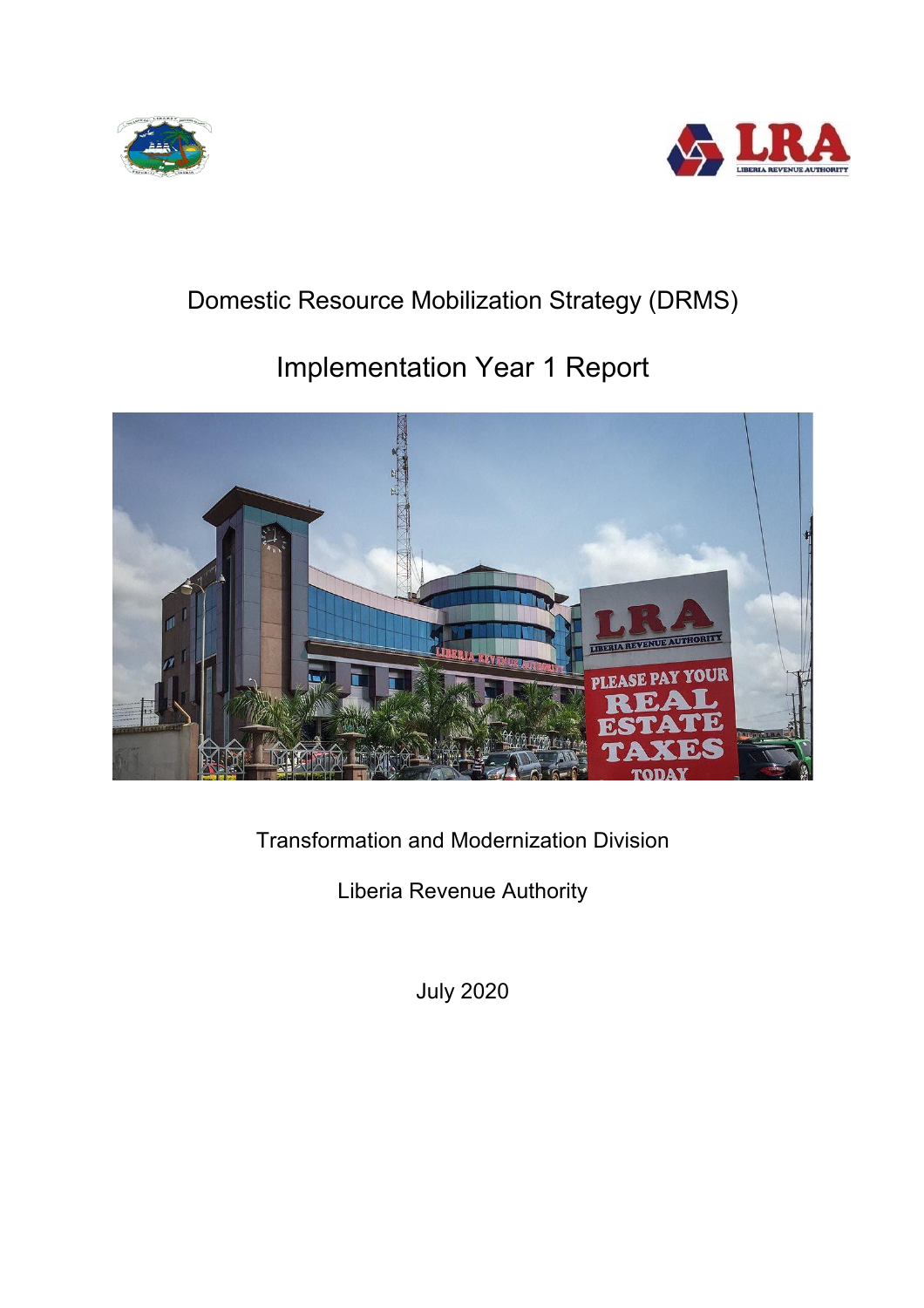## **Table of Contents**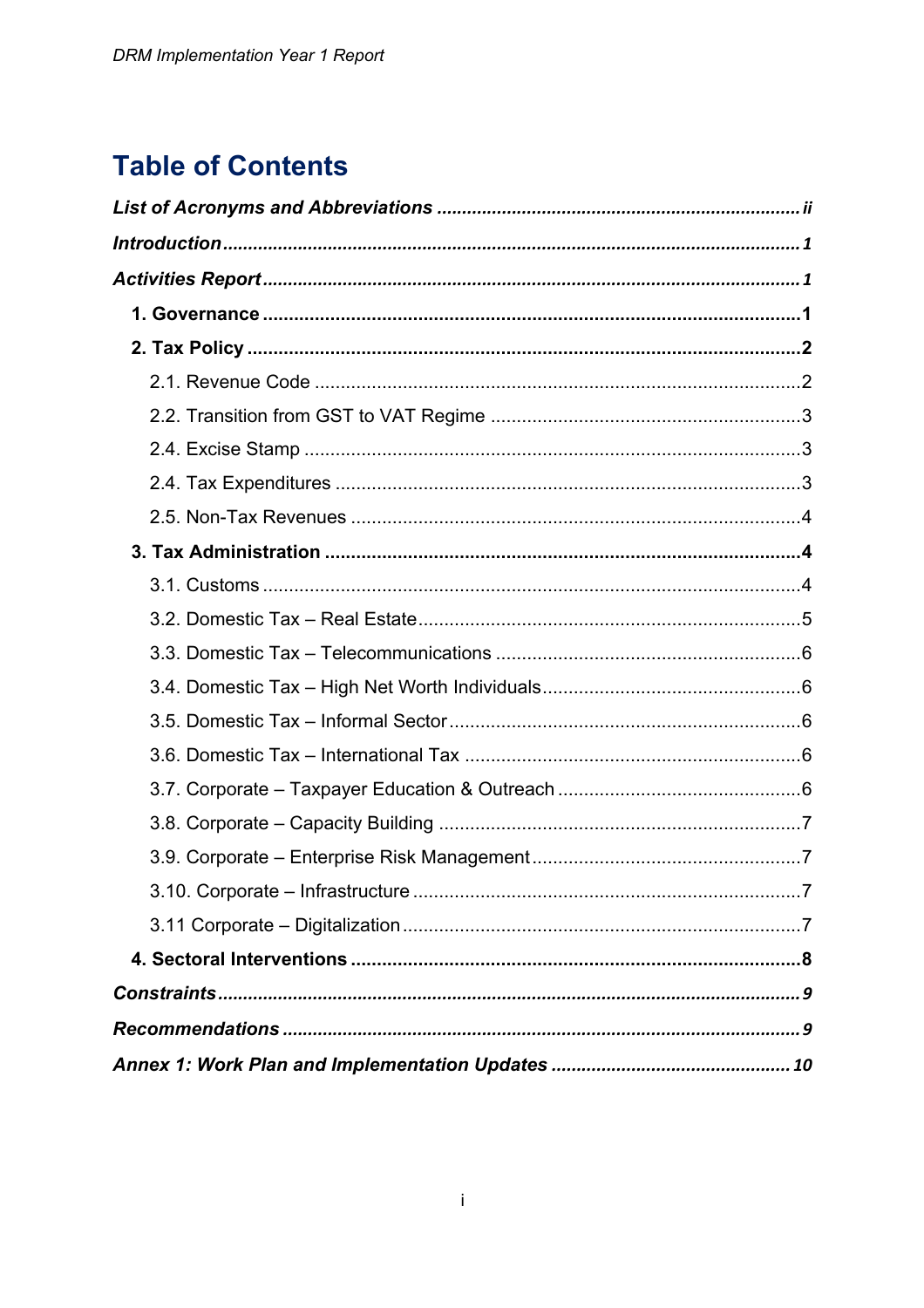# **List of Acronyms and Abbreviations**

| ASYCUDA        | <b>Automated System for Customs Data</b>                                   |
|----------------|----------------------------------------------------------------------------|
| <b>CBOs</b>    | <b>Customs Business Offices</b>                                            |
| <b>CET</b>     | <b>Common External Tariff</b>                                              |
| COVID-19       | <b>Coronavirus Disease</b>                                                 |
| <b>DEA</b>     | <b>Drug Enforcement Agency</b>                                             |
| <b>DRM</b>     | <b>Domestic Resource Mobilization</b>                                      |
| <b>DRMS</b>    | <b>Domestic Resource Mobilization Strategy</b>                             |
| <b>DRMSC</b>   | Domestic Resource Mobilization Strategy Steering Committee                 |
| <b>ECOWAS</b>  | <b>Economic Community of West African States</b>                           |
| <b>ERMF</b>    | <b>Enterprise Risk Management Framework</b>                                |
| <b>GSM</b>     | <b>Global System for Mobile</b>                                            |
| <b>GST</b>     | <b>Goods and Services Tax</b>                                              |
| <b>IMF</b>     | <b>International Monetary Fund</b>                                         |
| <b>ITAS</b>    | <b>Integrated Tax Administration System</b>                                |
| <b>LAA</b>     | <b>Liberia Aviation Authority</b>                                          |
| <b>LLA</b>     | <b>Liberia Land Authority</b>                                              |
| <b>LIS</b>     | <b>Liberia Immigration Service</b>                                         |
| <b>LRA</b>     | Liberia Revenue Authority                                                  |
| <b>LRC</b>     | Liberia Revenue Code                                                       |
| <b>MFDP</b>    | Ministry of Finance and Development Planning                               |
| <b>MOCI</b>    | Ministry of Commerce and Industries                                        |
| <b>MOU</b>     | Memorandum of Understanding                                                |
| <b>MSM</b>     | Medium, Small and Micro                                                    |
| <b>NPA</b>     | <b>National Port Authority</b>                                             |
| <b>PFM</b>     | <b>Public Financial Management</b>                                         |
| <b>PFMRISP</b> | <b>Public Financial Management and Institutional Strengthening Project</b> |
| <b>PMMC</b>    | <b>Precious Metal Marketing Company</b>                                    |
| <b>PPCC</b>    | <b>Public Procurement and Concession Commission</b>                        |
| <b>PSSPD</b>   | Policy, Statistics and Strategic Planning Division                         |
| RG3            | Revenue Generation for Governance and Growth                               |
| <b>SIDA</b>    | Swedish International Development Agency                                   |
| <b>SIGTAS</b>  | Standard Integrated Government Tax Administration System                   |
| <b>STWC</b>    | <b>Sector Technical Working Committees</b>                                 |
| <b>Telcos</b>  | <b>Telecommunications Companies</b>                                        |
| <b>TOR</b>     | <b>Terms of Reference</b>                                                  |
| <b>TPSD</b>    | <b>Taxpayers Service Division</b>                                          |
| <b>UBA</b>     | <b>United Bank for Africa</b>                                              |
| <b>USAID</b>   | United States Agency for International Development                         |
| VAT            | <b>Value Added Tax</b>                                                     |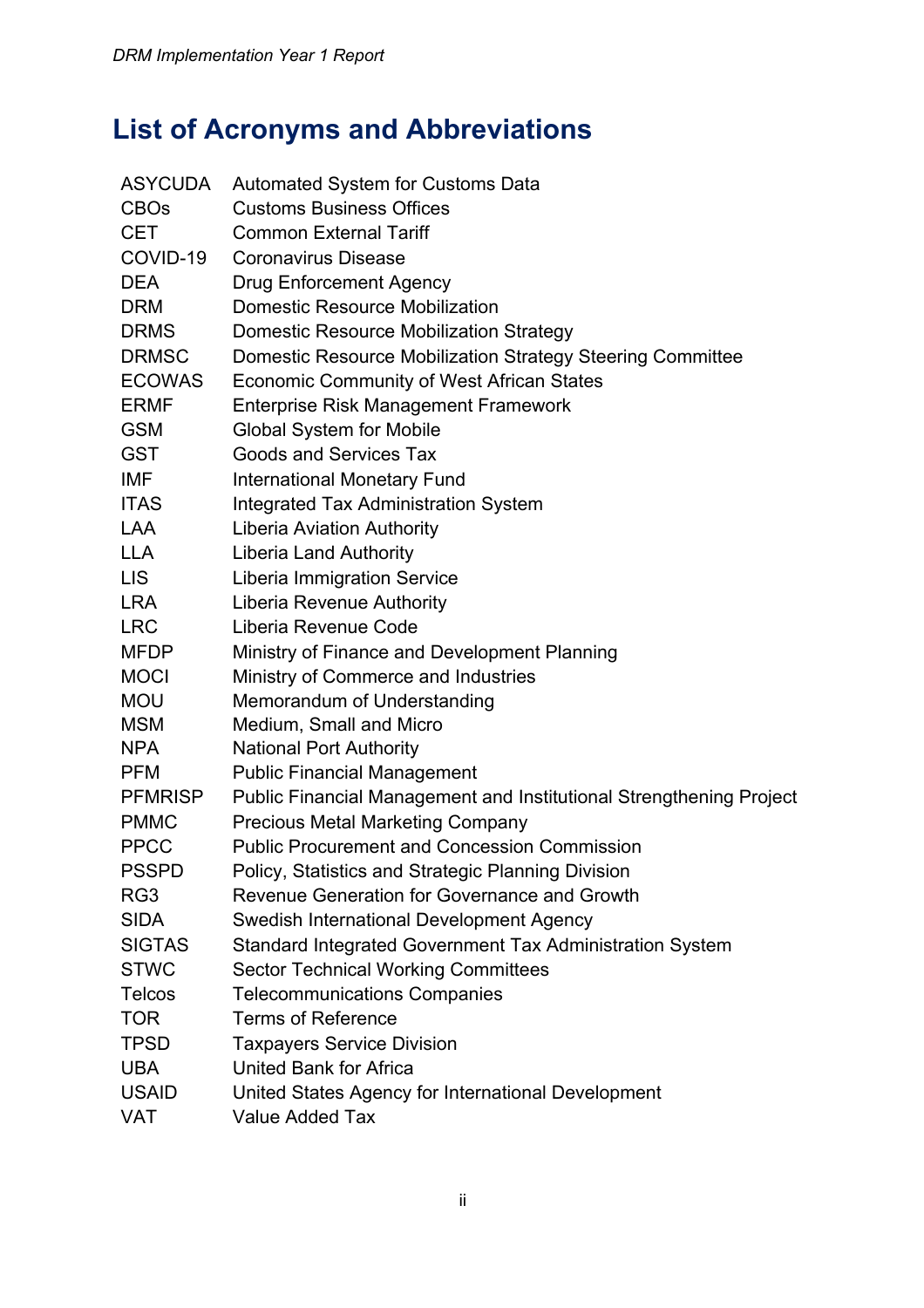## **Introduction**

This report captures the major Domestic Resource Mobilization Strategy (DRMS) implementation activities carried out during the first year of implementation and covers the period between July 1, 2019 and June 30, 2020.

The report contains the result of the actual activities implemented against the activities planned for the fiscal year.

# **Activities Report**

During the Fiscal Year 2019/2020 series of activities and projects were implemented under the DRM. This activity report section is divided and grouped under the various themes of the strategy.

## **1. Governance**

In order to implement the DRM Strategy, after the launch, the Transformation and Modernization Division (TMD) coordinated the development of the work plan for implementation of year one in concert with the Policy, Statistics and Strategic Planning Division (PPSD) and other line ministries and agencies relevant to the DRMS implementation. As part of the planning activities, consistent with the work plan, a governance structure was proposed for coordinating the implementation along with the specified term of references.

As part of the governing structure, the DRM Executive Steering Committee (DRMSC) serves as the highest decision-making body. The Minister of Finance and Development Planning and the Commissioner General of LRA serve as Chair and Cochair respectively. It comprises Heads of relevant sector ministries as members and donor agencies as observers. The terms of reference for the Steering Committee (SC) was developed and approved along with the implementation work plan by the DRMSC. A first meeting was held on November 12, 2019 and subsequent meetings cancelled due to the Coronavirus pandemic.

Below the level of the DRMSC are various Sector-specific Technical Working Committees (STWC). In year one (1) three working groups were formulated as follows: Tax Administration, Tourism, and Tax Policy. Their TORs were also developed and approved.

A major component of the DRMS governance structure is the secretariat, which is responsible for coordinating the various activities of the DRM. Originally, the LRA should have hired a DRM coordinator and other staff to carry out this function.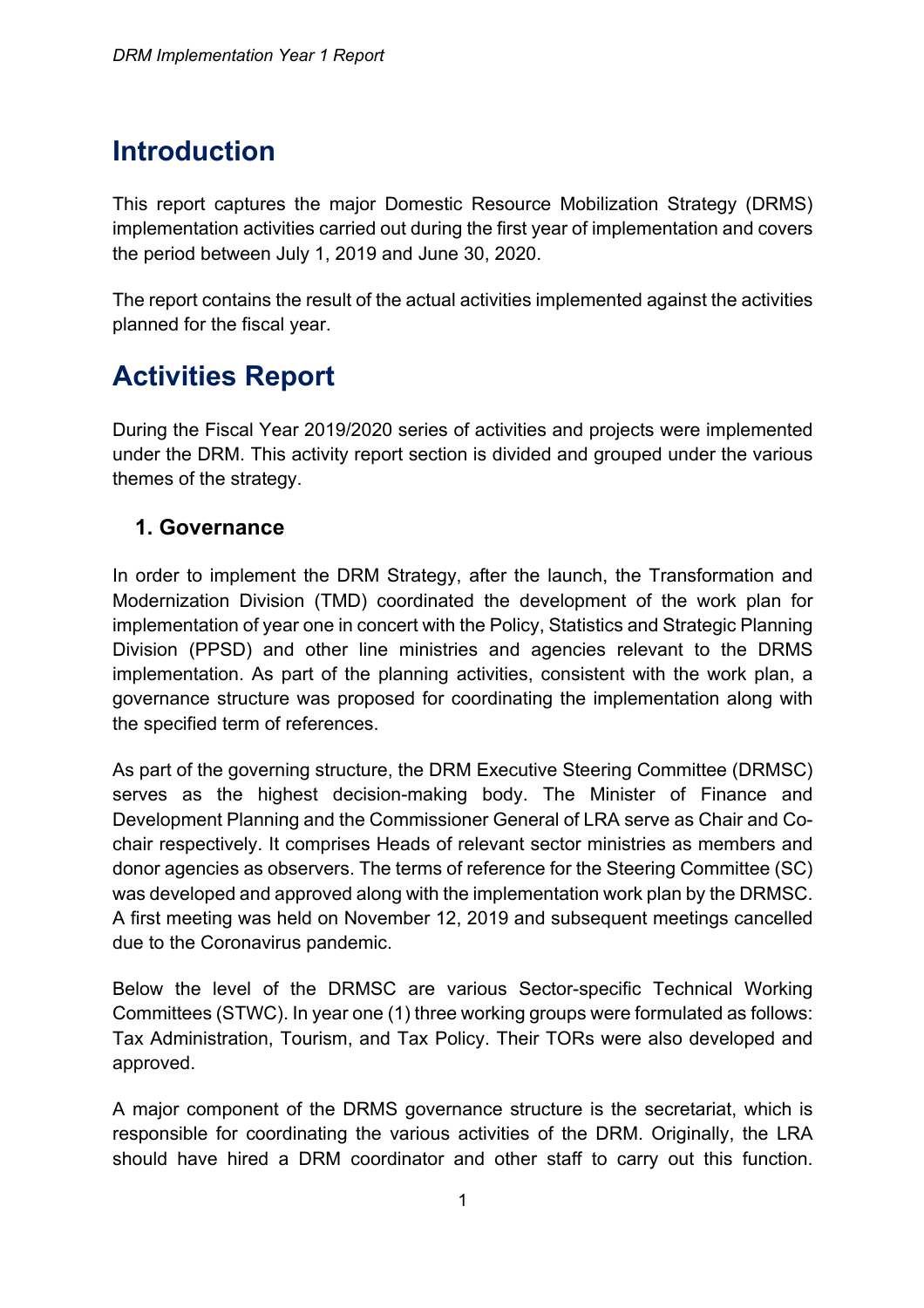However, the LRA decided that the Transformation and Modernization Division will play the role of the secretariat.

## **2. Tax Policy**

The Tax Policy Working group is headed by the Revenue Policy Division at the Ministry of Finance and Development Planning (MFDP) with the Policy, Statistics and Strategic Planning Division (PSSPD) at the LRA as member.

A number of activities were implemented under the tax policy theme during the first year of the DRM implementation, related to the partial review of the revenue code, consultations on the transition from Goods and Services Tax (GST) to Value Added Tax (VAT) regime, excise stamp, tax expenditures, and non-tax revenues. However, there were other planned activities, which were not started due to various constraints. Highlights of the key activities and progress made under each of the activity is presented below:

### *2.1. Revenue Code*

The LRA obtained a grant from the African Development Bank to undertake a Tax Gap Analysis geared towards identifying gaps in the Liberian Tax System and developing the requisite operational framework for potential revenue generation. The contract was awarded to a Consortium of Consultants from Uganda and work has begun. The firm completed the methodology for the study, which was validated and presented in an inception report. Completion of the work was delayed due to the coronavirus pandemic and technical glitches with the AFDB. However, the final report is expected in September 2020, after making all of the necessary adjustments.

Also, the work on the simplification of the revenue code began with all the amendments to the Liberia Revenue Code of 2000 (LRC) and related laws that affect the code consolidated into one codified Revenue Code. The purpose is to provide a one-stop-shop for taxpayers, tax practitioners and business people who find it challenging to find the most up-to-date laws in a single location. The consolidation considered all amendments to the LRC of 2000, in the 2011, 2016 and 2018 excise law, the 2019 Customs Code amendment, the LRA Act, the MFDP Act and the Public Financial Management (PFM) Law. The consolidation also took into account the correction of typographical and cross-referencing errors as provided for. The laws were also simplified by the devolvement of forty (40) practice notes and regulations. Ten (10) of the (40) practice notes and regulations have been signed and thirty (30) are pending approval by the LRA and the MFDP.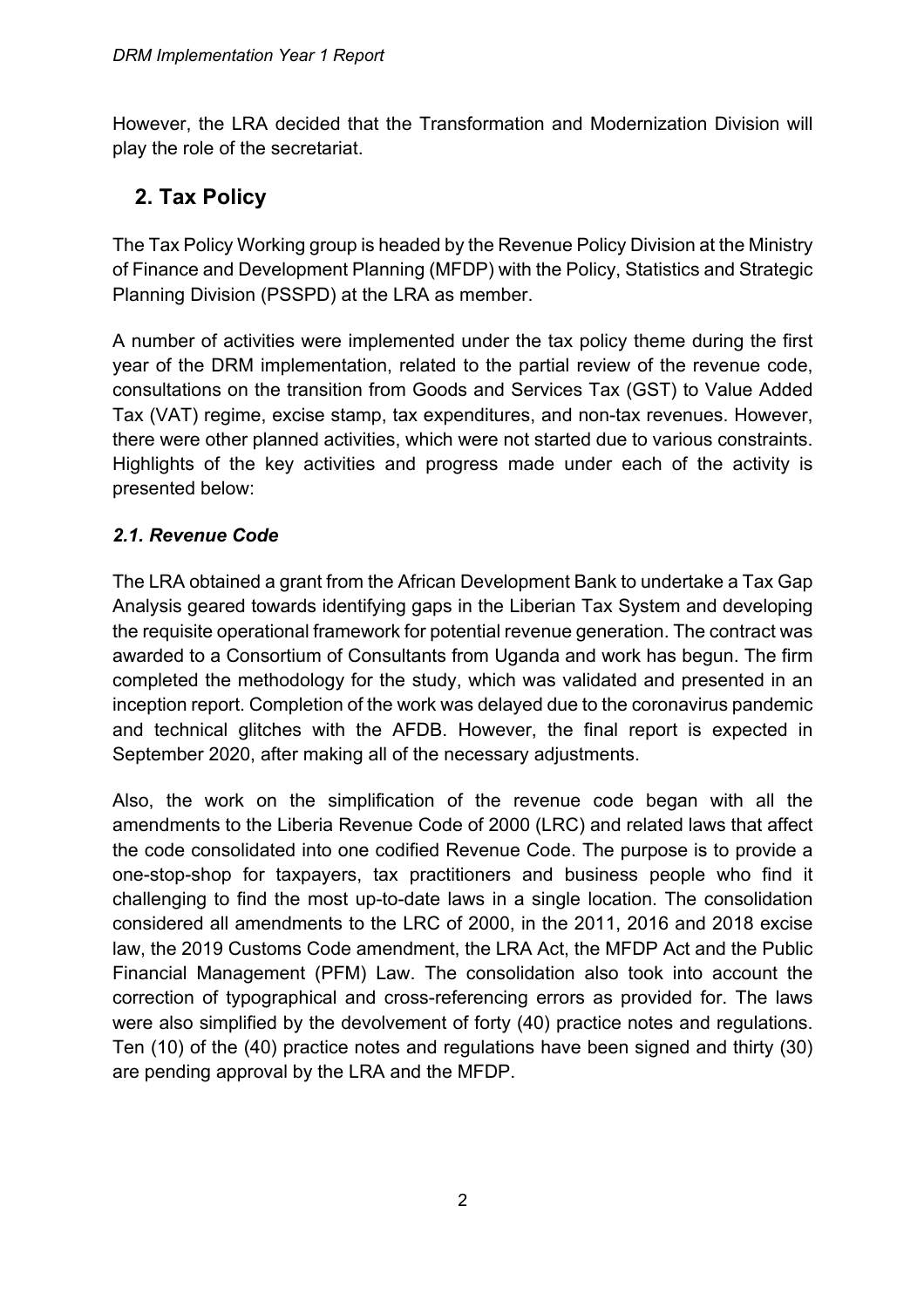#### *2.2. Transition from GST to VAT Regime*

The concept note, white paper and plan for migrating from GST regime to a VAT regime has been drafted. The technical working group was reconstituted and is currently reviewing some of the features, including coverage and refund for the anticipated modification to the GST for next fiscal year 2021/2022. A process is ongoing for the recruitment of a firm to review and synchronize the existing documents with the ECOWAS protocols. A VAT impact analysis study is also planned for the next reporting period.

#### *2.4. Excise Stamp*

As a first step for the excise reform, the Excise Law has been enacted by the national legislature of the Republic of Liberia. A nation-wide awareness, sponsored by the USAID Revenue Generation for Governance and Growth (RG3) project, is being carried out by the LRA and MFDP to sensitize the public on the new tax law and the excise reform. Due to the COVID-19 lockdown which, prevented inter-county movement, the awareness activities were paused and are due to resume the earliest part of fiscal year 2020/2021.

As part of the excise reform, a procurement process was initiated for the contracting of a competent company for the introduction of excise tax stamp for alcoholic beverages and cigarettes on the Liberian market. The procurement process was completed and the stamp contract was awarded to an India-based firm, Madras Security Printers. The contract was signed and transmitted to the vendor. An implementation technical team was commissioned and inception meeting was held with contractor on June 18, 2020 to review the implementation plan and to decide which activities would be implemented during and post COVID-19 lockdown. Implementation is ongoing as planned.

#### *2.4. Tax Expenditures*

The purpose of the tax expenditure activity is to record and monitor tax expenditures, elaborate a framework for measuring and tracking tax expenditures in Liberia covering LRC, concession agreements, tax exemptions and Executive Orders as well as intermittent tax credit applications to the LRA. It is also meant to enhance the accountability and transparency of tax expenditures, and to maintain predictability in tax administration and inculcate adherence to the rule of law in taxpayers, and use the annual budget mechanism to make changes in tax policy.

In this regard, the existing tax expenditure framework has been reviewed and the followings have been taken into consideration.

• Developed monitoring mechanism for domestic tax incentive;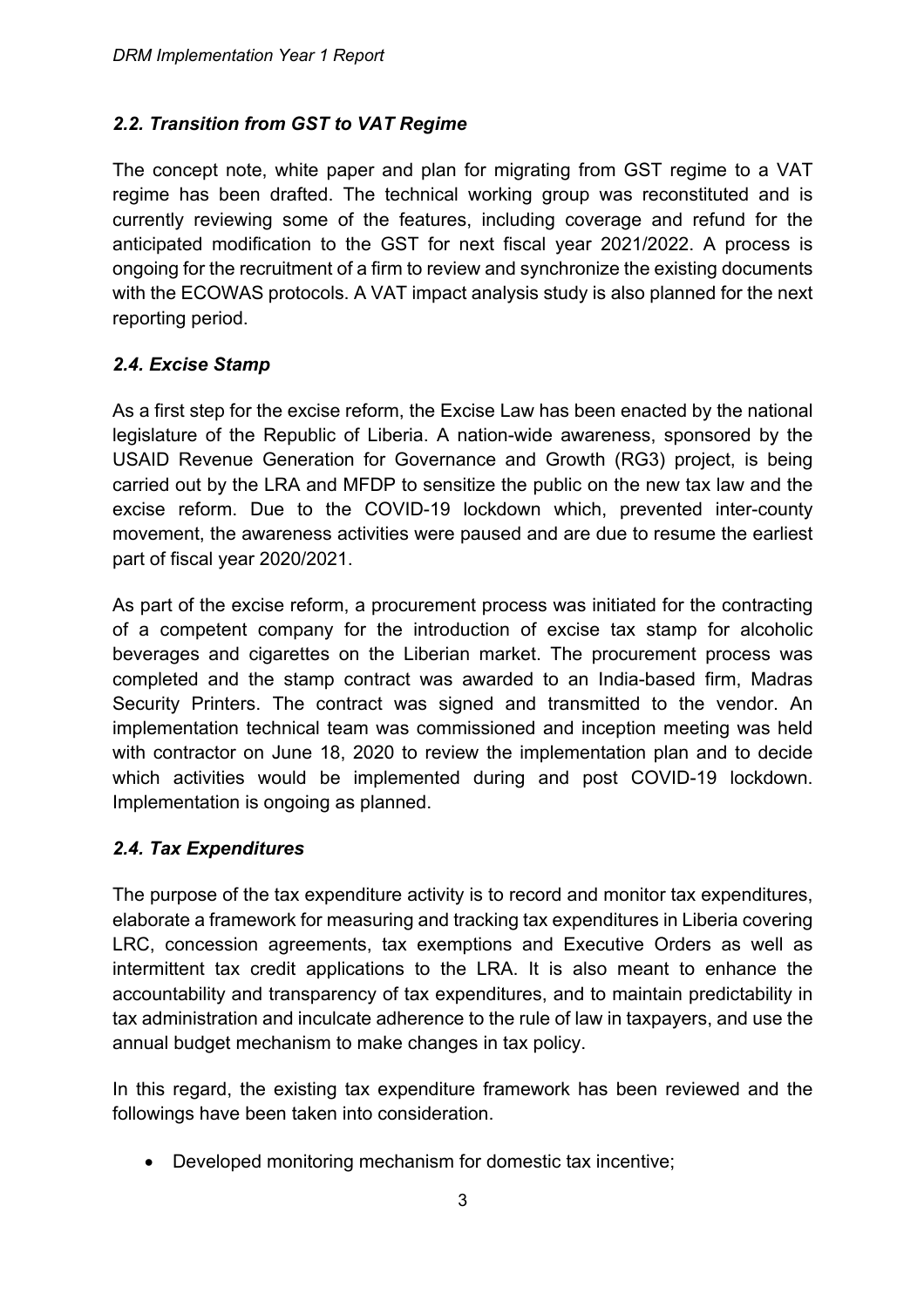- Introduced rebate system for processing of duty free on high risk commodities such as sugar and gasoline
- Revised the standard operating procedures for processing duty free, and;
- Currently conducting a comprehensive empirical study for the rationalization of the tax expenditure regime.

Going forward, tax expenditure analysis and report shall be submitted as an annex to the budget during budget submissions to the national legislature, beginning with FY2021/2022 budget submission.

### *2.5. Non-Tax Revenues*

All administrative fees structure for ministries and agencies have been reviewed, updated and published to the general public on the MFDP and LRA websites. This activity was completed with the purpose of cataloging and analyzing non-tax revenues with a view to streamlining and getting rid of any nuisance levies to manage the effective tax and non-tax rates. It also provides a framework for recording, monitoring and forecasting revenues from non-taxes for inclusion in the fiscal budget.

## **3. Tax Administration**

The Tax Administration Working group is headed by the Deputy Commissioner General for Technical Affairs and jointly co-chaired by the Commissioner of Customs and Commissioner of Domestic Taxes.

A number of activities were implemented under the tax administration theme during the first year of the DRM implementation, related to the corporate digitalization, real estate, etc. However, there were other planned activities, which were not started due to various constraints. Highlights of the key activities and progress made under each of the activity is presented below:

## *3.1. Customs*

The LRA has upgraded ASYCUDA to version 4.3 and has established a centralized processing unit at its headquarters to limit assessors' interactions with brokers and consignees. The second phase is to rollout ASYCUDA to five rural Customs Business Offices (CBOs) across the country. The equipment for the rollout has been procured and a contract negotiated with UNCTAD for the customization of ASYCUDA. The contract has been signed by the Government of Liberia and transmitted to UNCTAD for counter signing. This activity was delayed due to the coronavirus pandemic.

There are plans to transition from pre-shipment inspection to destination inspection. The Public Procurement and Concession Commission (PPCC) has provided no objection on the procurement process and negotiations are currently ongoing for the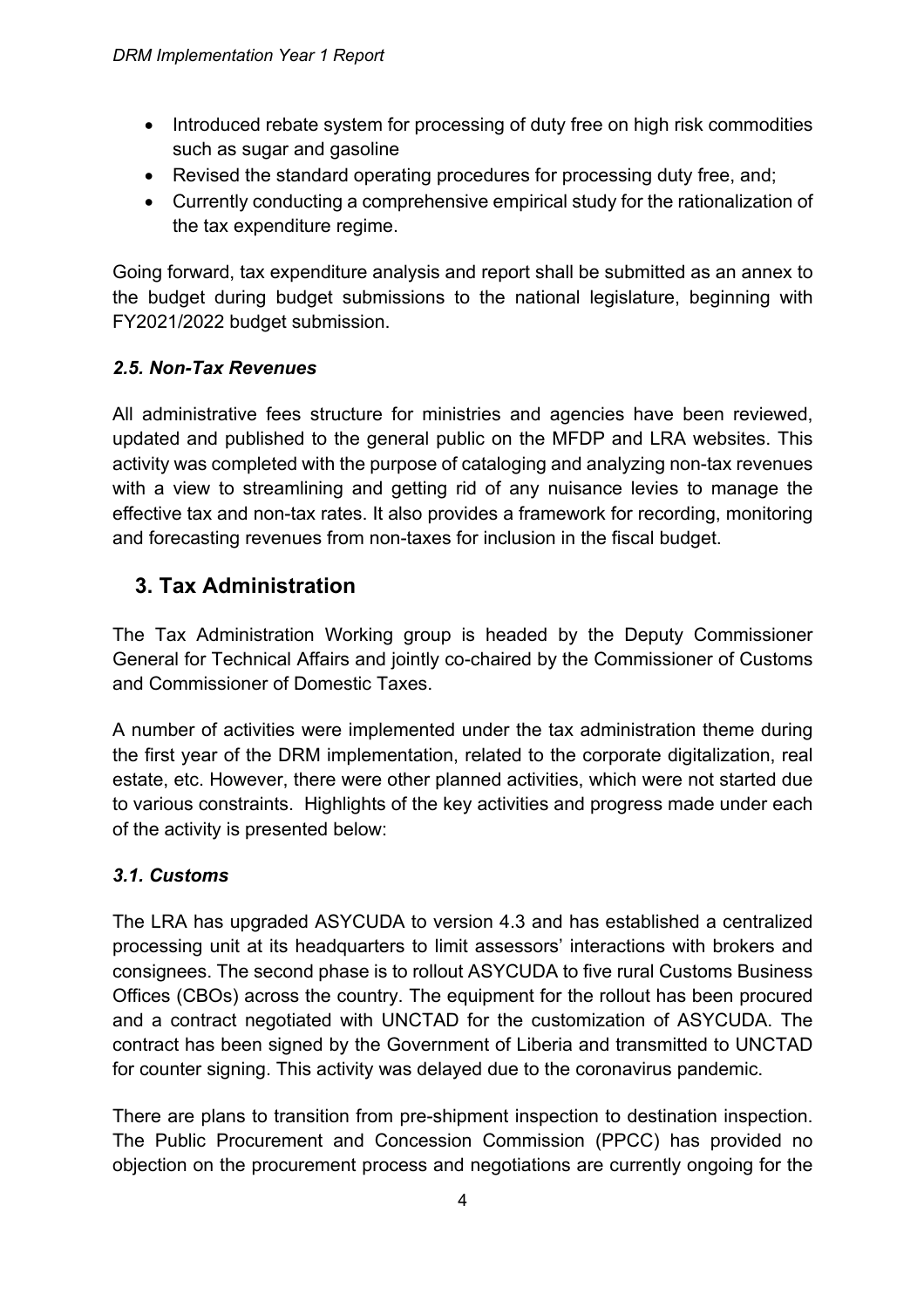contract award with the most preferred vendor. The LRA has acquired 20 acres of land within the Freeport of Monrovia for the DI Facility.

As an addendum to the National Entry Points MOU, a coordinated boarder management strategy has been developed and adopted by the LRA, National Port Authority (NPA), Liberia Immigration Service (LIS), Liberia Aviation Authority (LAA), Ministry of Commerce and Industries (MOCI), and the Drug Enforcement Agency (DEA).

A full Customs Security Program has been developed for the primary purpose of building the competencies of customs officers in the areas of basic police science, investigations and tactical security skills to regain its pre-war status in the joint security architecture and effective border management to appropriately deal with threats at borders and other customs-controlled areas.

To address corruption and improve public confidence in customs and also for improved coordination and trade facilitation, a WCO Anti-Corruption and Integrity Promotion (A-CIP) Program for Customs was implemented for Liberia Customs with funding support from the Norwegian Agency for Development Cooperation (Norad). The A-CIP research Program is a WCO's approach to addressing corruption in Customs and aims to have a positive effect on society at large in the form of contributing to an improved business environment for cross-border trade.

In the area of trade facilitation, Customs in collaboration with other Government ministries and Agencies as well as the private sector, with technical support from the WCO embarked on the conduct of the first national Time Release Study. The Study which is to be completed before the end of 2020, will identify the bottlenecks in the clearing of goods and make recommendations to eliminate the bottlenecks.

#### *3.2. Domestic Tax – Real Estate*

A memorandum of understanding has been drafted for devolving real estate taxes to local government as part of a political decentralization strategy. The strategy will be piloted in select counties. The counties for the pilot are Margibi, Bong, Bassa, and Nimba. A framework for the valuation of real properties in Liberia has been drafted and the Liberia Land Authority (LLA) has been designated to lead on the development property cadaster in Liberia, with support from the Swedish International Development Agency (SIDA).

A comprehensive real estate tax compliance risk management study needs to be conducted but there is lack of in-house capacity at the LRA to conduct this study. In order to increase real estate revenue, a peak season (January to July) strategy was developed. The rationale of the peak season strategy was to increase awareness and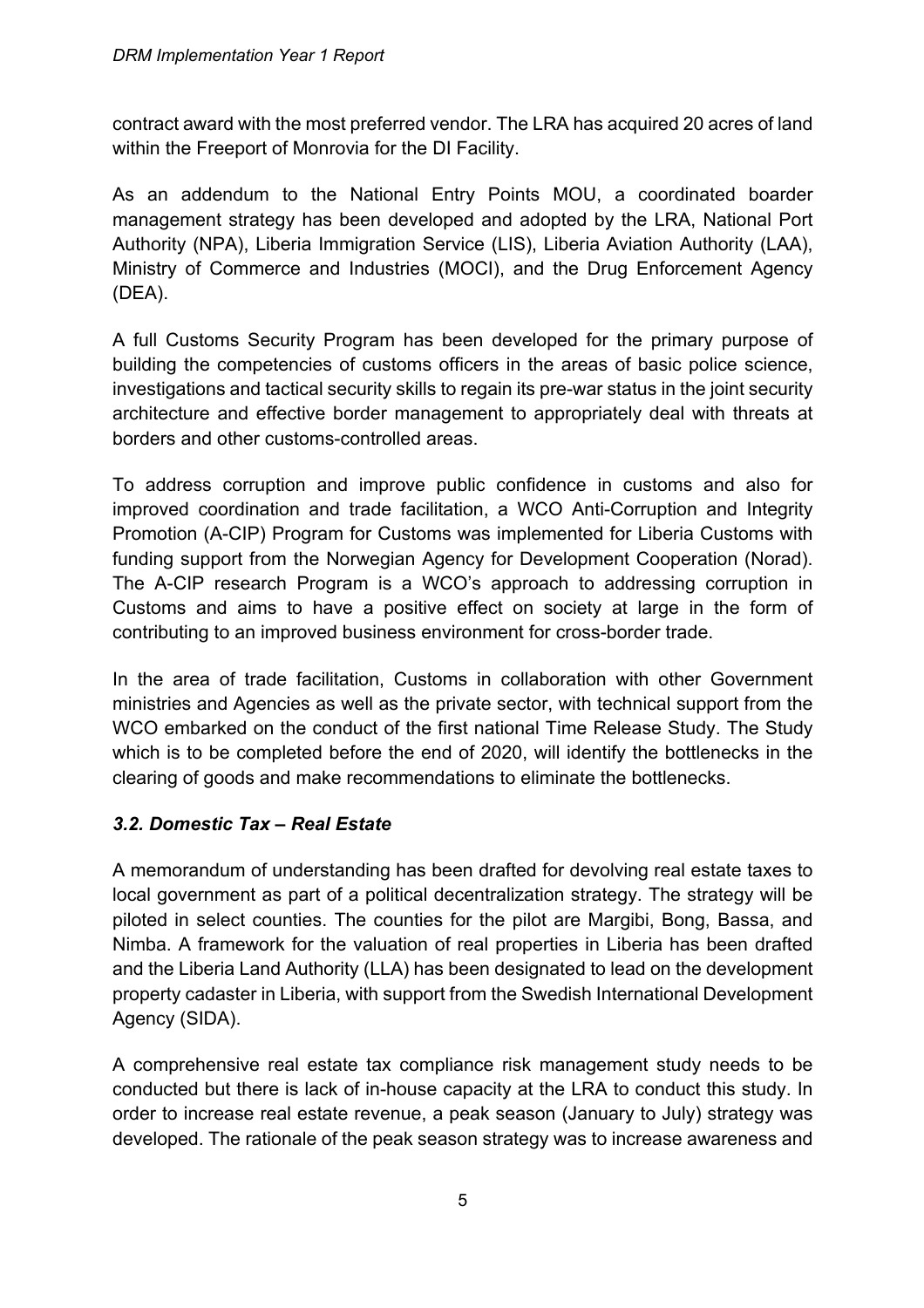enforcement by the LRA during this crucial period. Phase one of the strategy was implemented and subsequent phases aborted due to the COVID 19 pandemic.

#### *3.3. Domestic Tax – Telecommunications*

The LRA with support from the Open Society Initiative of West Africa (OSIWA) conducted a Low-level Forensic Audit of ORANGE Liberia. Plans are underway to expand the scope of the audit to include MTN during the next reporting period. In addition, as a policy measure, a price floor and surcharge was imposed on voice calls and data bundles bringing an end to the 3 days free calls promotions in Liberia.

#### *3.4. Domestic Tax – High Net Worth Individuals*

An initial research on High Net Worth Individuals is ongoing to evaluate the scope of study and potential need for technical assistance. The International Monetary Fund (IMF) has shared technical documentation with the team to further inform the scope of the study and methodology amongst others.

### *3.5. Domestic Tax – Informal Sector*

Consultative engagement has been initiated with major actors, including Monrovia City Corporation (MCC), Ministry of Commerce and Industry (MOCI) and Paynesville City Corporation (PPCC) to obtain an in-depth understanding of the informal sector and its operation, in an effort to map Medium Small and Micro (MSM) businesses and bring the employed in the informal sector into the tax net. The initial mapping of employment in the informal sector and drafting of the informal sector strategy development are ongoing. There are also ongoing discussions with the IMF on technical assistance to support formalizing the informal sector. The next step is to prepare a ToR for the technical assistance mission and share it with the IMF.

#### *3.6. Domestic Tax – International Tax*

Multilateral convention on mutual and administrative assistance in tax administration matters signed in June 2018. The aim is to sign the relevant conventions for international exchange of information.

#### *3.7. Corporate – Taxpayer Education & Outreach*

The Taxpayers Service Division (TPSD), in concert with other relevant divisions of the LRA, developed a taxpayer education strategy and implementation plan targeted at educating Small and Micro taxpayers. The validation of the strategy is ongoing. Additionally, a term of reference (TOR) has been developed for engaging members of the legislature, executive and judiciary as well as community leaders, to share the responsibility of sensitization programs for educating taxpayers. The TOR has been submitted to management for approval.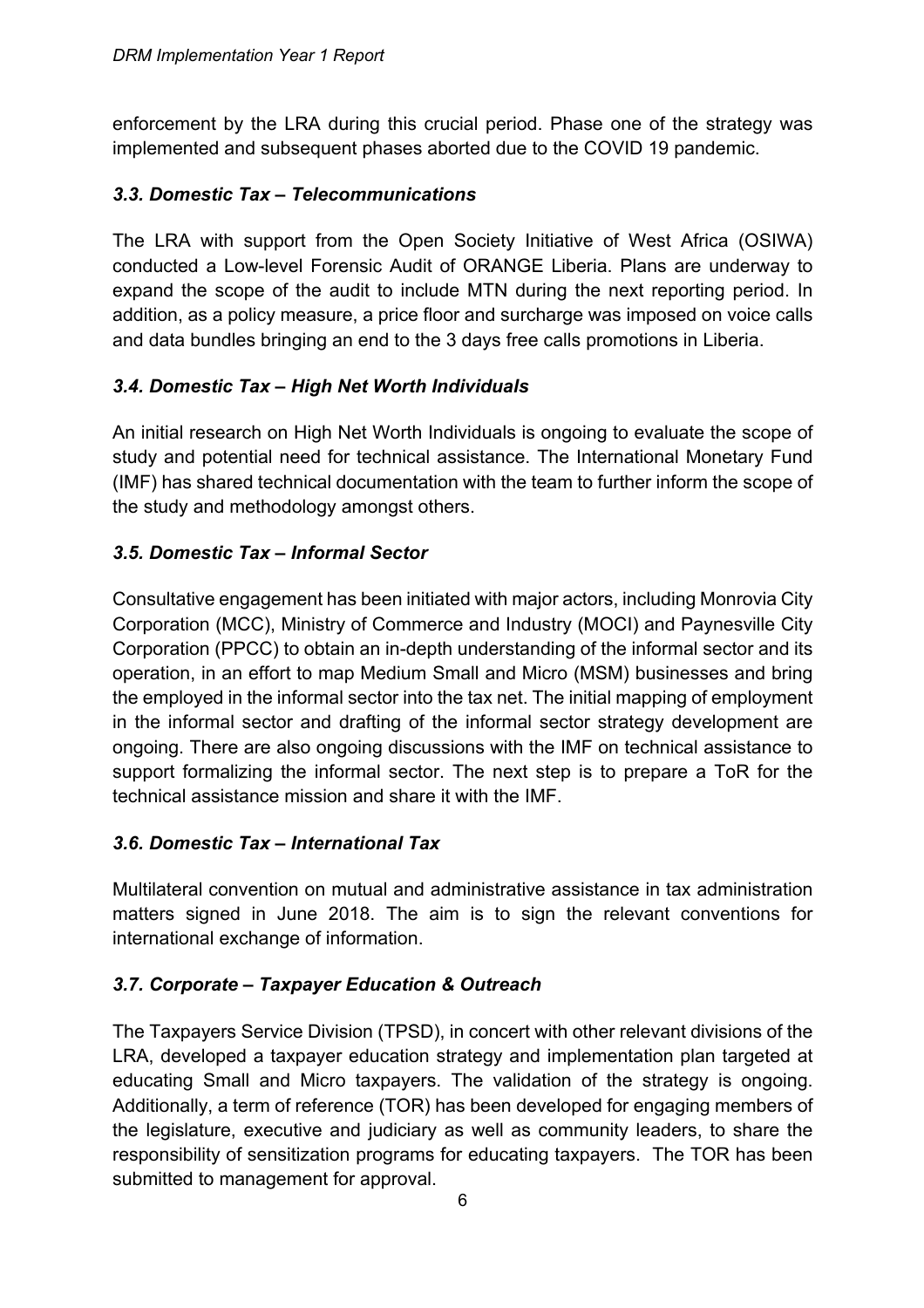Other taxpayers' education and outreach activities planned for year one were suspended due to the Coronavirus pandemic. These include hosting a national DRM symposium and conducting biannual taxpayer's perception survey. The draft methodology and questionnaire for the survey has been developed and is pending approval of the taxpayers' education strategy.

#### *3.8. Corporate – Capacity Building*

The LRA is setting up a tax academy with the requisite infrastructure to provide continuous professional development (CPD) for LRA staff and conduct training tax practitioners and customs brokers in Liberia. Significant information has been gathered to inform the requirement of the tax academy, and the concept and framework drafted and shared with senior LRA senior management.

#### *3.9. Corporate – Enterprise Risk Management*

An Enterprise Risk Management Framework (ERMF) has been developed for the LRA and is pending endorsement by the board. A compliance strategy has also been developed for Large Tax Division, Medium Tax Division and Natural Resources Tax Section.

#### *3.10. Corporate – Infrastructure*

A memorandum of understanding has been signed with the Central Bank of Liberia (CBL) and MFDP to establish database interconnectivity between LRA, Treasury and CBL for direct automated payment of Government withholding taxes. Procurement process for the interconnectivity is ongoing and is being sponsored by the Public Financial Management and Institutional Strengthening Project (PFMRISP).

Another memorandum for interconnectivity exists between LRA, CBL and commercial banks for facilitating direct debiting of taxpayers bank accounts in Commercial banks to the General Revenue accounts at the CBL through revenue transitory accounts in each commercial bank for taxes and fees received. This process is well underway and in addition to making it more convenient for taxpayers to conveniently pay their taxes and fees, it allows the LRA to have timely access for reconciliation and record keeping purposes. Commercial banks are required to fully sweep revenues as per the MOU.

#### *3.11 Corporate – Digitalization*

There are a number of digitalization initiatives planned under the DRM. The LRA is in the process of procuring a new Integrated Tax Administration System (ITAS) to replace SIGTAS. LRA has obtained financing up to \$5.2 million for the new ITAS. The bid and technical documentations for the acquisition have been completed and the procurement is in the post qualification of bid evaluation phase.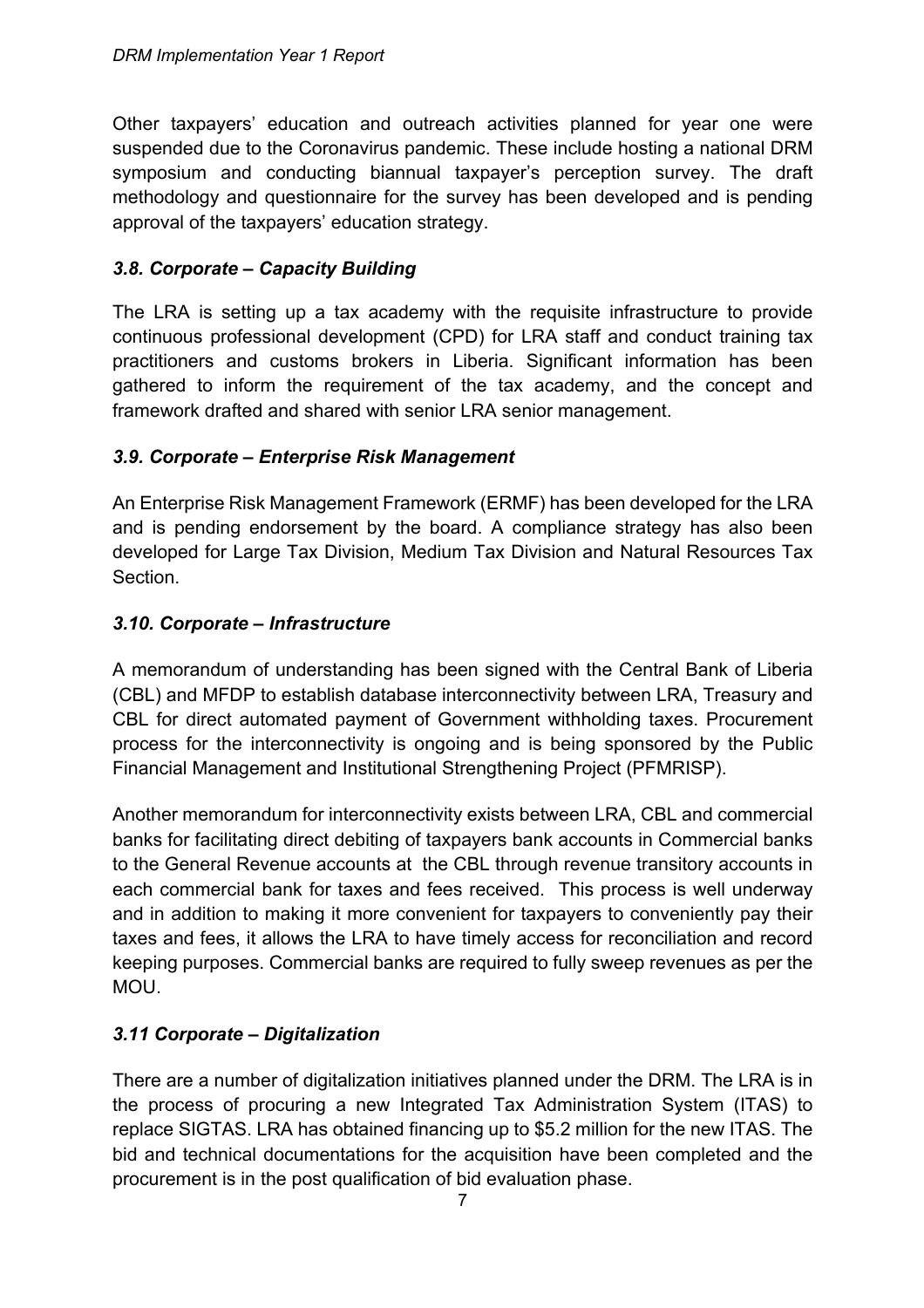The LRA and National Investment Commission have completed the procurement process for the selection of bidder to supply and operate Electronic Fiscal Devices. Contract negotiations are in the concluding stage and regulation and practice note for electronic invoicing are being developed. The Electronic Fiscal Devices (EFD) will be installed at businesses of selected large taxpayers to include supermarkets and restaurants and will help with strengthening transparency in the filing and payment of GST.

Electronic filing and payment projects are being expanded to include more options. Technical documentation finalized for phase two of the mobile money project and MOU has been signed with one of the TELCOs, Lonestar Cell MTN. Implementation and configuration work is ongoing with this company. SIGTAS has been integrated with Ecobank and United Bank of Africa (UBA) and online payment of taxes using credit/debit card has been launched with UBA.

In an effort to improve efficiency, the LRA developed and launched a mobile application on Google Play Store to facilitate registration of individuals and real properties and filing of taxes. On the other hand, enrollment of Medium Taxpayers on the E-Filing Platform was suspended due to COVID 19 Pandemic but is planned to get back on track in the first of the Fiscal Year 2020-2021.

## **4. Sectoral Interventions**

Interventions were planned under three sectors Agriculture, Mining and Tourism. All of the sectors, except the Agriculture Sector, began implementation activities. The Agriculture Sector did not begin implementation due to the absence of a Minister. However, initial consultations were held and will continue during the next reporting period.

Under the mining sector, the term of reference to conduct a study for the establishment of the Liberia Precious Metal Marketing Company (PMMC), value adding, sector developing, marketing and tax withholding institution was completed but is still pending publication due to the coronavirus pandemic. Two study Visits to Debswana in Botswana and PMMC in Ghana were also suspended due to COVID-19, though concept notes and preparatory activities were completed and funding for the visits approved.

Under the tourism sector, a consulting contract to develop the national tourism policy and a tourism master plan was awarded to a Gambia-based Umuyatama Global Consultants, who has completed the assignment pending validation. The tourism policy has been competed pending national validation. A Tourism Act for the establishment of an independent Tourism Authority was also developed, approved and submitted to the national legislature for enactment.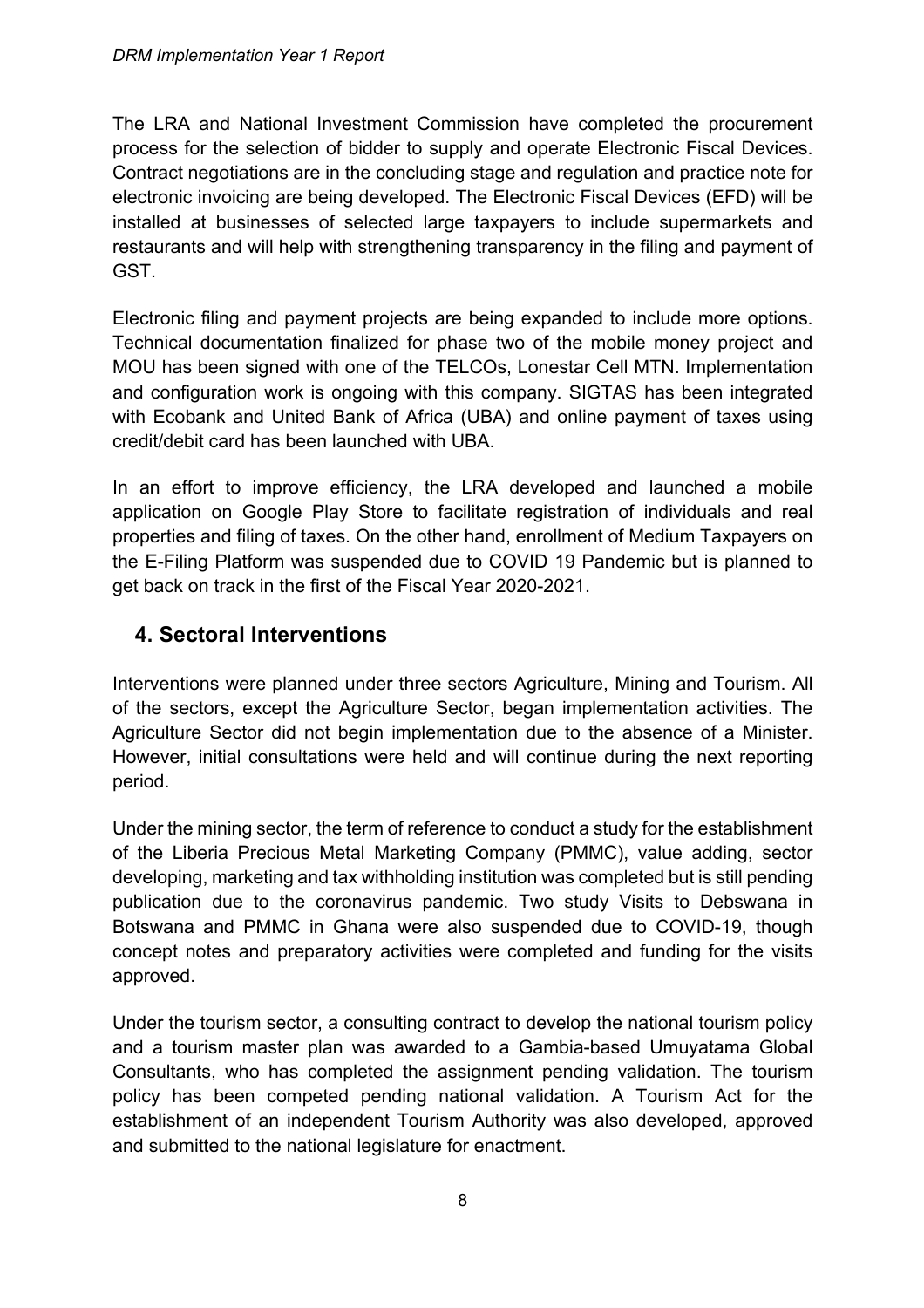# **Constraints**

- There is lack of funding and logistical support for coordinating the DRMS implementation, making it difficult to set-up and attend meetings and follow up with parties responsible for completing various tasks.
- There was low levels of commitments shown from the inception, by various sector ministries. As a result, starting the implementation of key components of the strategy was either slow or never started.
- The COVID-19 pandemic (locked-down and travel restrictions) has led to the suspension of various activities that require face-to-face interactions, and international travels to and from Liberia. The DRMSC has not been able to hold additional meetings in the face of the pandemic.

## **Recommendations**

- The need to reignite support and visible commitment at the highest level of national government for the implementation of the DRMS is needed-to buttress government's effort in revitalizing the economy, in response to the scars inflicted by COVID -19.
- The government of Liberia should provide, or source funding for the full implementation of the DRMS and logistical support for the DRM secretariat.
- The need for the DRMSC to transition from physical to virtual meetings. The meeting is required for the acceleration of implementation progress, approving of key plans.
- The Executive should prioritize medium and long-term interventions, which are likely to create significant impact. The passage of the Tourism Act and implementation of attendant documents should be a major priority for the GoL.
- The MFDP and LRA should accelerate the signing of key all tax policy related documents.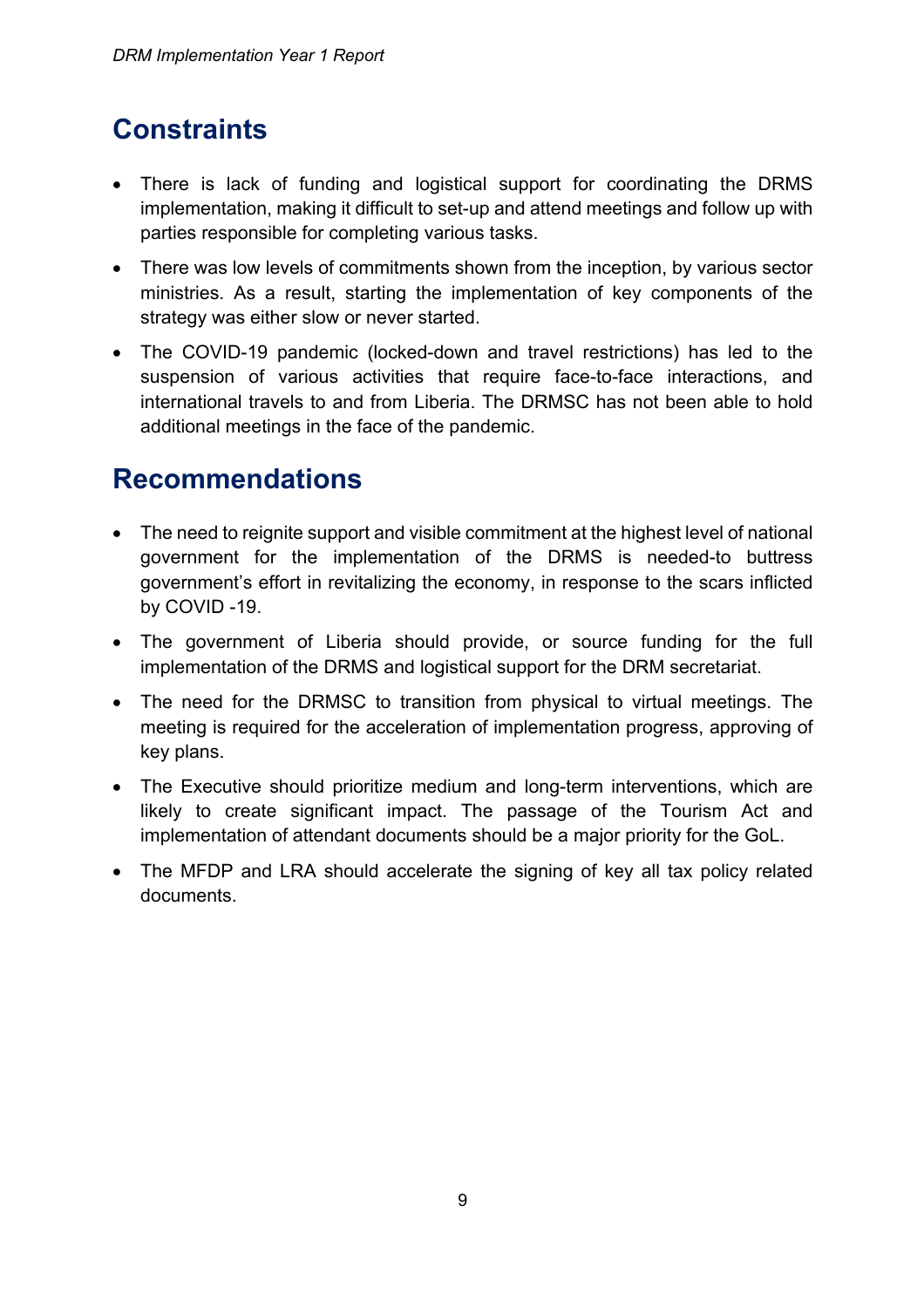# **Annex 1: Work Plan and Implementation Updates**

| Responsible<br>Responsible<br>LEAD/<br>Sub-theme<br><b>Activity</b><br>SN<br><b>Unit</b><br><b>TWG</b><br><b>Status</b><br><b>Quarter 2</b><br><b>Theme</b><br><b>Agency</b><br><b>Quarter 1</b><br><b>Quarter 3</b><br>Linking the DRM with National Development Plan and the MDGs<br>$\mathbf{1}$<br>1.1<br>Mainstream the DRM in<br><b>MFDP</b><br><b>Budget</b><br>Completed<br>the AfT II, MTEF and<br>Department<br>Annual Budget<br>1.2<br>Mainstream SDG 17.1 as<br><b>MFDP</b> | <b>Quarter 4</b> |
|-----------------------------------------------------------------------------------------------------------------------------------------------------------------------------------------------------------------------------------------------------------------------------------------------------------------------------------------------------------------------------------------------------------------------------------------------------------------------------------------|------------------|
|                                                                                                                                                                                                                                                                                                                                                                                                                                                                                         |                  |
|                                                                                                                                                                                                                                                                                                                                                                                                                                                                                         |                  |
|                                                                                                                                                                                                                                                                                                                                                                                                                                                                                         |                  |
|                                                                                                                                                                                                                                                                                                                                                                                                                                                                                         |                  |
|                                                                                                                                                                                                                                                                                                                                                                                                                                                                                         |                  |
| <b>Budget</b><br>Completed                                                                                                                                                                                                                                                                                                                                                                                                                                                              |                  |
| measure of DRM<br>Department                                                                                                                                                                                                                                                                                                                                                                                                                                                            |                  |
| (narrowly defined as total                                                                                                                                                                                                                                                                                                                                                                                                                                                              |                  |
| revenue) in the AfT II                                                                                                                                                                                                                                                                                                                                                                                                                                                                  |                  |
| $\overline{2}$<br><b>Governance Structure and Secretariat</b>                                                                                                                                                                                                                                                                                                                                                                                                                           |                  |
| 2.2<br>CG/TMD<br><b>Establish DRM Steering</b><br><b>LRA</b><br>TMD<br><b>ToR for DRMS-SC</b><br>Governance<br>Convene<br>Convene<br>Governance<br>Convene                                                                                                                                                                                                                                                                                                                              | Convene          |
| developed,<br>Committee (DRMSC)<br>First<br>third<br>second                                                                                                                                                                                                                                                                                                                                                                                                                             | forth            |
| validated and<br>DRMSC to<br><b>DRMSC</b><br><b>DRMSC</b>                                                                                                                                                                                                                                                                                                                                                                                                                               | <b>DRMSC</b>     |
| approved;<br>review and<br>meeting<br>meeting                                                                                                                                                                                                                                                                                                                                                                                                                                           | meeting          |
| <b>DRMS-SC</b><br>Finalize                                                                                                                                                                                                                                                                                                                                                                                                                                                              |                  |
| formalized and<br>ToR and all                                                                                                                                                                                                                                                                                                                                                                                                                                                           |                  |
| first Steering<br>other                                                                                                                                                                                                                                                                                                                                                                                                                                                                 |                  |
| Committee<br>technical                                                                                                                                                                                                                                                                                                                                                                                                                                                                  |                  |
| meeting held; and<br>Working                                                                                                                                                                                                                                                                                                                                                                                                                                                            |                  |
| <b>Second Steering</b><br>Groups                                                                                                                                                                                                                                                                                                                                                                                                                                                        |                  |
| Committee not<br>plans and                                                                                                                                                                                                                                                                                                                                                                                                                                                              |                  |
| <b>TOR</b><br>held due to COVID                                                                                                                                                                                                                                                                                                                                                                                                                                                         |                  |
| 19-Pandemic                                                                                                                                                                                                                                                                                                                                                                                                                                                                             |                  |
| Completed                                                                                                                                                                                                                                                                                                                                                                                                                                                                               |                  |
| formation of three                                                                                                                                                                                                                                                                                                                                                                                                                                                                      |                  |
| technical working                                                                                                                                                                                                                                                                                                                                                                                                                                                                       |                  |
| groups (Tax                                                                                                                                                                                                                                                                                                                                                                                                                                                                             |                  |
| Administration,<br>Tourism, and Tax                                                                                                                                                                                                                                                                                                                                                                                                                                                     |                  |
|                                                                                                                                                                                                                                                                                                                                                                                                                                                                                         |                  |
| Policy).<br>2.3<br>One $(1)$<br>Conduct<br>Stakeholder Regional and<br>LRA<br>One Regional<br>Governance<br>Governance<br>Policy                                                                                                                                                                                                                                                                                                                                                        |                  |
| <b>National Fora</b><br>meeting held in<br>two(2)<br>regional                                                                                                                                                                                                                                                                                                                                                                                                                           |                  |
| April 2019;<br><b>DRM Policy</b><br>Regional                                                                                                                                                                                                                                                                                                                                                                                                                                            |                  |
| <b>DRM</b><br><b>Regional DRM</b><br>Implement                                                                                                                                                                                                                                                                                                                                                                                                                                          |                  |
| Stakeholder<br>ation<br>Stakeholde                                                                                                                                                                                                                                                                                                                                                                                                                                                      |                  |
| planned for 2020<br>r For a<br>Symposium                                                                                                                                                                                                                                                                                                                                                                                                                                                |                  |
| was not held due                                                                                                                                                                                                                                                                                                                                                                                                                                                                        |                  |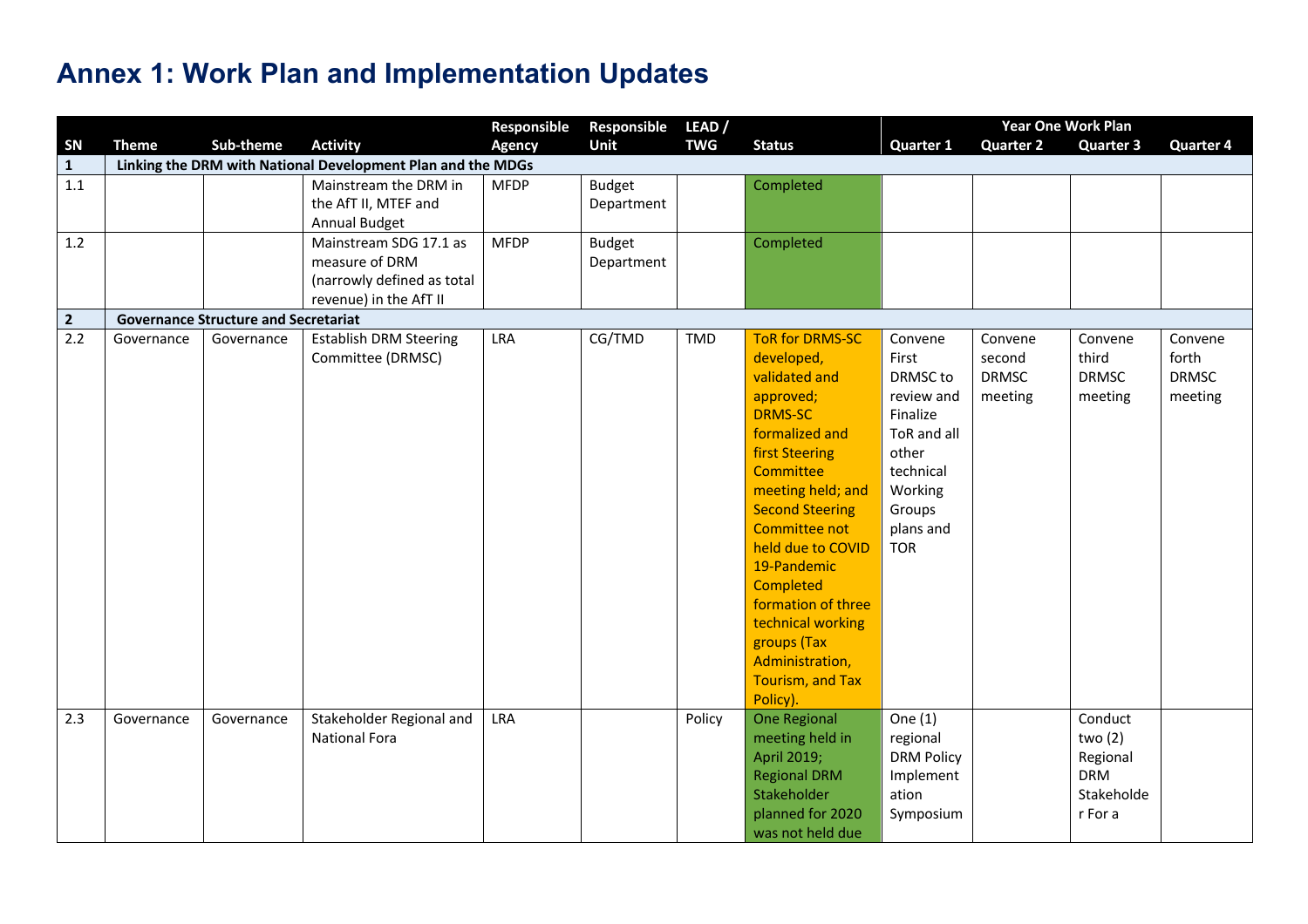|              |                         |                    |                                                                                                                                                                                |                         |           |                        | to COVID 19<br>Pandemic                                                                                                                                          |                                                                                 |                                                                                                              |                                                                               |                                                               |
|--------------|-------------------------|--------------------|--------------------------------------------------------------------------------------------------------------------------------------------------------------------------------|-------------------------|-----------|------------------------|------------------------------------------------------------------------------------------------------------------------------------------------------------------|---------------------------------------------------------------------------------|--------------------------------------------------------------------------------------------------------------|-------------------------------------------------------------------------------|---------------------------------------------------------------|
| 2.4          | Governance              | Governance         | <b>DRM Donor Coordination</b><br>Forum                                                                                                                                         | LRA/MFDP                | PPSD      | Policy                 | Completed - was<br>organized by AfDB                                                                                                                             | Convene<br>One DRM<br>Funding<br>and Donor<br>Coordinati<br>on Forum            |                                                                                                              |                                                                               |                                                               |
| 2.5          | Governance              | Governance         | Hire/Appoint DRM<br>Coordinator and<br><b>Technical Advisor</b>                                                                                                                | LRA                     | CG/HR/TMD | TMD                    | TMD at the LRA<br>was appointed to<br>coordinate the<br><b>DRM</b><br>implementation.<br>One ODI fellow<br>was assigned to<br>assist with the<br>implementation. | Hire/Appoi<br>nt DRM<br>Coordinato<br>r and<br>Technical<br>Advisor             |                                                                                                              |                                                                               |                                                               |
| 2.6          |                         | Governance         | <b>Hire Secretariat Support</b><br>Staff                                                                                                                                       |                         | CG/HR     | <b>TMD</b>             | <b>TMD staff playing</b><br>secretariat role                                                                                                                     | Hire<br>Secretariat<br>Support<br>Staff                                         |                                                                                                              |                                                                               |                                                               |
| 2.8          |                         | Governance         | Vehicles, computers<br>equipment                                                                                                                                               | GOL/MFDP/<br><b>LRA</b> | PPSD/TMD  | TMD                    | <b>One Vehicle</b><br>donated by UNDP<br>but mostly used<br>by Administration.<br>All staff have<br>assigned laptops<br>except one                               | Procure<br>Vehicles,<br>computers<br>equipment<br>for DRM<br>Implement<br>ation |                                                                                                              |                                                                               |                                                               |
| $\mathbf{3}$ |                         |                    | <b>Expansion of Tax Base and Minimization of Revenue Loss</b>                                                                                                                  |                         |           |                        |                                                                                                                                                                  |                                                                                 |                                                                                                              |                                                                               |                                                               |
| 3.1          | <b>Tax Gap Analysis</b> |                    |                                                                                                                                                                                |                         |           |                        |                                                                                                                                                                  |                                                                                 |                                                                                                              |                                                                               |                                                               |
| 3.11         | Tax policy              | A. Revenue<br>Code | Conduct a Tax Gap<br>Analysis to assist and set<br>a framework for in-year<br>monitoring of revenue<br>performance and overall<br>compliance with the<br>Liberia Revenue Code. | LRA                     | PPSD/TMD  | TWG1.<br>Tax<br>Policy | The LRA obtained<br>a grant from the<br><b>AFDB</b> to undertake<br>a Tax Gap<br>Analysis;<br><b>Contract awarded</b><br>for the tax gap<br>analysis and task    | Obtain<br>Financing<br>for Tax gap<br>Analysis                                  | Conduct<br>Procuremen<br>t Process<br>and Award<br>contract for<br>the conduct<br>of the Tax<br>Gap Analysis | Tax Gap<br>Analysis<br>Report and<br>Implement<br>ation<br><b>Action Plan</b> | Implement<br>ation of the<br>Report and<br>the Action<br>Plan |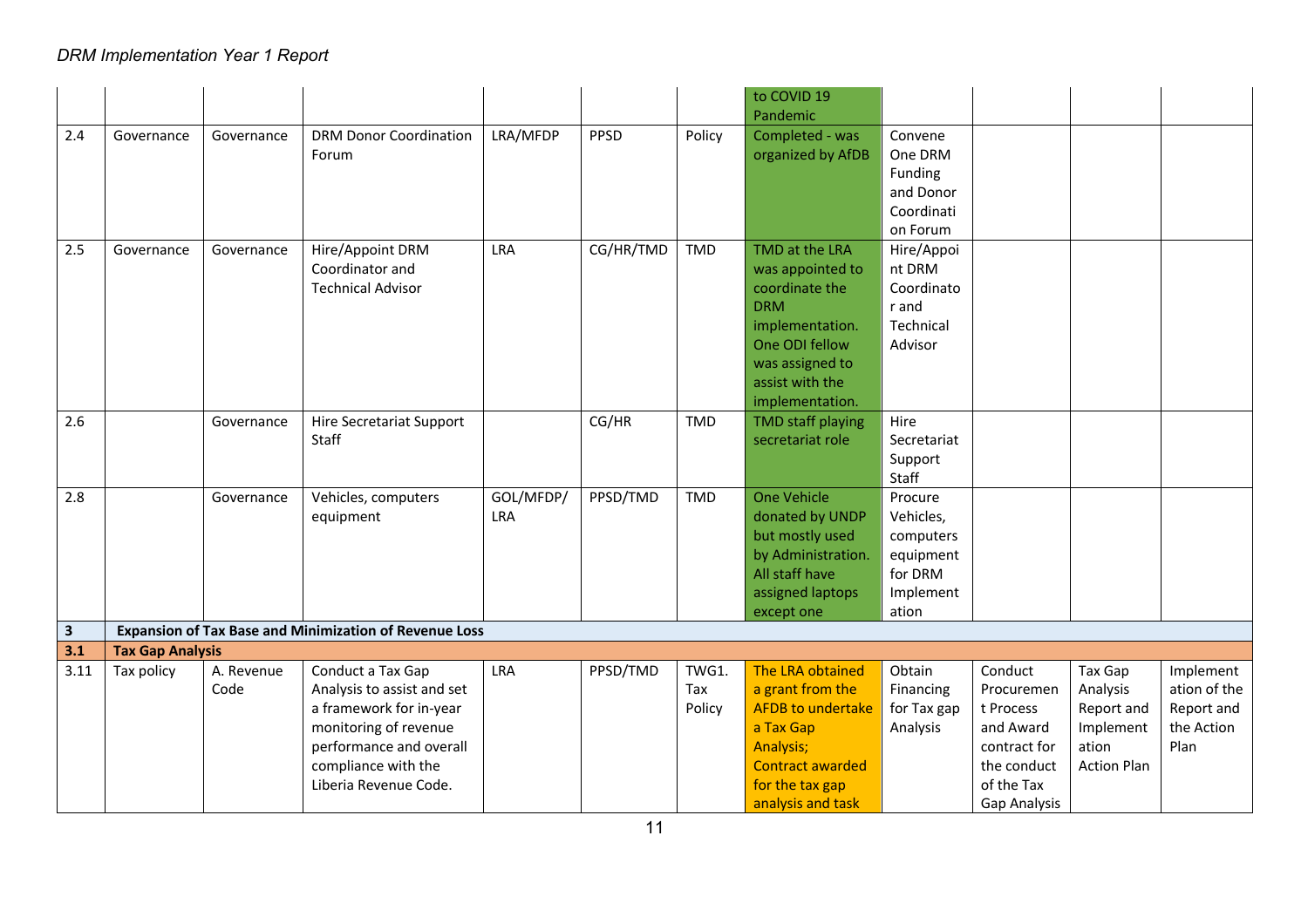|      |            |                    |                                       |     |          |                        | completion has<br>been delayed due<br>to COVID-19;<br>Inception report<br>completed;<br>Methodology<br>completed and<br>validated;<br><b>Final report is</b><br>expected in Sep.<br>2020                                                                                                                                                                                                                                                                                                            |                                                 |                                                                              |                                                                                     |  |
|------|------------|--------------------|---------------------------------------|-----|----------|------------------------|-----------------------------------------------------------------------------------------------------------------------------------------------------------------------------------------------------------------------------------------------------------------------------------------------------------------------------------------------------------------------------------------------------------------------------------------------------------------------------------------------------|-------------------------------------------------|------------------------------------------------------------------------------|-------------------------------------------------------------------------------------|--|
| 3.12 | Tax policy | A. Revenue<br>Code | Simplification of the<br>revenue code | LRA | PPSD/TMD | TWG1.<br>Tax<br>Policy | <b>40 Practice Notes</b><br>developed;<br><b>Consolidated the</b><br>revenue code to<br>include all<br>previous<br>amendments to<br>code and other<br>laws that affect<br>the revenue code.<br>The consolidation<br>consider the<br>following laws, the<br>2011, 2016, 2018<br>(Excise Law) and<br>2019 (Customs<br>Code) amendment<br>to the code, the<br>LRA Act, the MFDP<br>Act and the PFM<br>Law;<br>The consolidation<br>also took into<br>account the<br>correction of<br>typographical and | Develop<br>practice<br>notes and<br>regulations | Approval of<br>practice<br>notes and<br>regulations<br>by the CG<br>and DMFA | Stakeholde<br>engagemen<br>t on<br>approved<br>practice<br>notes and<br>regulations |  |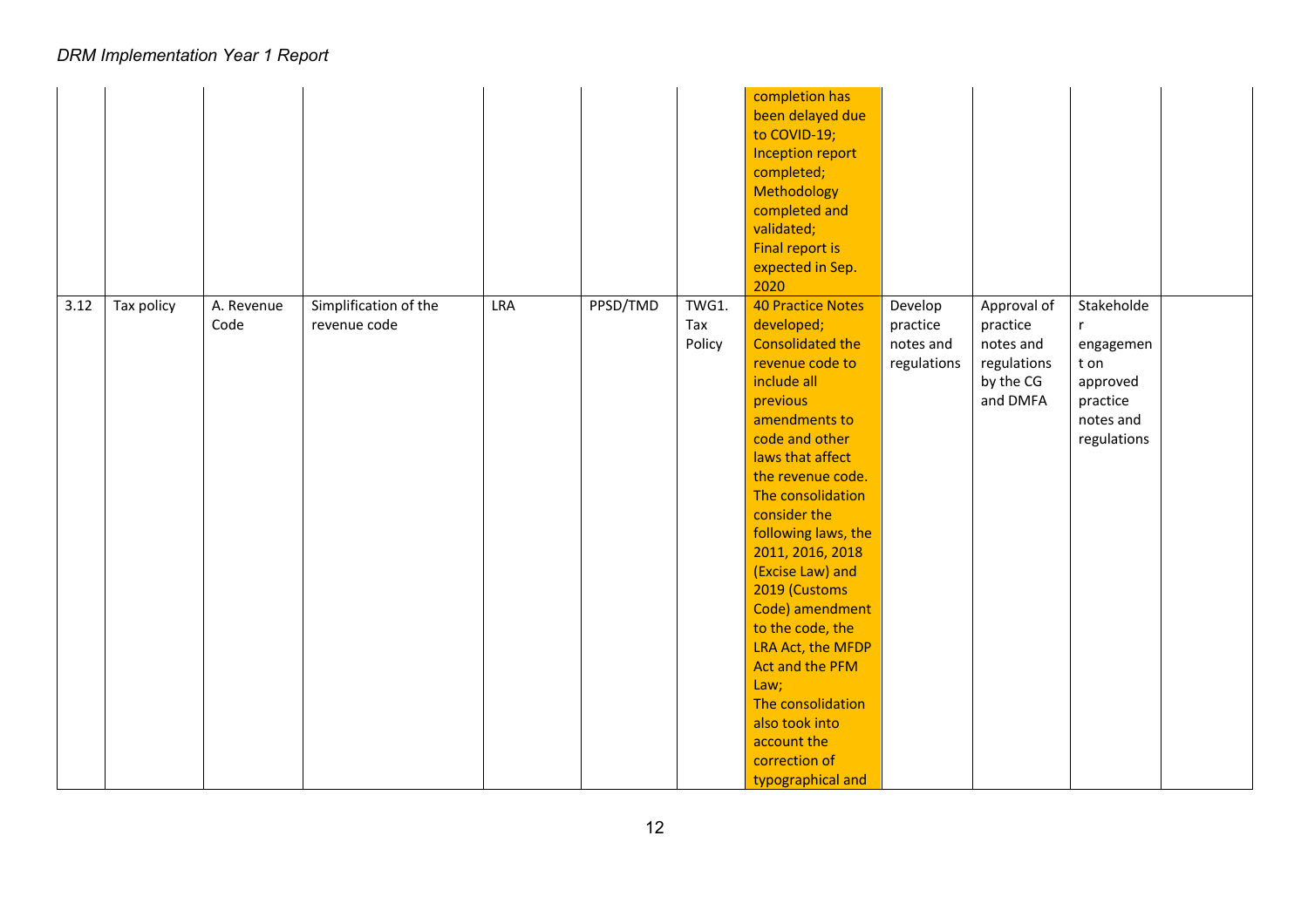|      |                               |            |                           |            |            |        | cross-referencing             |               |             |            |
|------|-------------------------------|------------|---------------------------|------------|------------|--------|-------------------------------|---------------|-------------|------------|
|      |                               |            |                           |            |            |        | errors                        |               |             |            |
| 3.2  | <b>Collection by Tax Type</b> |            |                           |            |            |        |                               |               |             |            |
| 3.21 | Tax policy                    | C. GST to  | Elaborate a white paper   | MFDP/LRA   | <b>TAX</b> | TWG1.  | <b>The VAT</b>                | Reconstitute  | Finalize    |            |
|      |                               | <b>VAT</b> | to tax final consumption  |            | POLICY/PPS | Tax    | documents which               | <b>VAT</b>    | VAT white   |            |
|      |                               |            | by migrating from goods   |            | D          | Policy | include white                 | Technical     | paper;      |            |
|      |                               |            | and services tax (GST) to |            |            |        | paper, concept                | Working       | Update      |            |
|      |                               |            | value added tax (VAT),    |            |            |        | note and                      | Group;        | Customs     |            |
|      |                               |            | and conform to Liberia's  |            |            |        | migration plan has            | Review        | Harmonize   |            |
|      |                               |            | commitment under the      |            |            |        | been drafted.                 | existing VAT  | Tariff to   |            |
|      |                               |            | <b>ECOWAS Common</b>      |            |            |        | <b>VAT Technical</b>          |               | conform     |            |
|      |                               |            |                           |            |            |        |                               | white paper   | with CET    |            |
|      |                               |            | External Tariff (CET).    |            |            |        | <b>Working Group</b>          | and align     |             |            |
|      |                               |            |                           |            |            |        | reconstituted;<br>Recruitment | same with     | Year 3      |            |
|      |                               |            |                           |            |            |        |                               | <b>ECOWAS</b> | Directive;  |            |
|      |                               |            |                           |            |            |        | process for a Firm            | Directive;    | Reconstitut |            |
|      |                               |            |                           |            |            |        | to review and sync            | Configure     | e VAT       |            |
|      |                               |            |                           |            |            |        | the documents                 | Year 2 Tariff | Steering    |            |
|      |                               |            |                           |            |            |        | with regional                 | in the LRA    | Committee   |            |
|      |                               |            |                           |            |            |        | (ECOWAS)                      | System        |             |            |
|      |                               |            |                           |            |            |        | protocols is                  |               | Conduct     |            |
|      |                               |            |                           |            |            |        | ongoing.                      |               | First       |            |
|      |                               |            |                           |            |            |        | Some of the VAT               |               | Steering    |            |
|      |                               |            |                           |            |            |        | features (refund,             |               | Committee   |            |
|      |                               |            |                           |            |            |        | coverage) is being            |               | Meeting     |            |
|      |                               |            |                           |            |            |        | considered in the             |               |             |            |
|      |                               |            |                           |            |            |        | anticipated                   |               |             |            |
|      |                               |            |                           |            |            |        | modification to               |               |             |            |
|      |                               |            |                           |            |            |        | the GST for the               |               |             |            |
|      |                               |            |                           |            |            |        | next fiscal year;             |               |             |            |
|      |                               |            |                           |            |            |        | <b>Migration to Year</b>      |               |             |            |
|      |                               |            |                           |            |            |        | 3 of the ECOWAS               |               |             |            |
|      |                               |            |                           |            |            |        | CET is planned for            |               |             |            |
|      |                               |            |                           |            |            |        | July 2020 as per              |               |             |            |
|      |                               |            |                           |            |            |        | the migration plan            |               |             |            |
| 3.22 | Tax policy                    | C. GST to  | Elaborate a framework to  | <b>LRA</b> | PPSD/HR/D  | TWG1.  | <b>VAT Migration</b>          |               | Conduct     | Submit VAT |
|      |                               | VAT        | simulate revenue          |            | <b>TD</b>  | Tax    | Plan drafted;                 |               | Revenue     | Migration  |
|      |                               |            | implications and monitor  |            |            | Policy |                               |               | Impact      | Plan to    |
|      |                               |            | progress in migrating     |            |            |        |                               |               | Study of    | Steering   |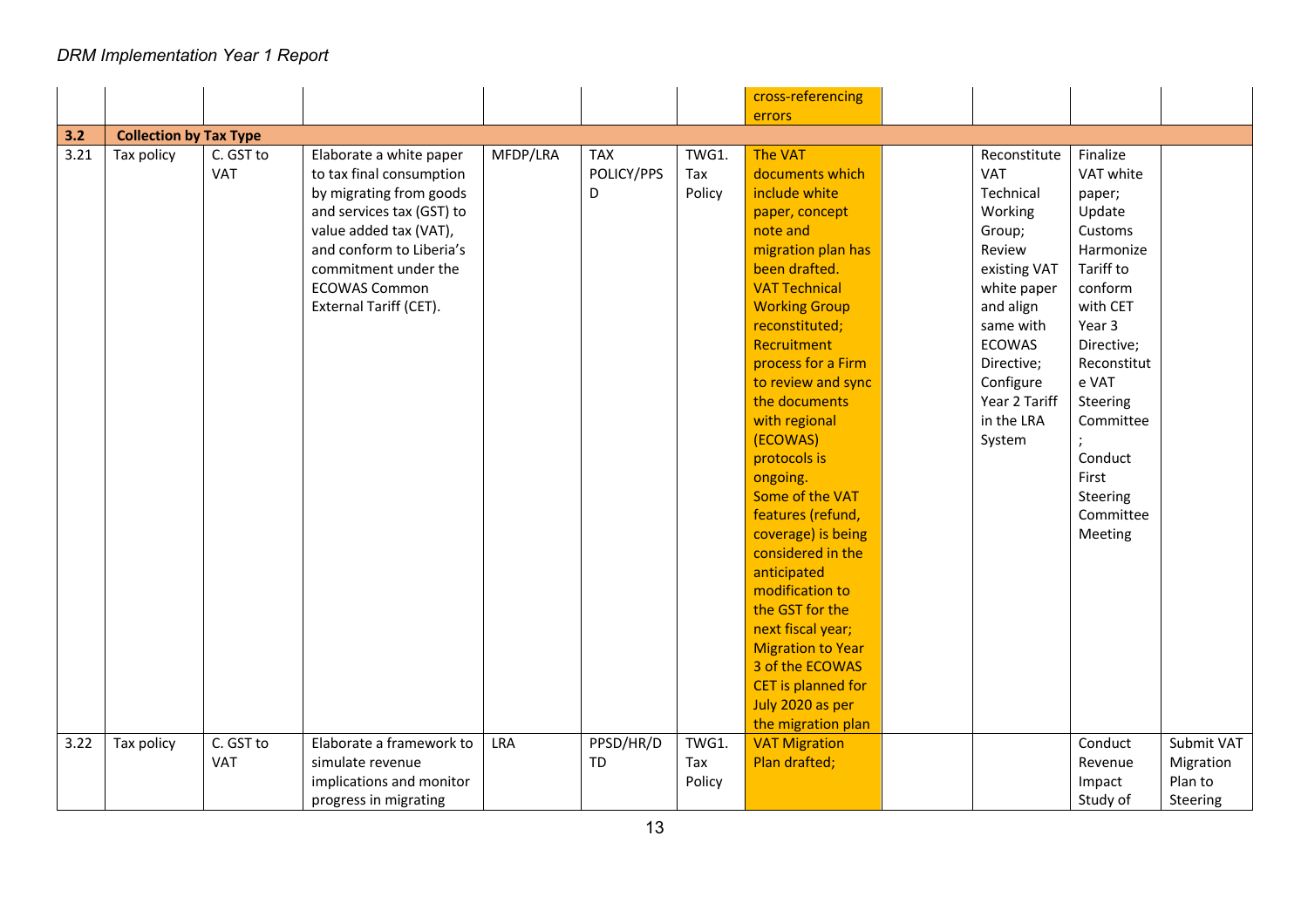| LRA/MFDP<br>PPSD/DTD<br><b>Excise Law ratified</b><br>Follow<br>3.24<br>Tax policy<br><b>B.</b> Excise Tax<br>Elaborate a New Excise<br>TWG1.<br>Tax Law for Passage by<br>by the National<br>Tax<br>through on<br>the National Legislature<br>Policy<br>Legislature<br>the<br>Passage of<br>the Excise<br>Law by the<br>National<br>Legislature<br><b>Nation Wide</b><br>Implement Excise Tax<br>LRA/MFDP<br>TMD/PPSD/<br>TWG1.<br>Finalize the<br>3.25<br>Tax policy<br><b>B.</b> Excise Tax<br>Implement<br>Reforms Inclusive of<br><b>TAX POLICY</b><br>Awareness on the<br>Tax<br>Procuremen<br>Excise<br><b>New Excise Law</b><br>Introduction of Tax<br>Policy<br>t Process for<br>Stamp<br>and Excise Reform<br>the Excise<br>Stamps<br>Procureme<br>Completed;<br>nt Contract<br>Stamp;<br>Finalize<br><b>Excise Stamp</b><br>SOPs for<br>procurement<br>es<br><b>Excise Tax</b><br>completed;<br>Officers and<br><b>Excise Stamp</b><br><b>Contract signed</b><br>Traders;<br>and Transmitted<br>Carryout<br>Nationwide<br>to Vendor,<br><b>Excise Tax</b><br>Inception<br>implementation<br>Education<br>meeting was held<br>Awareness;<br>on 18 June 2020;<br>Finalize<br>Excise<br>Implementation<br>technical team<br>Stamp<br>commissioned<br>Regulation<br>Implementation<br>ongoing, as |  | from GST to VAT while<br>detailing a road map with<br>timelines, the human<br>capacity building and<br>material resources<br>requirements, in support<br>of a VAT Regime |  | <b>VAT Impact</b><br><b>Analysis Study is</b><br>planned for 2020; |  | migration<br>from GST<br>to VAT;<br>Prepare a<br><b>VAT</b><br>Migration<br>Plan | Committee<br>for<br>approval                                                |
|----------------------------------------------------------------------------------------------------------------------------------------------------------------------------------------------------------------------------------------------------------------------------------------------------------------------------------------------------------------------------------------------------------------------------------------------------------------------------------------------------------------------------------------------------------------------------------------------------------------------------------------------------------------------------------------------------------------------------------------------------------------------------------------------------------------------------------------------------------------------------------------------------------------------------------------------------------------------------------------------------------------------------------------------------------------------------------------------------------------------------------------------------------------------------------------------------------------------------------------------------------------------------------------------------------|--|--------------------------------------------------------------------------------------------------------------------------------------------------------------------------|--|--------------------------------------------------------------------|--|----------------------------------------------------------------------------------|-----------------------------------------------------------------------------|
|                                                                                                                                                                                                                                                                                                                                                                                                                                                                                                                                                                                                                                                                                                                                                                                                                                                                                                                                                                                                                                                                                                                                                                                                                                                                                                          |  |                                                                                                                                                                          |  |                                                                    |  |                                                                                  |                                                                             |
| <b>Collection by Tax Size of turnover (Large, Medium, Small and Micro Taxpayers)</b>                                                                                                                                                                                                                                                                                                                                                                                                                                                                                                                                                                                                                                                                                                                                                                                                                                                                                                                                                                                                                                                                                                                                                                                                                     |  |                                                                                                                                                                          |  | planned                                                            |  |                                                                                  | Affix the<br>first batch<br>of Excise<br>Stamp to<br>Excisable<br>Commoditi |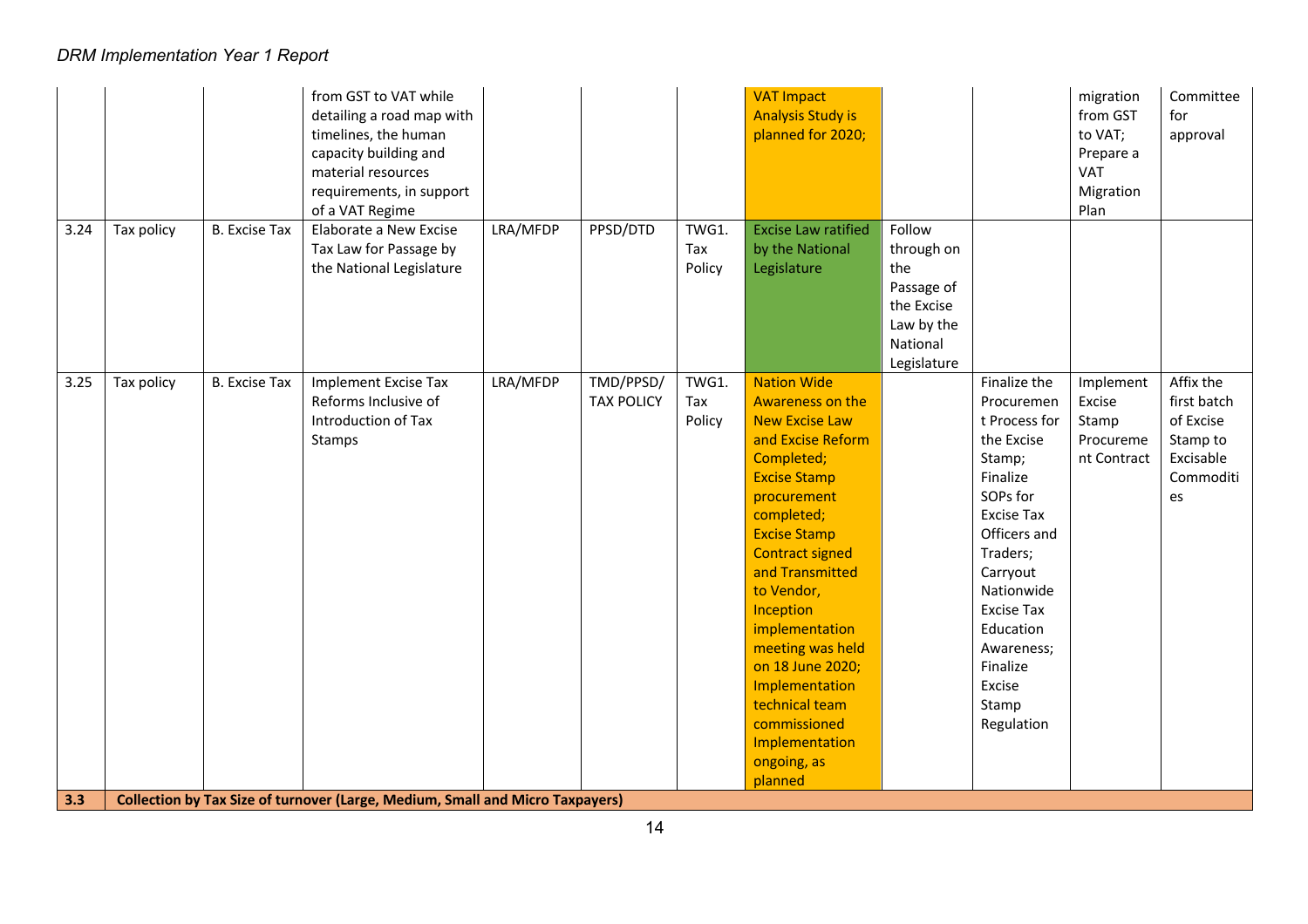| 3.33 | Tax<br>Administrati<br>on | B3.<br>Domestic -<br>High Net<br>Worth<br>Individuals | To provide Technical<br>Assistance to support the<br>SSU, engage over the<br>medium term a Resident<br><b>Technical Advisor on</b><br><b>Taxing the Natural</b><br>Resource Sector and<br>supported by short-term<br>stints of a Technical<br>Assistant with experience<br>in taxing HWIs. | LRA | PPSD/DTD/T<br><b>MD</b> | <b>DTD</b>            | Initial research on<br><b>HNWI</b> to evaluate<br>scope of study and<br>potential need for<br><b>Technical</b><br><b>Assistance is</b><br>ongoing;<br>The IMF has<br>shared technical<br>documentation<br>with the team to<br>further inform the<br>scope of the<br>study,<br>methodology,<br>amongst others. |                                                                                                                       | Conduct a<br>study and<br>develop a<br>framework<br>on taxing of<br><b>HNWI</b> |                                                                                                                                                                                             |                                                                               |
|------|---------------------------|-------------------------------------------------------|--------------------------------------------------------------------------------------------------------------------------------------------------------------------------------------------------------------------------------------------------------------------------------------------|-----|-------------------------|-----------------------|---------------------------------------------------------------------------------------------------------------------------------------------------------------------------------------------------------------------------------------------------------------------------------------------------------------|-----------------------------------------------------------------------------------------------------------------------|---------------------------------------------------------------------------------|---------------------------------------------------------------------------------------------------------------------------------------------------------------------------------------------|-------------------------------------------------------------------------------|
| 3.36 | Tax<br>Administrati<br>on | $C5$ .<br>Corporate -<br>Digitalization               | To facilitate payments by<br>small and micro<br>taxpayers, introduce a<br>mobile money platform<br>for tax payment.                                                                                                                                                                        | LRA | PPSD/DTD/T<br>MD        | TWG2.<br>Tax<br>Admin | <b>Technical</b><br>documentation<br>finalized with the<br><b>TELCOs for phase</b><br>two of the mobile<br>money project;<br>MOU finalized,<br>and signed by one<br>of the TELCOs;<br>Implementation<br>and configuration<br>is ongoing, for the<br>signed MOU.                                               | Finalize<br>MOUs with<br>TELCOs and<br>Commercia<br>I Banks for<br>phase two<br>Mobile<br>Money<br>implement<br>ation | Implementa<br>tion of<br>MOUs by<br>TELCOs and<br>Commercial<br><b>Banks</b>    | Develop<br>technical<br>documenta<br>tion for<br>phase<br>three<br>mobile<br>money<br>implement<br>ation;<br>Develop<br>MOUs for<br>phase<br>three<br>mobile<br>money<br>implement<br>ation | Implement<br>ation of<br>MOUs by<br><b>TELCOs and</b><br>Commercia<br>I Banks |
| 3.37 | Tax<br>Administrati<br>on | $C2$ .<br>Corporate -<br>Capacity<br><b>Building</b>  | To upscale operations<br>and build capacity of staff<br>of MTD through<br>customized training                                                                                                                                                                                              | LRA | PPSD/DTD/T<br>MD.       | HR/TM<br>D            | <b>No Action taken</b><br>yet                                                                                                                                                                                                                                                                                 |                                                                                                                       | Develop<br>TOR for long<br>term<br>Technical                                    | Position<br>long term<br>Technical<br>Assistant to                                                                                                                                          |                                                                               |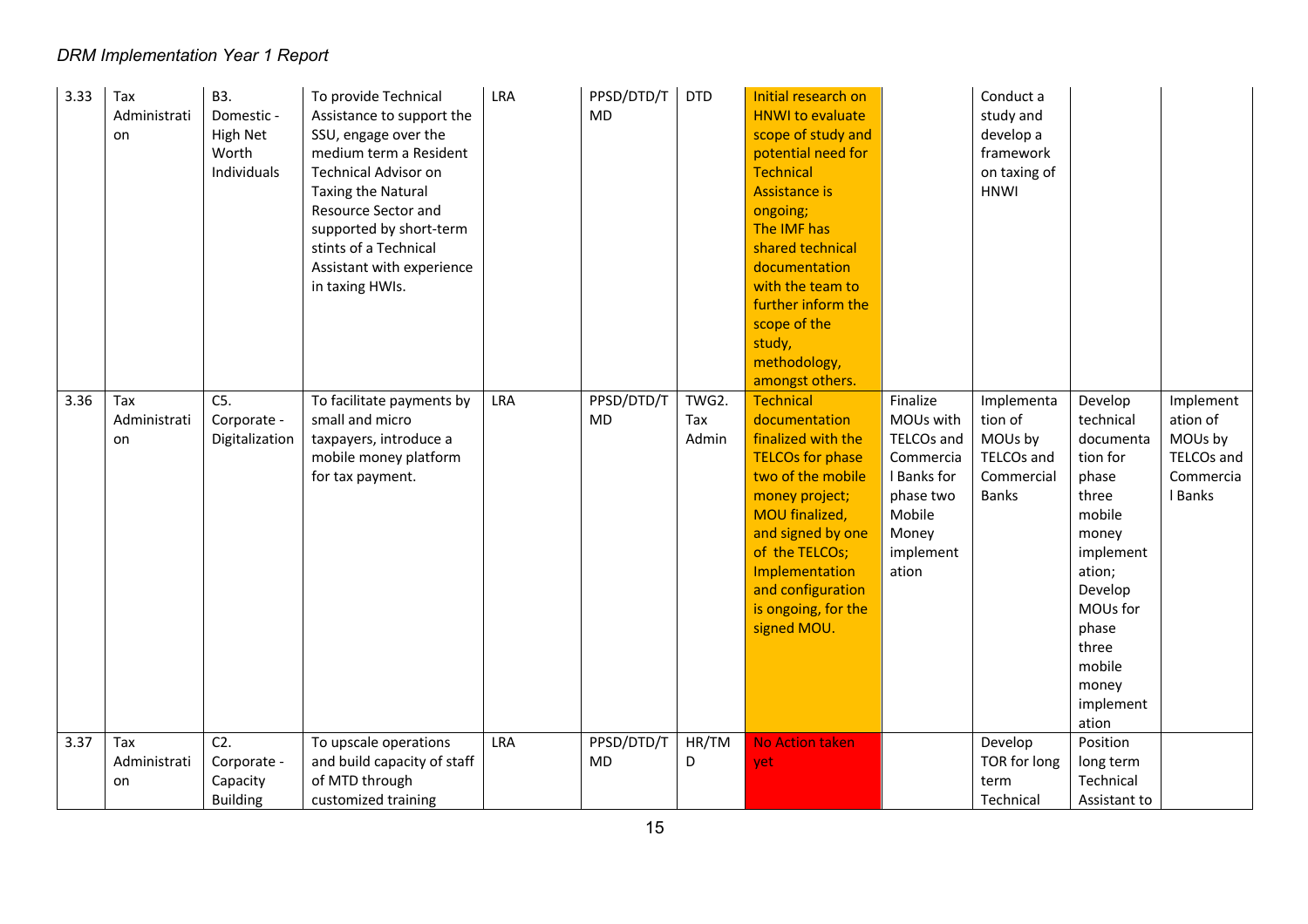|      |                           |                                         | programs, direct<br>interventions (on the job<br>training), training<br>programs and mentoring<br>by hiring long term<br>technical assistance |     |                         |              |                                                                                                                                                                                                                                                                                                                                                                                                                                                                             |                                                                                                                                          | Advisor for<br><b>MTD</b>                                                                                                                                                              | strengthen<br>capacity<br><b>MTD</b>                                                |  |
|------|---------------------------|-----------------------------------------|-----------------------------------------------------------------------------------------------------------------------------------------------|-----|-------------------------|--------------|-----------------------------------------------------------------------------------------------------------------------------------------------------------------------------------------------------------------------------------------------------------------------------------------------------------------------------------------------------------------------------------------------------------------------------------------------------------------------------|------------------------------------------------------------------------------------------------------------------------------------------|----------------------------------------------------------------------------------------------------------------------------------------------------------------------------------------|-------------------------------------------------------------------------------------|--|
| 3.38 | Tax<br>Administrati<br>on | B4.<br>Domestic -<br>Informal<br>Sector | To bring the employed in<br>the informal sector into<br>the tax net, conduct a<br>study Mapping MSM<br>Businesses in the<br>informal sector   | LRA | PPSD/DTD/T<br><b>MD</b> | <b>DTD</b>   | Consultative<br>engagements<br>concluded with<br>major actors<br>(PPCC, MCC,<br>MOCI) to obtain<br>an in-depth<br>understanding of<br>the sector and its<br>operations in<br>Liberia;<br>Initial mapping of<br>employment in<br>the informal<br>sector is ongoing;<br><b>Drafting of</b><br>strategy for of the<br>informal sector is<br>ongoing;<br><b>Discussions are</b><br>ongoing with the<br><b>IMF</b> for TA to<br>support<br>formalizing of the<br>informal sector | Domestic<br><b>Tax Policy</b><br>Unit to<br>develop a<br>strategy<br>and<br>framework<br>for<br>formalizing<br>the<br>informal<br>sector | Conduct a<br>mapping<br>exercise of<br>employment<br>in the<br>informal<br>sector;<br>STD to<br>implement<br>strategy and<br>framework<br>for<br>formalizing<br>the informal<br>sector | Organize<br>and<br>register<br>informal<br>sector<br>operators<br>in all<br>sectors |  |
| 3.39 | Tax                       | $C5$ .                                  | Implementation of an                                                                                                                          | LRA | TMD/MISD                | TWG2.        | <b>Bid and Technical</b>                                                                                                                                                                                                                                                                                                                                                                                                                                                    | Obtain                                                                                                                                   | Initiate                                                                                                                                                                               |                                                                                     |  |
|      | Administrati<br>on        | Corporate -<br>Digitalization           | <b>Integrated Tax</b><br><b>Administration System</b>                                                                                         |     |                         | Tax<br>Admin | <b>Documentations</b><br>for the acquisition<br>of an ITAS<br>Completed;<br>Procurement<br>process for ITAS is                                                                                                                                                                                                                                                                                                                                                              | comments<br>from the<br>World Bank<br>on the bid<br>and<br>technical                                                                     | procuremen<br>t process<br>for the new<br>Integrated<br>Tax                                                                                                                            |                                                                                     |  |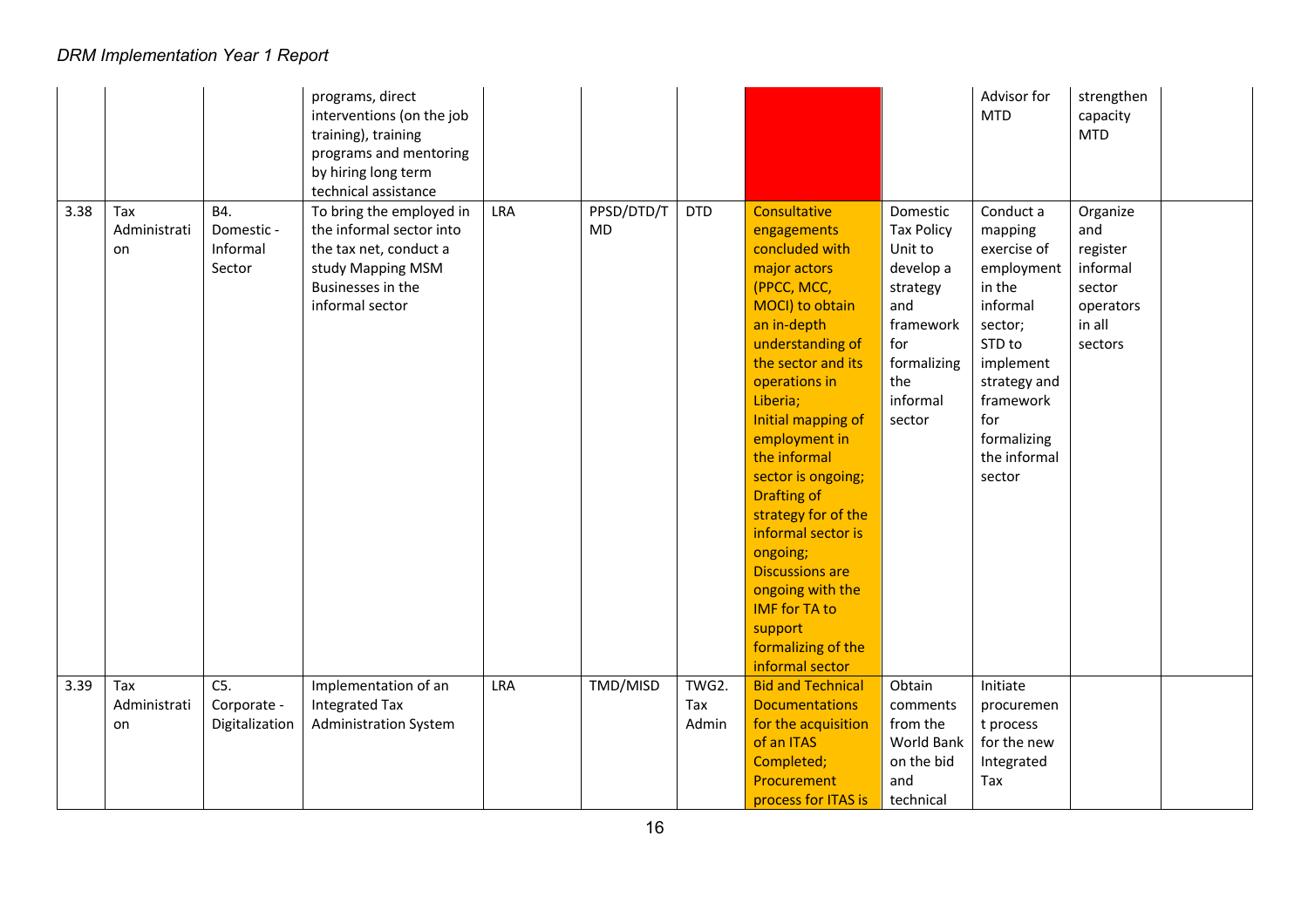|                      |                           |                                         |                                                                                                                                                                                                                                                                                                                                     |     |          |                       | ongoing, The post<br>qualification phase<br>of the bid<br>evaluation process<br>is ongoing.;<br>The LRA has<br>obtained<br>additional<br>financing, bringing<br>the ITAS funding<br>to 5.2 M.<br>However, there is<br>still a potential<br>financing gap                                                                                                                                                                                                                                        | documenta<br>tion for the<br>new<br>Integrated<br>Tax<br>Administra<br>tion<br>System                                                                                                                          | Administrati<br>on System                                                                                            |                                                 |                                                                                  |
|----------------------|---------------------------|-----------------------------------------|-------------------------------------------------------------------------------------------------------------------------------------------------------------------------------------------------------------------------------------------------------------------------------------------------------------------------------------|-----|----------|-----------------------|-------------------------------------------------------------------------------------------------------------------------------------------------------------------------------------------------------------------------------------------------------------------------------------------------------------------------------------------------------------------------------------------------------------------------------------------------------------------------------------------------|----------------------------------------------------------------------------------------------------------------------------------------------------------------------------------------------------------------|----------------------------------------------------------------------------------------------------------------------|-------------------------------------------------|----------------------------------------------------------------------------------|
| 3.39<br>$\mathbf{1}$ | Tax<br>Administrati<br>on | $C5$ .<br>Corporate -<br>Digitalization | To facilitate a two-way<br>electronic exchange<br>between taxpayers and<br>LRA while eliminating<br>taxpayer and LRA staff<br>contacts as well as<br>increase the efficiency of<br>tax collection from Large<br>and Medium Taxpayers,<br>through e-Registration, e-<br>Filing and e-Payment,<br>Including hardware and<br>software. | LRA | TMD/MISD | TWG2.<br>Tax<br>Admin | Payment<br>Integration<br>documentation<br>with commercial<br>banks completed;<br>Integration of<br><b>SIGTAS with</b><br><b>Ecobank and UBA</b><br>completed;<br>Launched online<br>payment of taxes<br>using credit/debit<br>card through UBA;<br><b>Mobile App to</b><br>facilitate filing of<br>taxes, registration<br>of individuals and<br>real properties<br>developed, tested<br>and launched;<br><b>Enrollment of</b><br><b>Medium</b><br>Taxpayers on the<br><b>E-Filing Platform</b> | Finalize<br>payment<br>integration<br>documenta<br>tion with<br>Commercia<br>I Banks;<br>Finalize<br>Contract<br>for Mobile<br>App<br>Developer;<br>Developme<br>nt and<br>Testing of<br>Mobile<br>Application | Testing and<br>Developmen<br>t of Various<br>E-Channels<br>with<br>Commercial<br>Banks;<br>Go Live for<br>Mobile App | Go Live for<br>Integration<br>and E-<br>Channel | Finalize<br>Mandatory<br>Electronic<br>Filing for<br>Medium<br><b>Tax Payers</b> |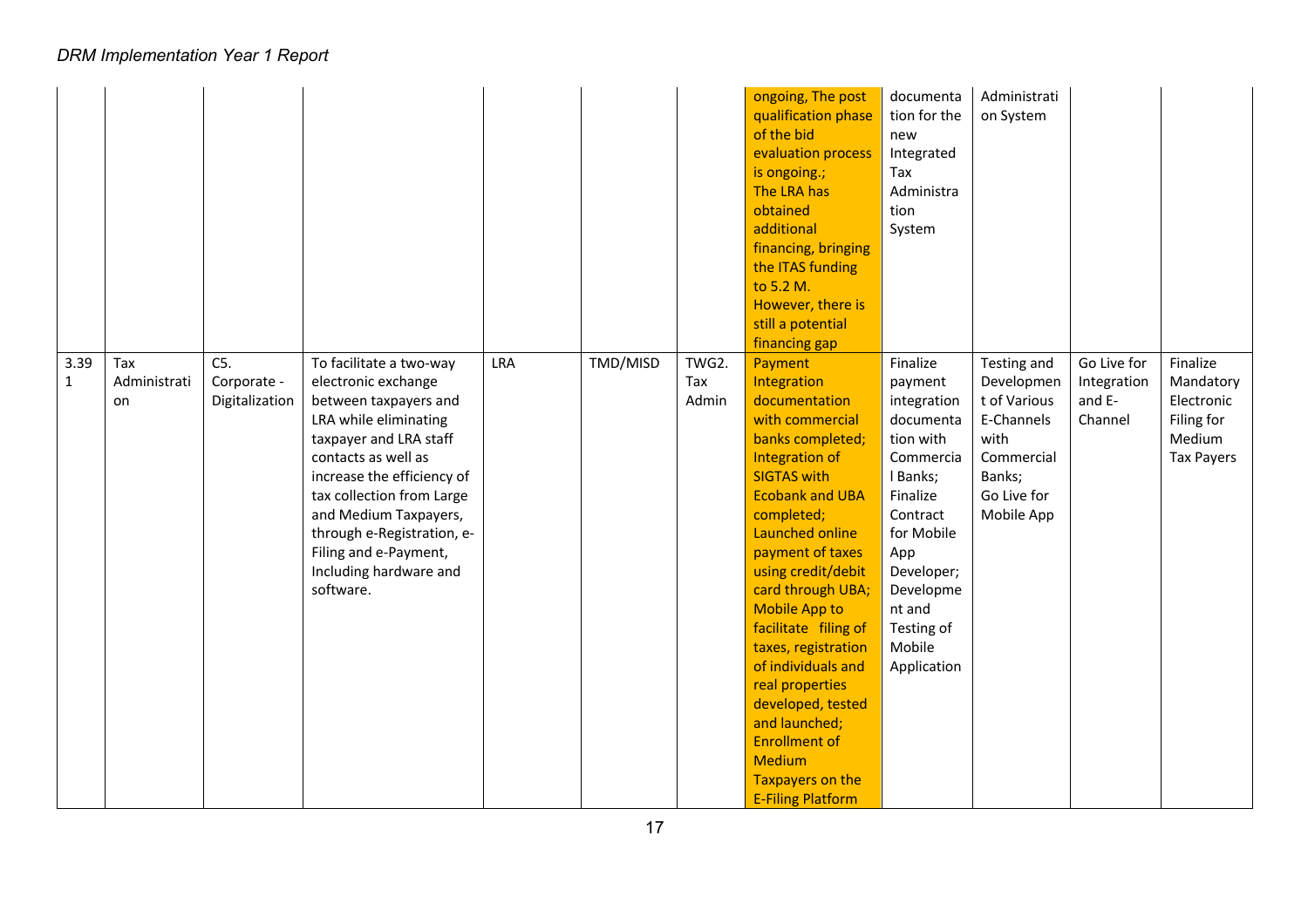| 3.39<br>95 | Tax<br>Administrati<br>on | C1.<br>Corporate -<br>Taxpayer<br>Education &<br>Outreach | To elaborate an<br>education outreach<br>program targeting Small<br>and Micro taxpayers on<br>who, how, when, where<br>and why to pay taxes                                                                  | <b>LRA</b>              | TPSD/DTD/C<br>D | TWG2.<br>Tax<br>Admin | was ongoing but<br>suspended due to<br><b>COVID 19</b><br>Pandemic.<br><b>Drafting of</b><br><b>Taxpayer</b><br><b>Education Strategy</b><br>and<br>implementation<br>plan completed.;<br><b>Validation of</b><br><b>Taxpayer</b><br><b>Education Strategy</b><br>and<br>Implementation    |                                                                                                                                                                      |                                                               | Develop a<br>Comprehe<br>nsive<br>Nationwide<br>Taxpayer<br>education<br>and<br>outreach<br>strategy | Solicit<br>funding<br>and<br>implement<br>Comprehen<br>sive<br>Nationwide<br>Taxpayer<br>education<br>and<br>outreach |
|------------|---------------------------|-----------------------------------------------------------|--------------------------------------------------------------------------------------------------------------------------------------------------------------------------------------------------------------|-------------------------|-----------------|-----------------------|--------------------------------------------------------------------------------------------------------------------------------------------------------------------------------------------------------------------------------------------------------------------------------------------|----------------------------------------------------------------------------------------------------------------------------------------------------------------------|---------------------------------------------------------------|------------------------------------------------------------------------------------------------------|-----------------------------------------------------------------------------------------------------------------------|
|            |                           |                                                           |                                                                                                                                                                                                              |                         |                 |                       | Plan is ongoing                                                                                                                                                                                                                                                                            |                                                                                                                                                                      |                                                               |                                                                                                      | strategy                                                                                                              |
| 3.4        |                           |                                                           | Rollout of ASYCUDA World, Introduction of a National Electronic Single Window and Destination Inspection                                                                                                     |                         |                 |                       |                                                                                                                                                                                                                                                                                            |                                                                                                                                                                      |                                                               |                                                                                                      |                                                                                                                       |
| 3.41       |                           |                                                           | To enable e-declarations<br>by importers and<br>exporters on<br>ASYCUDAWORLD;<br><b>National Electronic Single</b><br>Window                                                                                 | LRA/MOCI/<br><b>NIC</b> | CG/CD/TMD       | TWG2.<br>Tax<br>Admin | We are at the<br>negotiation stage<br>of the<br>procurement<br>process.                                                                                                                                                                                                                    | Undertake<br>procureme<br>nt process<br>for the<br><b>NSW</b><br>Platform                                                                                            | Award and<br>implement<br>contract for<br>the NSW<br>platform |                                                                                                      |                                                                                                                       |
| 3.42       | Tax<br>Administrati<br>on | A. Customs<br>tax                                         | To Establish centralize<br>processing Unit;<br>establish a long room as<br>an annex to HQ,<br>equipped with wider area<br>network with the<br>ASYCUDA, install 10<br>computers and other<br>office equipment | LRA                     |                 | TWG2.<br>Tax<br>Admin | Centralized<br><b>Assessment Unit</b><br>setup completed;<br>Procured<br>equipment for the<br>rollout of<br><b>ASYCUDA to 5</b><br>CBOs;<br><b>TOR and training</b><br>plan completed<br>for the rollout;<br><b>Contract for</b><br><b>ASYCUDA</b><br>customization by<br><b>UNCTAD is</b> | Develop<br>TOR for<br>customizati<br>on of<br>ASYCUDA;<br>Conduct<br>needs<br>assessment<br>of five (5)<br>CBOs;<br>Prepare<br>technical<br>specificatio<br>n for IT | Finalize<br>contractual<br>agreement<br>with<br><b>UNCTAD</b> | Rollout<br><b>ASYCUDA</b><br>to five $(5)$<br><b>CBOs</b>                                            |                                                                                                                       |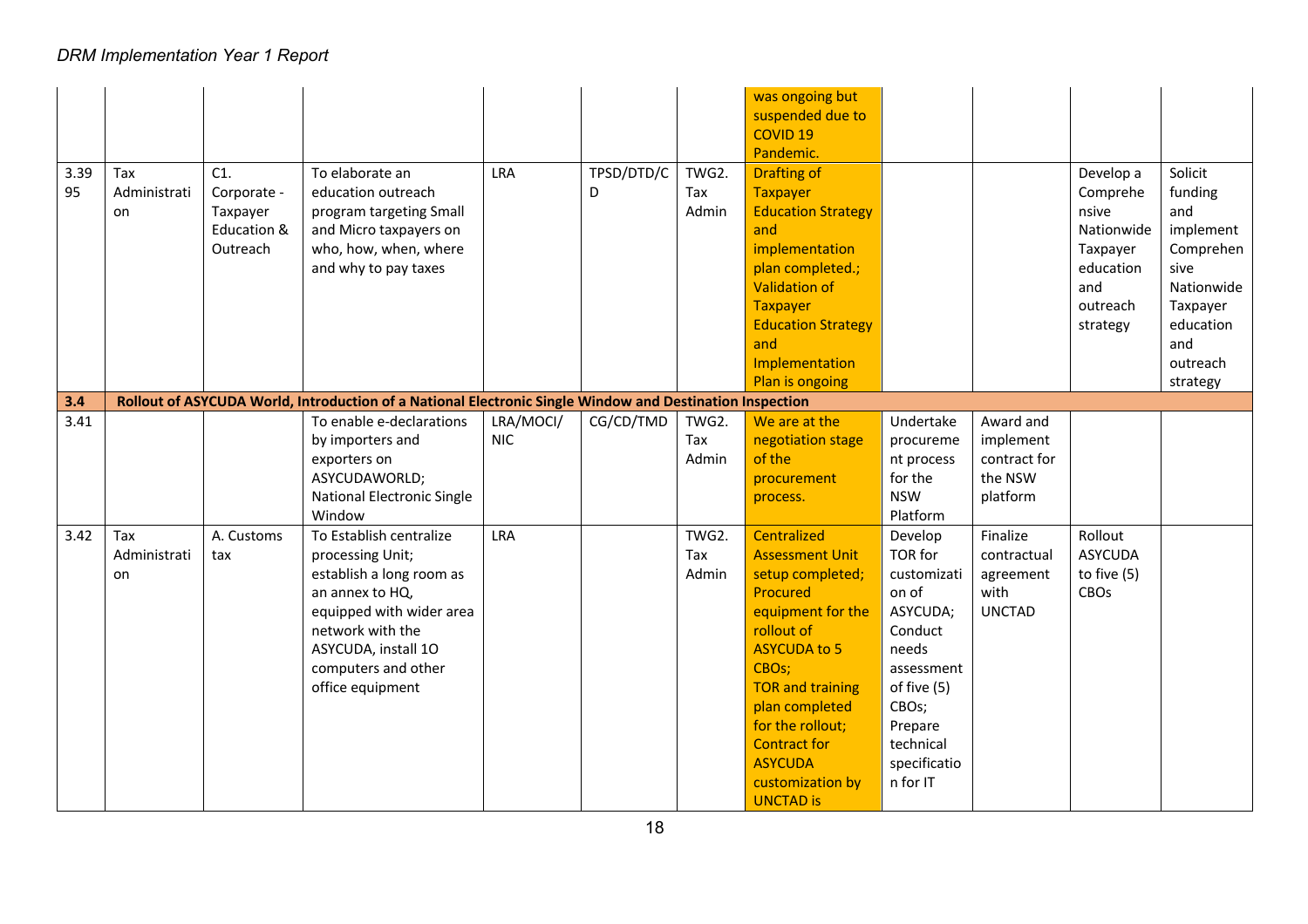| 3.44 | Tax<br>Administrati<br>on | A. Customs<br>tax      | Transition from Pre-<br>shipment Inspection to<br><b>Destination Inspection</b>                                                                                                                                    | LRA/MOCI/<br><b>NIC</b>                 | CG/CD/TMD               | TWG2.<br>Tax<br>Admin  | pending signature<br>by UNCTAD due to<br>COVID-19<br><b>Discussions</b><br>ongoing with PPCC<br>for no objection<br>on the<br>procurement<br>process in an<br>effort to<br>commence<br>negotiations;<br><b>LRA has acquired</b><br>20 acres of Land<br>within freeport for<br>the DI facility | material<br>required<br>Finalize<br>acquisition<br>of 20 acres<br>of land<br>within<br>Freeport<br>for DI site;<br>Finalize<br>procureme<br>nt process<br>for the<br>transition<br>from PSI to | Award and<br>implement<br>contract for<br>the<br>transition<br>from PSI to<br>DI         |                                                                                                                                                         |                                                                                                                |
|------|---------------------------|------------------------|--------------------------------------------------------------------------------------------------------------------------------------------------------------------------------------------------------------------|-----------------------------------------|-------------------------|------------------------|-----------------------------------------------------------------------------------------------------------------------------------------------------------------------------------------------------------------------------------------------------------------------------------------------|------------------------------------------------------------------------------------------------------------------------------------------------------------------------------------------------|------------------------------------------------------------------------------------------|---------------------------------------------------------------------------------------------------------------------------------------------------------|----------------------------------------------------------------------------------------------------------------|
| 3.47 | Tax<br>Administrati<br>on | A. Customs<br>tax      | As an addendum to the<br><b>National Entry Points</b><br>MOU, elaborate a shared<br><b>Operations Manual and</b><br><b>Standard Operating</b><br>Procedures for clearing<br>goods at the border posts<br>and ports | LRA/NPA/LIS<br>/LAA/MOCI/<br><b>DEA</b> | CD                      | TWG2.<br>Tax<br>Admin  | <b>A Coordinated</b><br><b>Boarder</b><br>management<br>strategy has been<br>developed and<br>adopted by the<br>respective boarder<br>agencies.                                                                                                                                               | DI                                                                                                                                                                                             | Convene a<br>joint<br>stakeholder<br>forum for all<br>border<br>coordinating<br>agencies | Draft and<br>validate a<br>road map<br>for full<br>implement<br>ation of the<br>National<br>Integrated<br>Border<br>Manageme<br>nt Security<br>Strategy | Phased<br>Implement<br>ation of the<br>National<br>Integrated<br>Border<br>Manageme<br>nt Security<br>Strategy |
| 3.5  | <b>Tax Expenditures</b>   |                        |                                                                                                                                                                                                                    |                                         |                         |                        |                                                                                                                                                                                                                                                                                               |                                                                                                                                                                                                |                                                                                          |                                                                                                                                                         |                                                                                                                |
| 3.51 | Tax policy                | D. Tax<br>Expenditures | To record and monitor<br>tax expenditures,<br>elaborate a Framework<br>for Measuring and<br>tracking Tax expenditures<br>in Liberia covering LRC,<br>Concession agreements,<br>tax exemptions and                  | LRA/MFDP                                | PPSD/Tax<br>Policy MFDP | TWG1.<br>Tax<br>Policy | <b>Revision of</b><br>existing tax<br>expenditure<br>framework<br>completed, taking<br>into consideration<br>the following:                                                                                                                                                                   |                                                                                                                                                                                                |                                                                                          | Review and<br>Update<br>existing Tax<br>Expenditur<br>e<br>Framework                                                                                    |                                                                                                                |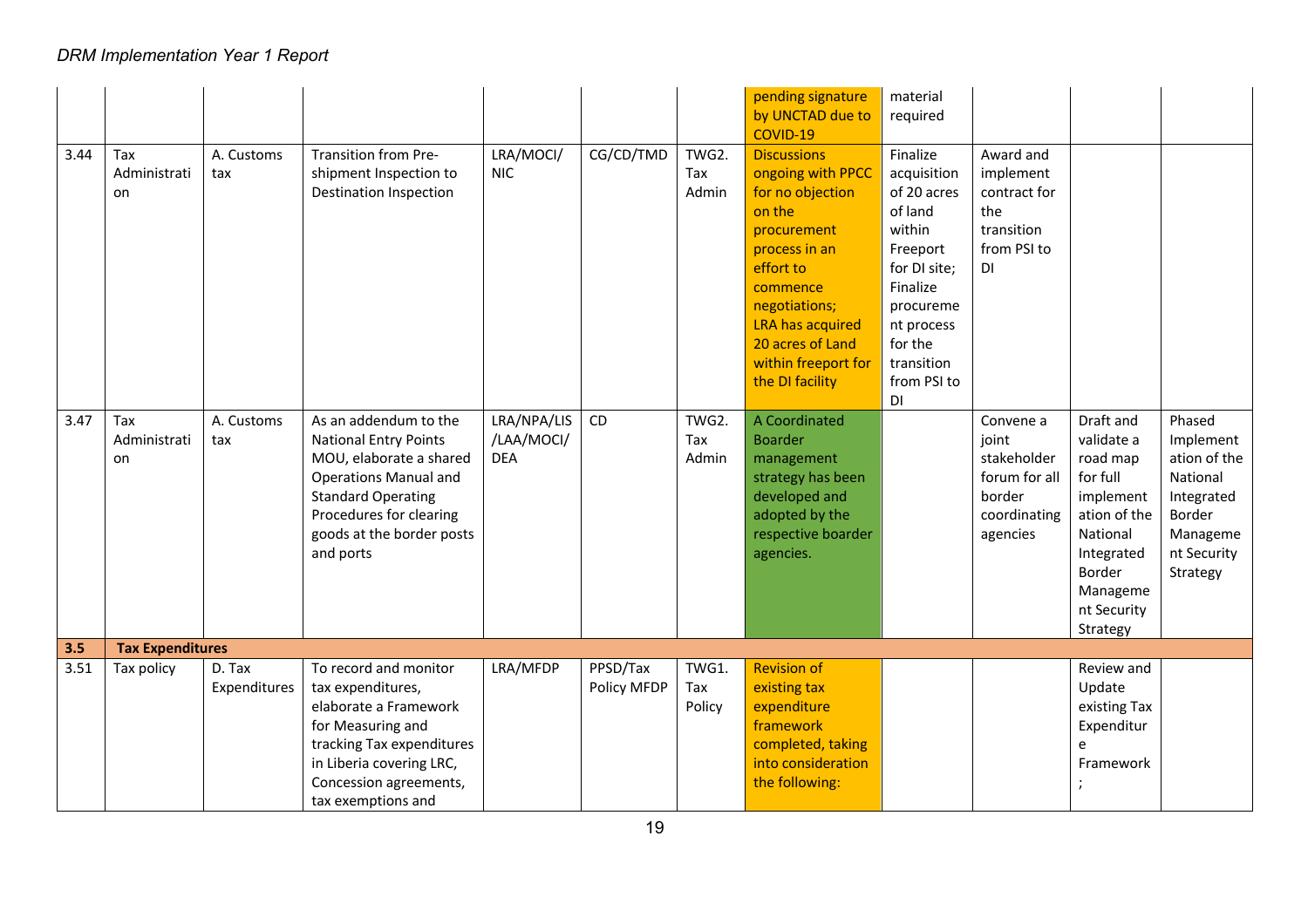| 3.6  |            | <b>Executive Orders on tax administration</b> |                                  |          |          |        |                              |  |            |                     |
|------|------------|-----------------------------------------------|----------------------------------|----------|----------|--------|------------------------------|--|------------|---------------------|
|      |            |                                               |                                  |          |          |        | Ongoing                      |  |            | <b>Budget</b>       |
|      |            |                                               |                                  |          |          |        | FY2020/2021-                 |  |            | Revenue             |
|      |            |                                               | addendum to the fiscal<br>budget |          |          |        | submissions<br>beginning     |  |            | to FY20/21<br>Draft |
|      |            |                                               | Estimates as an                  |          |          |        | budget                       |  |            | addendum            |
|      |            |                                               | <b>Annual Tax Expenditures</b>   |          |          |        | budget during                |  |            | e as an             |
|      |            |                                               | expenditures, include            |          |          |        | as an annex to the           |  |            | Expenditur          |
|      |            |                                               | transparency of tax              |          | MFDP/DB  | Policy | shall be submitted           |  |            | Tax                 |
|      |            | Expenditures                                  | accountability and               |          | Policy   | Tax    | report/analysis              |  |            | and Include         |
| 3.52 | Tax policy | D. Tax                                        | To enhance the                   | LRA/MFDP | PPSD/Tax | TWG1.  | Tax expenditure              |  |            | Forecast            |
|      |            |                                               |                                  |          |          |        | regime                       |  |            |                     |
|      |            |                                               |                                  |          |          |        | expenditure                  |  |            |                     |
|      |            |                                               |                                  |          |          |        | the tax                      |  |            |                     |
|      |            |                                               |                                  |          |          |        | rationalization of           |  |            |                     |
|      |            |                                               |                                  |          |          |        | currently ongoing<br>for the |  |            |                     |
|      |            |                                               |                                  |          |          |        | empirical study is           |  |            |                     |
|      |            |                                               |                                  |          |          |        | A comprehensive              |  |            |                     |
|      |            |                                               |                                  |          |          |        | free revised;                |  |            |                     |
|      |            |                                               |                                  |          |          |        | processing of duty           |  |            |                     |
|      |            |                                               |                                  |          |          |        | procedure for                |  |            |                     |
|      |            |                                               |                                  |          |          |        | <b>Operating</b>             |  |            |                     |
|      |            |                                               |                                  |          |          |        | <b>Standard</b>              |  |            |                     |
|      |            |                                               |                                  |          |          |        | introduced;                  |  |            |                     |
|      |            |                                               |                                  |          |          |        | as sugar and<br>gasoline     |  |            |                     |
|      |            |                                               |                                  |          |          |        | commodities such             |  | e          |                     |
|      |            |                                               |                                  |          |          |        | Free on risky                |  | Expenditur |                     |
|      |            |                                               |                                  |          |          |        | processing of Duty           |  | annual Tax |                     |
|      |            |                                               |                                  |          |          |        | Rebate system for            |  | measuring  |                     |
|      |            |                                               |                                  |          |          |        | developed;                   |  | and        |                     |
|      |            |                                               |                                  |          |          |        | Incentive                    |  | monitoring |                     |
|      |            |                                               | applications to the LRA          |          |          |        | <b>Domestic Tax</b>          |  | for        |                     |
|      |            |                                               | as intermittent tax credit       |          |          |        | <b>Mechanism of</b>          |  | framework  |                     |
|      |            |                                               | <b>Executive Orders as well</b>  |          |          |        | <b>Monitoring</b>            |  | Design a   |                     |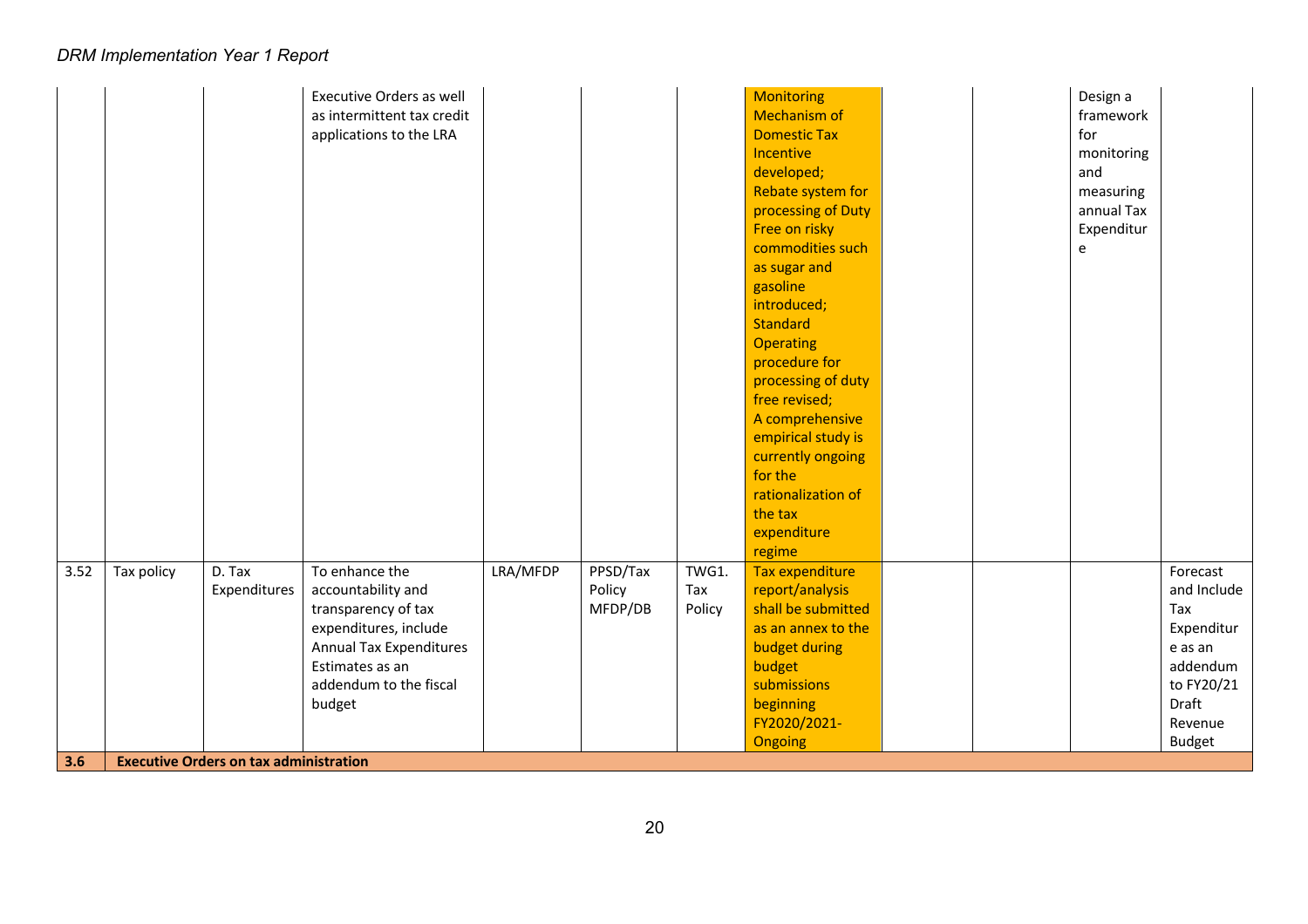| 3.61 | Tax policy             | D. Tax<br>Expenditures | To maintain predictability<br>in tax administration and<br>inculcate adherence to<br>the rule of law in<br>taxpayers, use the<br>annual budget<br>mechanism to make<br>changes in tax policy                                                                                                                            | LRA/MFDP | PPSD/Tax<br>Policy MFDP       | TWG1.<br>Tax<br>Policy | Completed - All<br>policy proposals<br>for FY 20/21<br>budget has been<br>identified and<br>shall be submitted<br>as an annex to the<br>budget                                   |  | Develop a<br>framework<br>for Tax<br>Policy<br>Proposals<br>that affect<br>a<br>succeeding<br>Tax Year to<br>be<br>accompani<br>ed with<br>same year<br>Revenue<br>Forecast<br>and passed<br>with<br>Budget;<br>Develop all<br>tax policy<br>proposals<br>that shall<br>affect FY<br>20/21<br><b>Budget</b> | Submit Tax<br>Policy<br>Proposals<br>as a<br>addendum<br>to FY20/21<br><b>Budget</b>                          |
|------|------------------------|------------------------|-------------------------------------------------------------------------------------------------------------------------------------------------------------------------------------------------------------------------------------------------------------------------------------------------------------------------|----------|-------------------------------|------------------------|----------------------------------------------------------------------------------------------------------------------------------------------------------------------------------|--|-------------------------------------------------------------------------------------------------------------------------------------------------------------------------------------------------------------------------------------------------------------------------------------------------------------|---------------------------------------------------------------------------------------------------------------|
| 3.7  | <b>Non-Tax Revenue</b> |                        |                                                                                                                                                                                                                                                                                                                         |          |                               |                        |                                                                                                                                                                                  |  |                                                                                                                                                                                                                                                                                                             |                                                                                                               |
| 3.71 | Tax policy             | F. Non-Tax<br>Revenue  | To catalogue and analyze<br>non-taxes with a view to<br>streamlining and getting<br>rid of any nuisance levies<br>to manage the effective<br>tax and non-tax rates, a<br>study will be conducted.<br>It will also provide a<br>framework for recording,<br>monitoring and<br>forecasting revenues<br>from non-taxes for | MFDP/LRA | PPSD/Tax<br>Policy<br>MFDP/DB | TWG1.<br>Tax<br>Policy | <b>Revision of</b><br>Administrative<br><b>Fees Structure for</b><br>Ministries and<br><b>Agencies</b><br>completed;<br>Administrative<br>fees structure<br>update<br>completed; |  | Review all<br>Administra<br>tive Fees<br>Structure<br>for<br>Ministries<br>and<br>Agencies;<br>Update<br>Administra<br>tive Fee<br>Structure                                                                                                                                                                | Align FY<br>20/21<br>Revenue<br>forecast<br>with New<br>Fee<br>Structure<br>* Publish<br>New Fee<br>structure |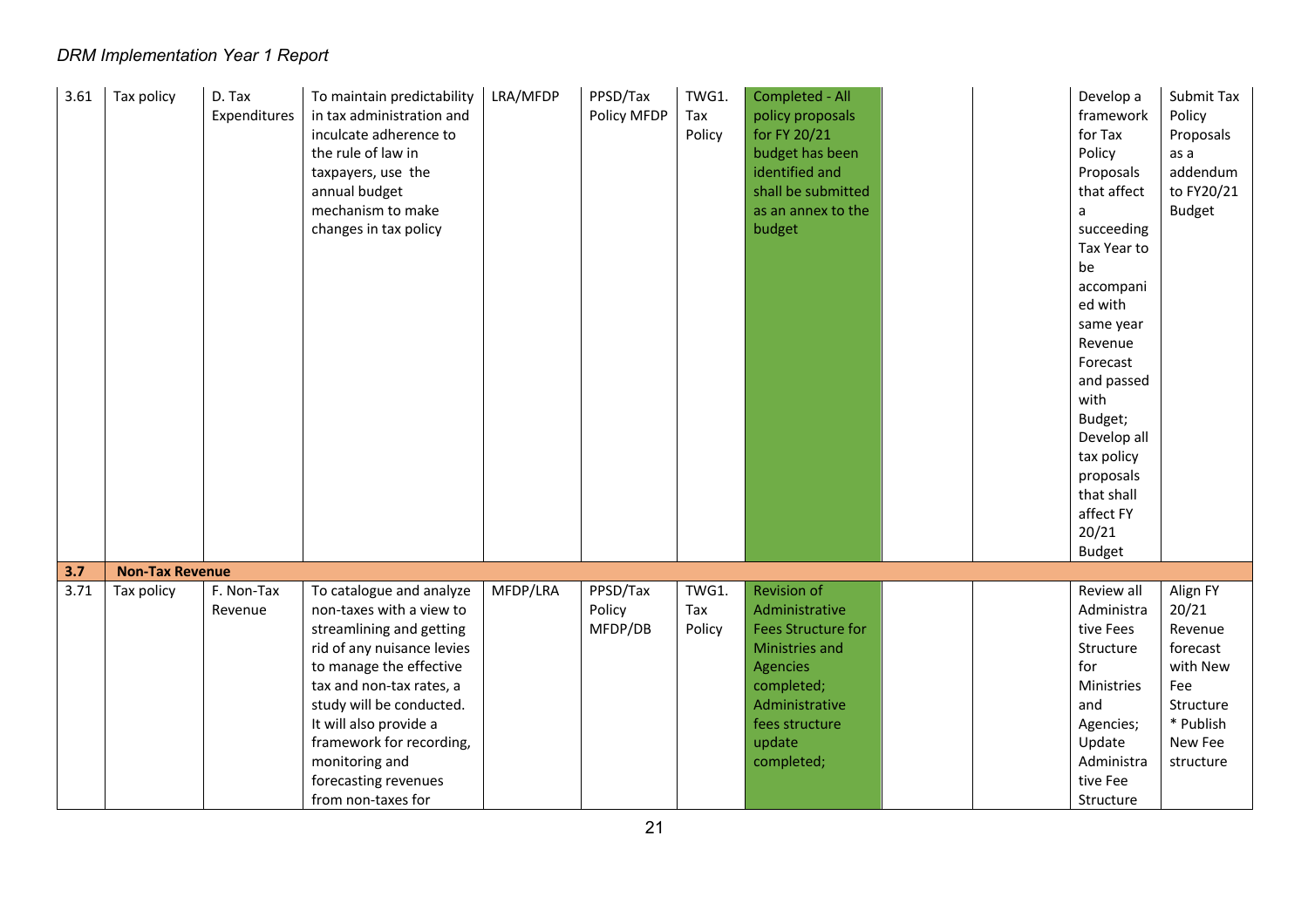|      |                           |                                                  | inclusion in the fiscal<br>budget.                                                                                                                                                                                                                                                                         |            |                    |                                | <b>Publication of New</b><br><b>Fees Structure</b><br>completed                                                                                                                                   |                                                                                                       |                                                                                                                                                                                   | to<br>commensu<br>rate with<br>current<br>reality              |                                                              |
|------|---------------------------|--------------------------------------------------|------------------------------------------------------------------------------------------------------------------------------------------------------------------------------------------------------------------------------------------------------------------------------------------------------------|------------|--------------------|--------------------------------|---------------------------------------------------------------------------------------------------------------------------------------------------------------------------------------------------|-------------------------------------------------------------------------------------------------------|-----------------------------------------------------------------------------------------------------------------------------------------------------------------------------------|----------------------------------------------------------------|--------------------------------------------------------------|
| 3.8  |                           | <b>Efficiency of Tax Collection</b>              |                                                                                                                                                                                                                                                                                                            |            |                    |                                |                                                                                                                                                                                                   |                                                                                                       |                                                                                                                                                                                   |                                                                |                                                              |
| 3.82 | Tax<br>Administrati<br>on | $C5$ .<br>Corporate -<br>Digitalization          | To reduce under, over<br>invoicing, Large<br>Taxpayers including<br>importers and exporters<br>to use electronic<br>invoicing to replace<br>paper invoices using<br>mandated or otherwise<br>certified electronic<br>devices that are<br>generated by suppliers'<br>and purchasers'<br>accounting systems. | <b>LRA</b> | PPSD/DTD/T<br>MD   | TWG2.<br>Tax<br>Admin<br>(DTD) | <b>EFD Procurement</b><br><b>Ongoing. Contract</b><br><b>Negotiations is in</b><br>concluding stages;<br><b>Draft regulation</b><br>and practice note<br>for electronic<br>invoicing<br>completed |                                                                                                       | Finalize<br>procuremen<br>t process for<br>Electronic<br>Fiscal device<br>managemen<br>t system;<br>Develop<br>regulation<br>and practice<br>notes for<br>electronic<br>invoicing | Implement<br>contract<br>for<br>electronic<br>fiscal<br>device |                                                              |
| 3.83 | Tax<br>Administrati<br>on | <b>B5.</b><br>Domestic -<br>International<br>Tax | To sign the relevant<br>conventions for<br>international exchange of<br>information                                                                                                                                                                                                                        | LRA        | DTD/LEGAL/<br>PPSD | <b>DTD</b>                     | Multilateral<br>convention on<br>mutual and<br>administrative<br>assistance in TA<br>matters signed in<br><b>June 2018</b>                                                                        | Engage<br>with<br>relevant<br>legislative<br>committee<br>to fast<br>track<br>ratification<br>of AEOI | Engage with<br>relevant<br>legislative<br>committee<br>to fast track<br>ratification<br>of AEOI                                                                                   |                                                                | <b>AEOI</b><br>ratified by<br>the<br>national<br>legislature |
| 3.84 | Tax<br>Administrati<br>on | C4.<br>Corporate -<br>Infrastructur<br>e         | Establish<br>interconnectivity of<br>databases between LRA<br>and Treasury and CBL for<br>direct automated<br>payment of Government<br>withholding taxes                                                                                                                                                   | LRA        | <b>MISD</b>        | TWG2.<br>Tax<br>Admin          | <b>MOU with CBL and</b><br>MFDP signed;<br>Procurement<br>process for the<br>establishment of<br>the<br>interconnectivity<br>is ongoing. This<br>activity is                                      | Finalize<br>MOU with<br>CBL and<br><b>MFDP</b>                                                        | Implement<br><b>MOU</b>                                                                                                                                                           |                                                                |                                                              |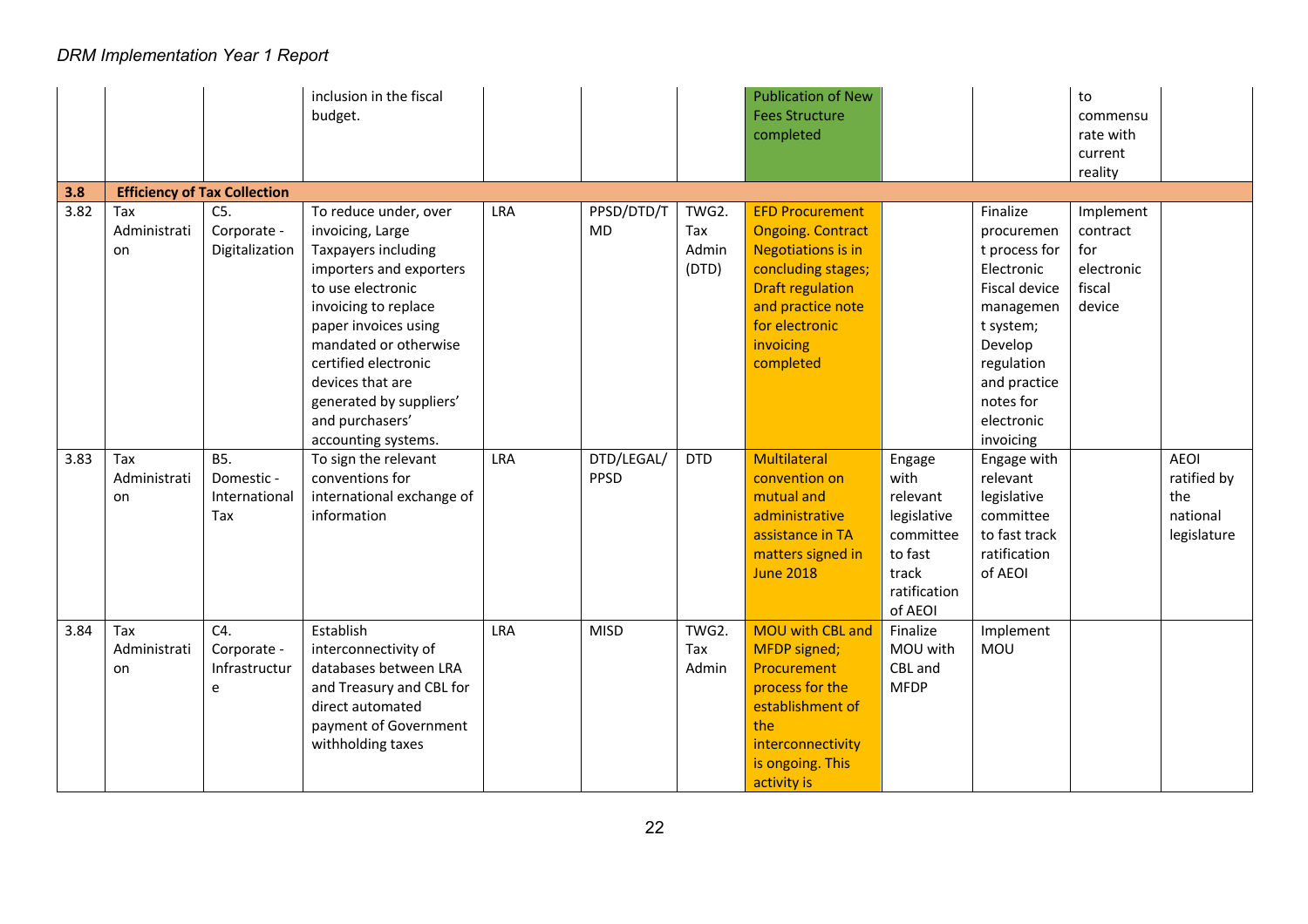|                      |                           |                                              |                                                                                                                                                                                                                                                                                    |            |          |                        | sponsored by the                                                                                                                                                                                                          |                                                                                                                                                                                                                  |                                                                                                                                                                                |                                                                                                                     |                                                                        |
|----------------------|---------------------------|----------------------------------------------|------------------------------------------------------------------------------------------------------------------------------------------------------------------------------------------------------------------------------------------------------------------------------------|------------|----------|------------------------|---------------------------------------------------------------------------------------------------------------------------------------------------------------------------------------------------------------------------|------------------------------------------------------------------------------------------------------------------------------------------------------------------------------------------------------------------|--------------------------------------------------------------------------------------------------------------------------------------------------------------------------------|---------------------------------------------------------------------------------------------------------------------|------------------------------------------------------------------------|
|                      |                           |                                              |                                                                                                                                                                                                                                                                                    |            |          |                        | <b>PFMRISP</b>                                                                                                                                                                                                            |                                                                                                                                                                                                                  |                                                                                                                                                                                |                                                                                                                     |                                                                        |
| 3.85                 | Tax<br>Administrati<br>on | C4.<br>Corporate -<br>Infrastructur<br>e     | Establish<br>interconnectivity<br>between CBL and<br>commercial banks used<br>for payment of taxes to<br>facilitate direct debiting<br>of Commercial banks<br>accounts with the CBL for<br>taxes received as well as<br>have the LRA in the loop<br>for record keeping<br>purposes | <b>LRA</b> | MISD/TMD | TWG2.<br>Tax<br>Admin  | <b>Held 2 quarterly</b><br>engagement<br>meetings with all<br>commercial banks<br>to ensure<br>adherence to the<br>direct transfer<br>MOU;<br><b>Commercial banks</b><br>are fully sweeping<br>revenues as per<br>the MOU | Ensure the<br>timely<br>sweep of<br>Revenues<br>by all<br>Commercia<br>I banks;<br>Continuous<br>engagemen<br>t with all<br>commercial<br>banks to<br>ensure<br>adherence<br>to the<br>direct<br>transfer<br>MOU | Stakeholder<br>consultation<br>s on the<br>nationwide<br>deployment<br>of the<br>national<br>switch                                                                            | Deploymen<br>t of the<br>national<br>switch to<br>integrate<br>all<br>payment<br>gateways<br>through<br>the country |                                                                        |
| 4                    |                           | <b>Tax Discount and Tax Premium Analysis</b> |                                                                                                                                                                                                                                                                                    |            |          |                        |                                                                                                                                                                                                                           |                                                                                                                                                                                                                  |                                                                                                                                                                                |                                                                                                                     |                                                                        |
| 4.01                 |                           | <b>Legal Infrastructure for DRM</b>          |                                                                                                                                                                                                                                                                                    |            |          |                        |                                                                                                                                                                                                                           |                                                                                                                                                                                                                  |                                                                                                                                                                                |                                                                                                                     |                                                                        |
| 4.01<br>$\mathbf{1}$ | Tax policy                | D. Tax<br>Expenditures                       | To minimize the policy<br>tax gap, tax expenditures<br>and revenue loss by<br>elaborating a cabinet<br>white paper to switch<br>from Concession<br>Agreements to a purely<br>licensing regime                                                                                      | LRA/MFDP   | PPSD/TMD | TWG1.<br>Tax<br>Policy | No action taken                                                                                                                                                                                                           |                                                                                                                                                                                                                  | Develop<br>TOR to<br>undertake<br>consultancy<br>for Revision<br>of the<br>current<br>regime and<br>policy<br>guidance on<br>Transition<br>from<br>Concessions<br>to Licensing | Award<br>contract                                                                                                   | Develop a<br>framework<br>on<br>Migration<br>to<br>Licensing<br>Regime |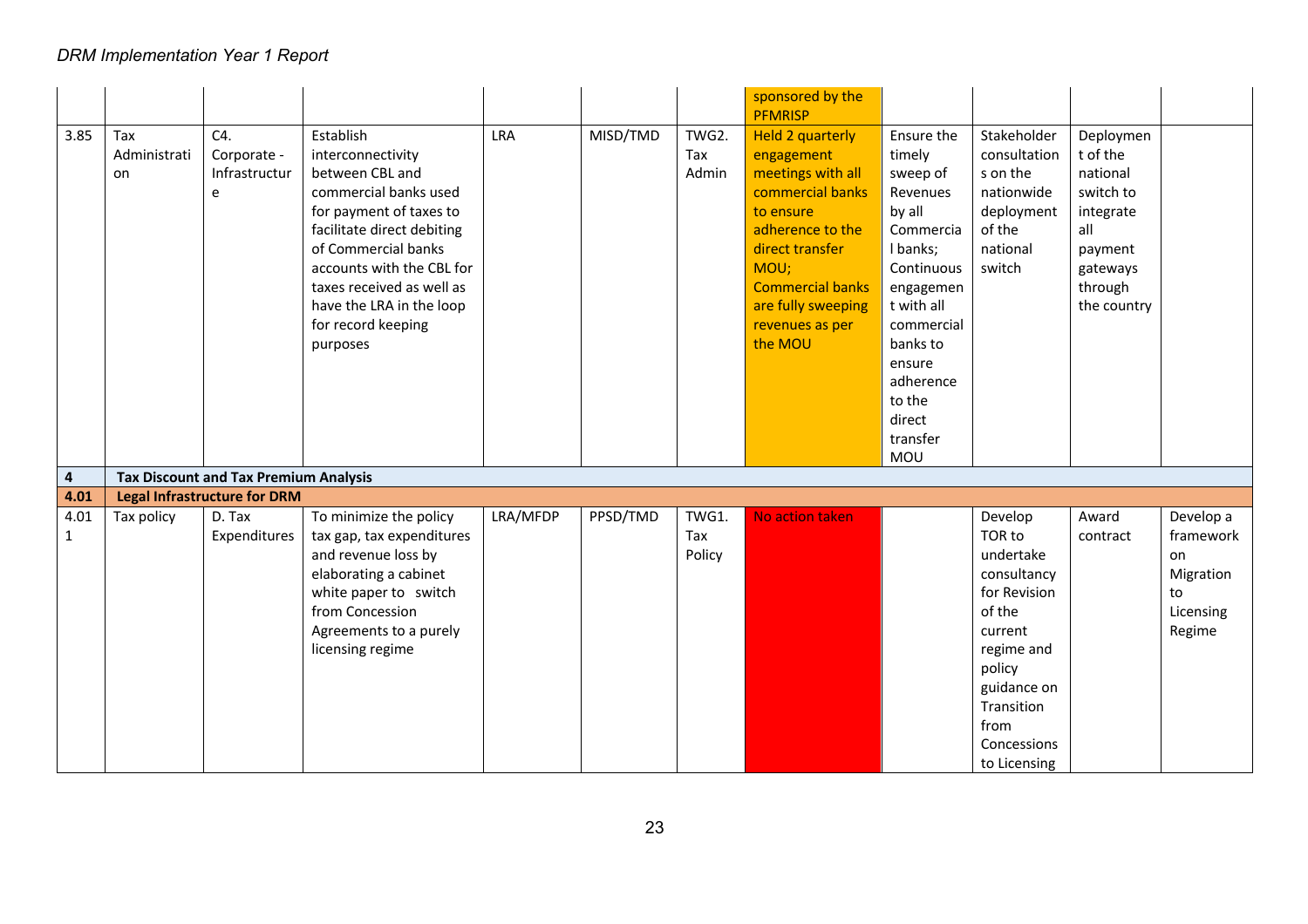| 4.01<br>$\overline{2}$ | Tax policy | D. Tax<br>Expenditures | To elaborate terms of<br>reference of High Level<br>National Consultative<br>Review Body for<br><b>Concession Agreements</b><br>and Incentives in<br>furtherance of (a) above, | LRA/MFDP            | PPSD/TMD                                 | TWG1.<br>Tax<br>Policy | No action taken  |             |           | Develop a<br>Term of<br>Reference<br>for High<br>Level<br>National<br>Consultativ<br>e Review<br>Body for<br>Concession<br>Agreement<br>and<br>Incentives | Constitute<br>High Level<br>National<br>Consultativ<br>e Review<br>Body for<br>Concession<br>Agreement<br>and<br>Incentives;<br>High Level<br>National<br>Consultativ<br>e Review<br>Body to<br>Validate<br>Framework<br>for the<br>Switchover<br>from<br>Concession<br>to<br>Licensing |
|------------------------|------------|------------------------|--------------------------------------------------------------------------------------------------------------------------------------------------------------------------------|---------------------|------------------------------------------|------------------------|------------------|-------------|-----------|-----------------------------------------------------------------------------------------------------------------------------------------------------------|-----------------------------------------------------------------------------------------------------------------------------------------------------------------------------------------------------------------------------------------------------------------------------------------|
| 4.01<br>4              | Tax policy | D. Tax<br>Expenditures | To Engage technical<br>assistance to support<br>GoL in negotiations for<br>natural resource licenses<br>with applicants                                                        | LRA/MFDP/<br>NIC/MM | PPSD/TAX<br><b>POLICY</b><br><b>MFDP</b> | TWG1.<br>Tax<br>Policy | No action taken  |             |           | Engage<br>IBFD to<br>provide<br>capacity<br>building to                                                                                                   |                                                                                                                                                                                                                                                                                         |
|                        |            | D. Tax                 | To adhere to the                                                                                                                                                               | LRA                 | CG                                       | CG                     | Completed-LRA is | Draft a     | Convene a | GoL in<br>negotiation<br>s for<br>natural<br>resource<br>licenses<br>with<br>applicants                                                                   |                                                                                                                                                                                                                                                                                         |
| 4.01<br>5              | Tax policy | Expenditures           | allotment laws as stated                                                                                                                                                       |                     |                                          |                        | funded on the    | proposal to | special   |                                                                                                                                                           |                                                                                                                                                                                                                                                                                         |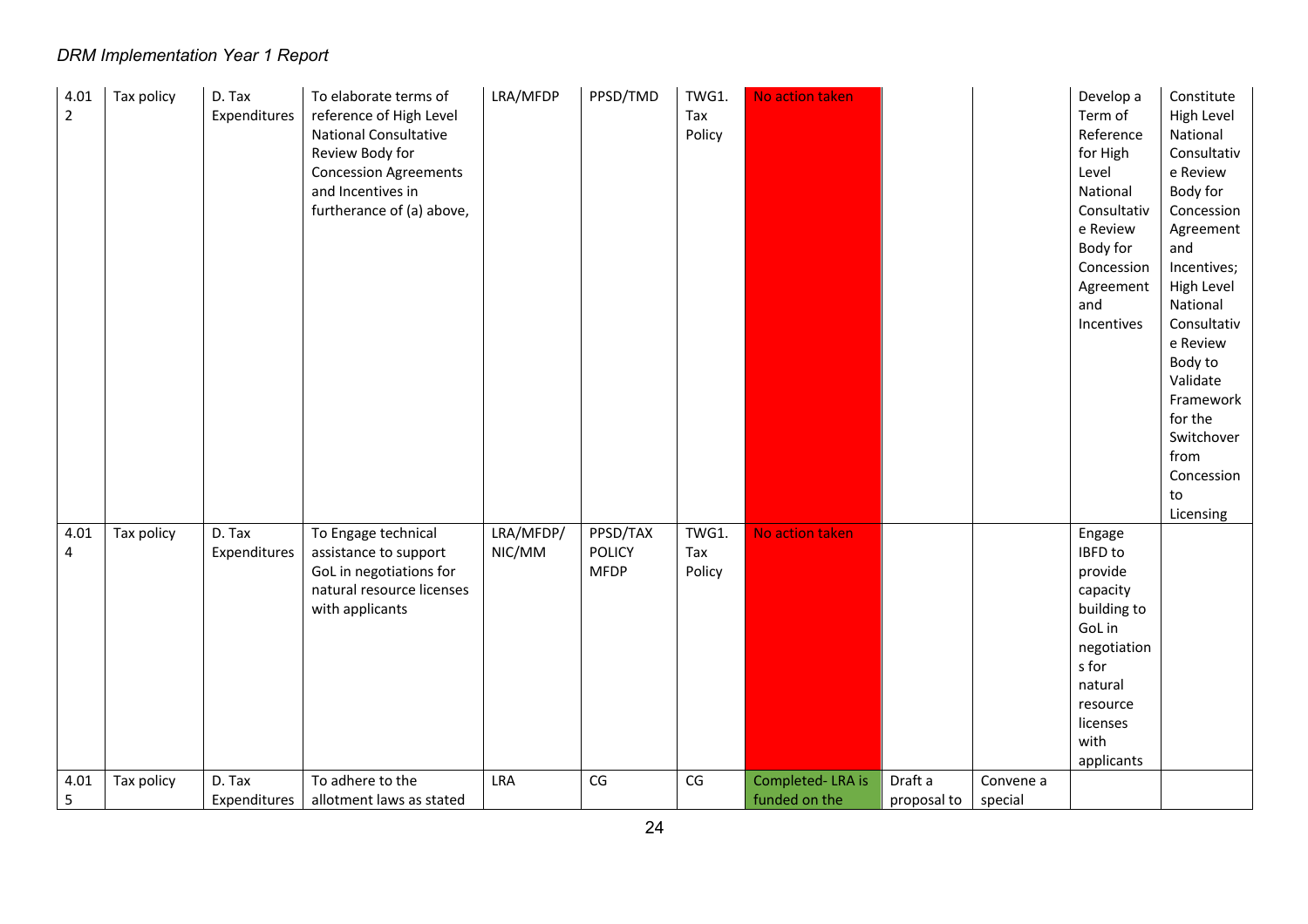|           |            |                          | in the LRA Act 2013,<br>Section 27 "The Minister<br>shall issue quarterly<br>Orders to the Central<br>Bank of Liberia to debit<br>the Consolidated Fund<br>and pay to the Authority<br>within the first fifteen<br>days of each quarter the<br>amount of the quarterly<br>installment |          |                    |                       | basis of collection<br>and its approved<br>budget | fund LRA<br>operations<br>as per<br>section 27<br>of the LRA<br>Act                           | board<br>meeting for<br>the<br>financing of<br>the LRA                                                                                                                                                                                                  |                                                  |  |
|-----------|------------|--------------------------|---------------------------------------------------------------------------------------------------------------------------------------------------------------------------------------------------------------------------------------------------------------------------------------|----------|--------------------|-----------------------|---------------------------------------------------|-----------------------------------------------------------------------------------------------|---------------------------------------------------------------------------------------------------------------------------------------------------------------------------------------------------------------------------------------------------------|--------------------------------------------------|--|
| 4.01<br>6 | Tax policy | E. Dispute<br>Resolution | To upscale the<br>competences of<br>members of the Board of<br>Tax Appeals, design and<br>deliver training on tax<br>policy and the LRC                                                                                                                                               | LRA/MOS  | CG                 | <b>TMD</b>            | No action taken                                   | Engagemen<br>t with<br>relevant<br>authority<br>for the<br>appointme<br>nt of BOTA<br>members | Collaborate<br>with BOTA<br>to conduct<br>capacity<br>building<br>plan                                                                                                                                                                                  | Conduct<br>training of<br><b>BOTA</b><br>members |  |
| 4.01<br>7 | Tax policy | E. Dispute<br>Resolution | To costs and time spent<br>of resolving tax disputes,<br>set up an alternative<br>dispute resolution<br>mechanism as a step<br>before court in tax cases                                                                                                                              | LRA/MFDP | PPSD/LEGAL<br>/DTD | TWG2.<br>Tax<br>Admin | No action taken                                   |                                                                                               | Develop a<br>framework<br>for tracking<br>and<br>monitoring<br>tax dispute<br>resolution<br>*Explore the<br>possibility of<br>developing<br>MOU with<br>LACC and<br>Independen<br>Information<br>Commission<br>(IIC) so they<br>act as tax<br>ombudsman |                                                  |  |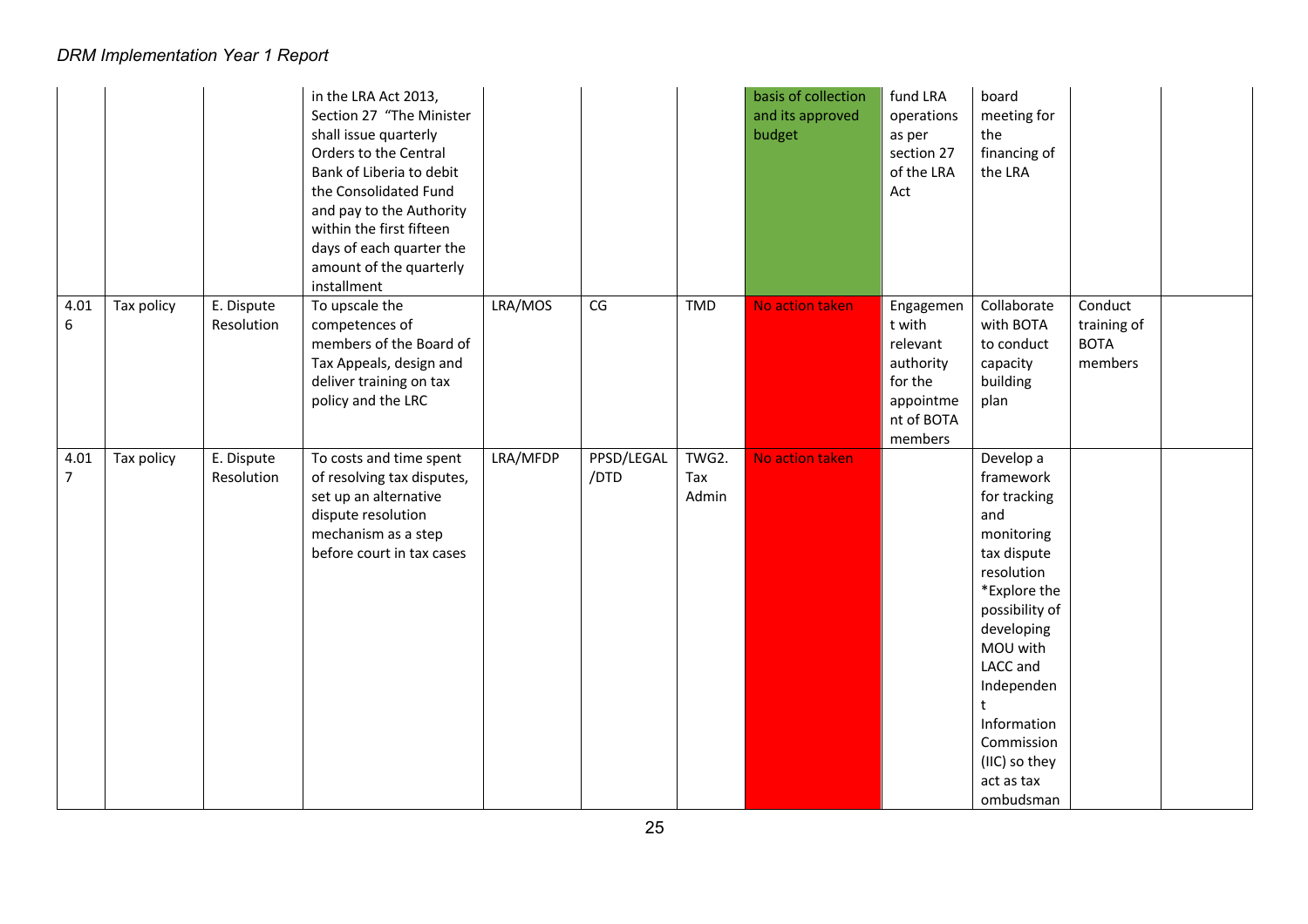|                |              |               |                                                                                                                                 |            |             |              |                          |                      | until an<br>equivalent<br>body is<br>constituted<br>by the<br>government |            |  |
|----------------|--------------|---------------|---------------------------------------------------------------------------------------------------------------------------------|------------|-------------|--------------|--------------------------|----------------------|--------------------------------------------------------------------------|------------|--|
| 4.05<br>4.05   | Tax          | C4.           | Strategies - Proposals from the Regional Dialogues and National Revenue Symposium - Public Opinion<br>To extend the services of | <b>LRA</b> | GSD/PPSD    | General      | No action taken          |                      | Develop                                                                  | Engage     |  |
| $\overline{2}$ | Administrati | Corporate -   | the LRA country-wide,                                                                                                           |            |             | services     |                          |                      | blue print                                                               | GOL and    |  |
|                | on           | Infrastructur | build an office and staff                                                                                                       |            |             | (GSD)        |                          |                      | for                                                                      | donor for  |  |
|                |              | e             | quarters in the other 14                                                                                                        |            |             |              |                          |                      | construction                                                             | funding    |  |
|                |              |               | counties                                                                                                                        |            |             |              |                          |                      | of LRA, HQ                                                               |            |  |
|                |              |               |                                                                                                                                 |            |             |              |                          |                      | and out-                                                                 |            |  |
|                |              |               |                                                                                                                                 |            |             |              |                          |                      | station                                                                  |            |  |
|                |              |               |                                                                                                                                 |            |             |              |                          |                      | offices;                                                                 |            |  |
|                |              |               |                                                                                                                                 |            |             |              |                          |                      | Conduct                                                                  |            |  |
|                |              |               |                                                                                                                                 |            |             |              |                          |                      | feasibility                                                              |            |  |
|                | Tax          | C1.           |                                                                                                                                 | LRA        |             |              | <b>ToR</b> drafted and   | Draft ToR            | study                                                                    |            |  |
| 4.05<br>3      | Administrati | Corporate -   | To engage members of<br>the Legislature, Executive                                                                              |            | <b>TPSD</b> | TWG2.<br>Tax | submitted to             | and recruit          |                                                                          |            |  |
|                | on           | Taxpayer      | and Judiciary as well as                                                                                                        |            |             | Admin        | <b>Management for</b>    | Consultant           |                                                                          |            |  |
|                |              | Education &   | community leaders, to                                                                                                           |            |             |              | approval                 | as LRA               |                                                                          |            |  |
|                |              | Outreach      | share the responsibility                                                                                                        |            |             |              |                          | Legislative          |                                                                          |            |  |
|                |              |               | of sensitization programs                                                                                                       |            |             |              |                          | and Judicial         |                                                                          |            |  |
|                |              |               | for educating taxpayers                                                                                                         |            |             |              |                          | Liaison              |                                                                          |            |  |
| 4.05           | Tax          | C1.           | To institutionalize an                                                                                                          | <b>LRA</b> | <b>PPSD</b> | Policy       | <b>Suspended due to</b>  | Conduct              |                                                                          |            |  |
| 6              | Administrati | Corporate -   | annual National Revenue                                                                                                         |            |             |              | <b>COVID-19</b>          | one $(1)$            |                                                                          |            |  |
|                | on           | Taxpayer      | Symposium                                                                                                                       |            |             |              |                          | annual               |                                                                          |            |  |
|                |              | Education &   |                                                                                                                                 |            |             |              |                          | National             |                                                                          |            |  |
|                |              | Outreach      |                                                                                                                                 |            |             |              |                          | <b>DRM</b>           |                                                                          |            |  |
| 4.05           | Tax          | C1.           | To conduct a biannual                                                                                                           | <b>LRA</b> | TPSD/DTD    | TWG2.        | <b>Draft</b>             | Symposium<br>Develop | Develop the                                                              | Conduct    |  |
| $\overline{7}$ | Administrati | Corporate -   | <b>Taxpayer Perception</b>                                                                                                      |            |             | Tax          | <b>Methodology and</b>   | Methodolo            | Taxpayer                                                                 | one $(1)$  |  |
|                | on           | Taxpayer      | Survey                                                                                                                          |            |             | Admin        | questionnaire            | gy in                | perception                                                               | Taxpayer   |  |
|                |              | Education &   |                                                                                                                                 |            |             |              | developed;               | consultatio          | survey                                                                   | Perception |  |
|                |              | Outreach      |                                                                                                                                 |            |             |              | <b>Perception survey</b> | n with all           |                                                                          | Survey     |  |
|                |              |               |                                                                                                                                 |            |             |              | suspended                | stakeholde           |                                                                          |            |  |
|                |              |               |                                                                                                                                 |            |             |              | pending                  | rs                   |                                                                          |            |  |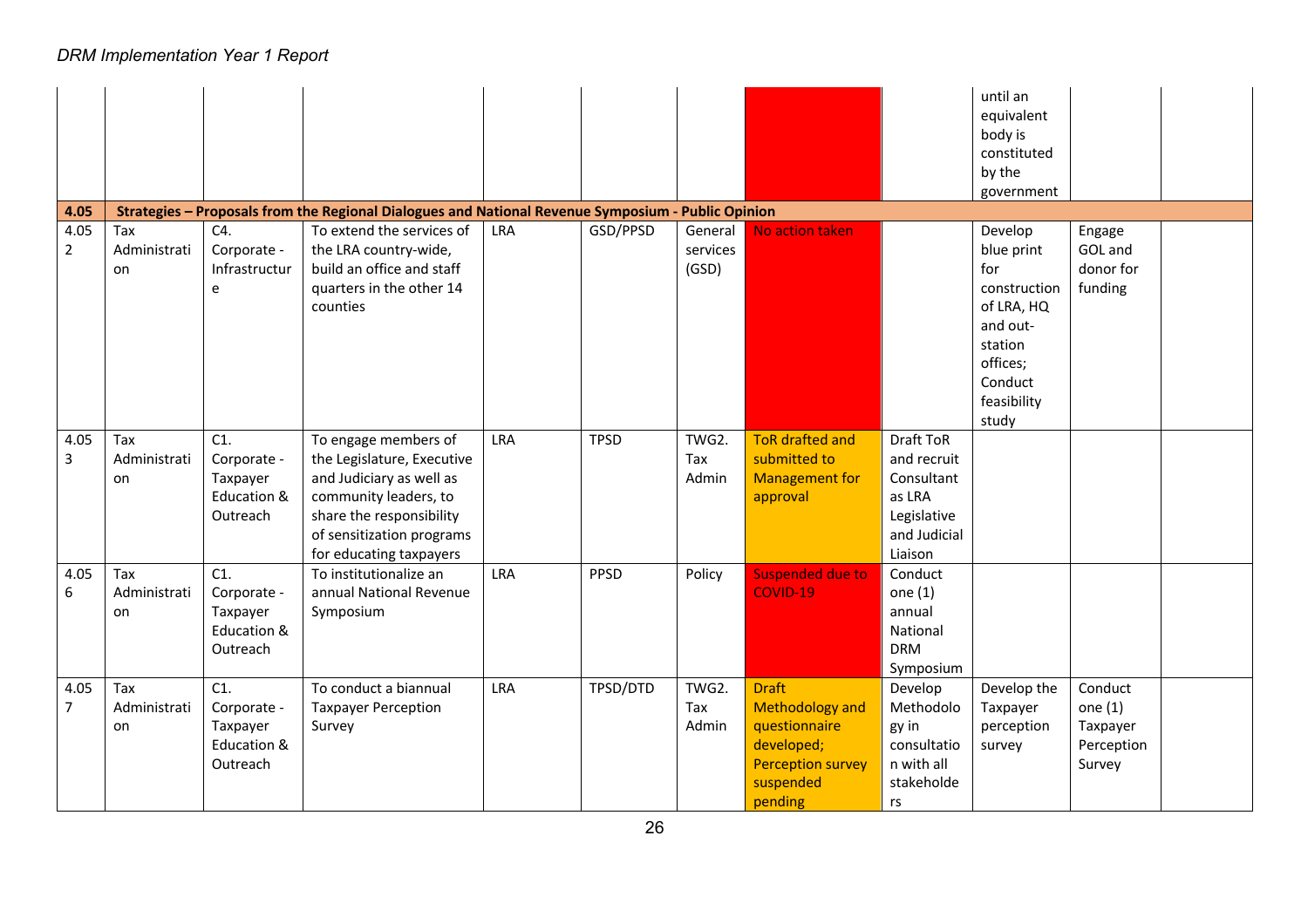|              |                    |             |                            |            |           |          | completion and            |              |               |             |  |
|--------------|--------------------|-------------|----------------------------|------------|-----------|----------|---------------------------|--------------|---------------|-------------|--|
|              |                    |             |                            |            |           |          | approval of the           |              |               |             |  |
|              |                    |             |                            |            |           |          | <b>Taxpayer</b>           |              |               |             |  |
|              |                    |             |                            |            |           |          | <b>Education Strategy</b> |              |               |             |  |
| 4.06         | <b>Agriculture</b> |             |                            |            |           |          |                           |              |               |             |  |
| 4.06         | Sectoral           | A.          | To increase rice and cash  | <b>MOA</b> | MOA/DTD/P | TWG4.    | No action taken           | Map all      | Develop an    | Develop a   |  |
| $\mathbf{1}$ | Intervention       | Agriculture | crops production (for      |            | PSD/TMD   | Agricult |                           | stakeholde   | Implementa    | plan to     |  |
|              | s                  |             | human and animal           |            |           | ure      |                           | rs and       | tion Plan for | address     |  |
|              |                    |             | consumption) and milling   |            |           |          |                           | Organize     | the Five      | challenges  |  |
|              |                    |             | for import substitution by |            |           |          |                           | working      | Year          | identified, |  |
|              |                    |             | commercialization using    |            |           |          |                           | session to   | Strategic     | implement   |  |
|              |                    |             | a core periphery concept,  |            |           |          |                           | determine    | Plan of the   | Agro-Pole   |  |
|              |                    |             | experienced commercial     |            |           |          |                           | sector       | agriculture   | Model and   |  |
|              |                    |             | farmers (from Zimbabwe     |            |           |          |                           | specific     | sector;       | solicit     |  |
|              |                    |             | and South Africa under     |            |           |          |                           | Program      | Conduct an    | funding;    |  |
|              |                    |             | Agro Pole) at the core     |            |           |          |                           | Leads;       | assessment    | Identify    |  |
|              |                    |             | and smaller farmers in     |            |           |          |                           | Follow up    | of            | Land for    |  |
|              |                    |             | the periphery - Agro Pole  |            |           |          |                           | with the     | Investments   | set-up of   |  |
|              |                    |             | in Ghana and Cote          |            |           |          |                           | National     | (Rice Mails   | Agriculture |  |
|              |                    |             | D'Ivoire as the model      |            |           |          |                           | Legislature  | supplied in   | Corridors   |  |
|              |                    |             |                            |            |           |          |                           | for Passage  | the South     | (Parks);    |  |
|              |                    |             |                            |            |           |          |                           | of all       | East, etc.)   | Explore the |  |
|              |                    |             |                            |            |           |          |                           | Agriculture  | made within   | possibility |  |
|              |                    |             |                            |            |           |          |                           | related      | the Sector    | of          |  |
|              |                    |             |                            |            |           |          |                           | Legislations | and Identify; | benefitting |  |
|              |                    |             |                            |            |           |          |                           |              | Develop       | from the    |  |
|              |                    |             |                            |            |           |          |                           |              | Framework     | South-      |  |
|              |                    |             |                            |            |           |          |                           |              | for           | South       |  |
|              |                    |             |                            |            |           |          |                           |              | implementa    | Agriculture |  |
|              |                    |             |                            |            |           |          |                           |              | tion of the   | Program     |  |
|              |                    |             |                            |            |           |          |                           |              | Agro-Pole     | and         |  |
|              |                    |             |                            |            |           |          |                           |              | Model         | undertake   |  |
|              |                    |             |                            |            |           |          |                           |              |               | benchmark   |  |
|              |                    |             |                            |            |           |          |                           |              |               | ing mission |  |
|              |                    |             |                            |            |           |          |                           |              |               | with        |  |
|              |                    |             |                            |            |           |          |                           |              |               | Uganda      |  |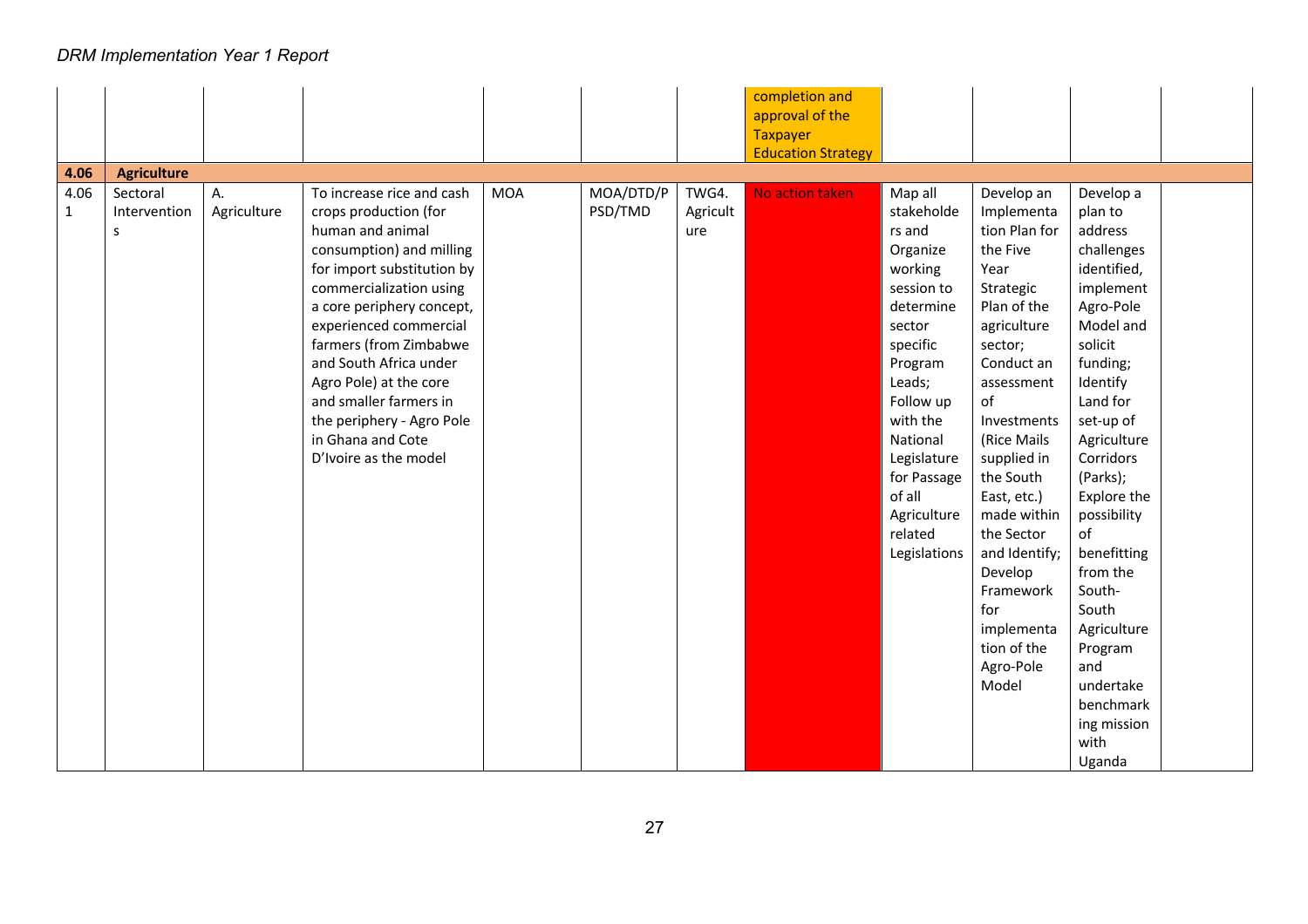| 4.06           | Sectoral     | А.          | To target the youth as      | <b>MOA</b> | MOA/DTD/P | TWG4.    | No action taken | Map all      | Clearly        | Develop      | Phased       |
|----------------|--------------|-------------|-----------------------------|------------|-----------|----------|-----------------|--------------|----------------|--------------|--------------|
| $\overline{2}$ | Intervention | Agriculture | "Agripreneurs",             |            | PSD/TMD   | Agricult |                 | stakeholde   | define roles   | road map     | Implement    |
|                | S            |             | empowering them             |            |           | ure      |                 | rs and       | and            | and          | ation of the |
|                |              |             | through skills training at  |            |           |          |                 | Organize     | responsibiliti | funding      | Agripreneu   |
|                |              |             | Songhai Project in Niger    |            |           |          |                 | working      | es and         | proposals    | r Program;   |
|                |              |             | and given access to start-  |            |           |          |                 | session to   | mandates of    | for          | Passage of   |
|                |              |             | up capital (grants/loan)    |            |           |          |                 | determine    | all            | implement    | all          |
|                |              |             | for agricultural enterprise |            |           |          |                 | sector       | Crosscutting   | ation of the | Agriculture  |
|                |              |             | development in high         |            |           |          |                 | specific     | Ministries     | strategy     | related      |
|                |              |             | value products and value    |            |           |          |                 | Program      | and            | and          | Legislations |
|                |              |             | chains; Pilot of 200        |            |           |          |                 | Leads;       | Agencies;      | Framework    |              |
|                |              |             | Liberian Youth would be     |            |           |          |                 | Follow up    | Identify all   |              |              |
|                |              |             | trained as farmers under    |            |           |          |                 | with the     | previous       |              |              |
|                |              |             | the Songhai Project in      |            |           |          |                 | National     | Agripreneur    |              |              |
|                |              |             | Niger. Some of them         |            |           |          |                 | Legislature  | related        |              |              |
|                |              |             | would serve as skilled      |            |           |          |                 | for Passage  | projects       |              |              |
|                |              |             | workers in Agro Pole        |            |           |          |                 | of all       | with a goal    |              |              |
|                |              |             | Liberia                     |            |           |          |                 | Agriculture  | to             |              |              |
|                |              |             |                             |            |           |          |                 | related      | documentin     |              |              |
|                |              |             |                             |            |           |          |                 | Legislations | g lessons      |              |              |
|                |              |             |                             |            |           |          |                 |              | learnt and     |              |              |
|                |              |             |                             |            |           |          |                 |              | way forward    |              |              |
|                |              |             |                             |            |           |          |                 |              | for future     |              |              |
|                |              |             |                             |            |           |          |                 |              | projects;      |              |              |
|                |              |             |                             |            |           |          |                 |              | Identify       |              |              |
|                |              |             |                             |            |           |          |                 |              | people         |              |              |
|                |              |             |                             |            |           |          |                 |              | trained at     |              |              |
|                |              |             |                             |            |           |          |                 |              | Center         |              |              |
|                |              |             |                             |            |           |          |                 |              | Sunghai and    |              |              |
|                |              |             |                             |            |           |          |                 |              | other          |              |              |
|                |              |             |                             |            |           |          |                 |              | Agriculture    |              |              |
|                |              |             |                             |            |           |          |                 |              | Institutions   |              |              |
|                |              |             |                             |            |           |          |                 |              | internationa   |              |              |
|                |              |             |                             |            |           |          |                 |              | lly for        |              |              |
|                |              |             |                             |            |           |          |                 |              | possible       |              |              |
|                |              |             |                             |            |           |          |                 |              | empowerme      |              |              |
|                |              |             |                             |            |           |          |                 |              | nt;            |              |              |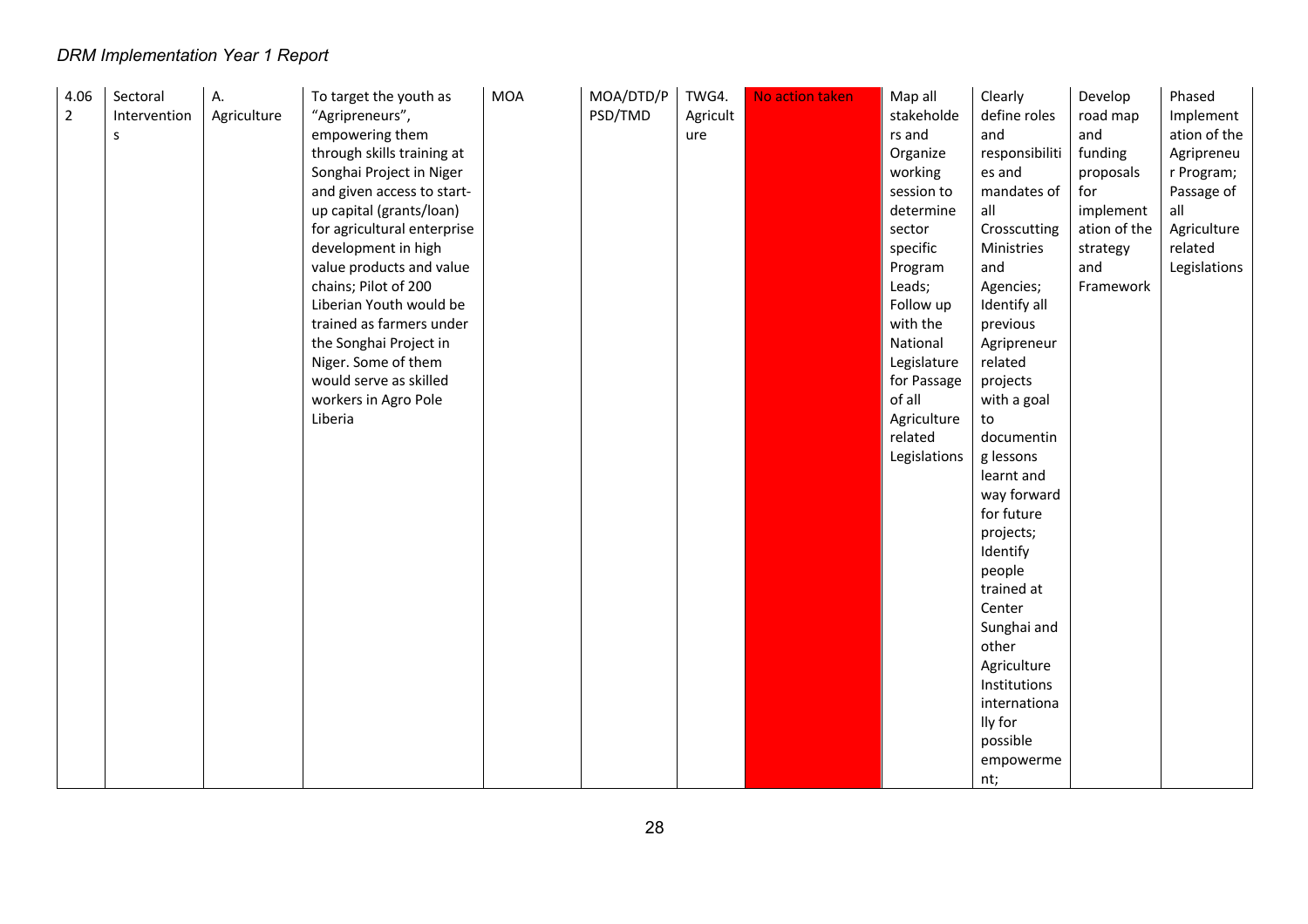|           |                                     |                                         |                                                                                                                                                                                                            |            |                      |                 |                                                                                                          |                                                                                                                                                                                                                                                   | Develop<br>Framework<br>and Strategy<br>for full<br>implementa<br>tion of the<br>Agripreneur<br>Program |                                                                                                                                                |                                                        |
|-----------|-------------------------------------|-----------------------------------------|------------------------------------------------------------------------------------------------------------------------------------------------------------------------------------------------------------|------------|----------------------|-----------------|----------------------------------------------------------------------------------------------------------|---------------------------------------------------------------------------------------------------------------------------------------------------------------------------------------------------------------------------------------------------|---------------------------------------------------------------------------------------------------------|------------------------------------------------------------------------------------------------------------------------------------------------|--------------------------------------------------------|
| 4.09      |                                     | <b>Mining sector (gold and diamond)</b> |                                                                                                                                                                                                            |            |                      |                 |                                                                                                          |                                                                                                                                                                                                                                                   |                                                                                                         |                                                                                                                                                |                                                        |
| 4.09<br>3 | Sectoral<br>Intervention<br>$\sf S$ | C. Mining                               | To conduct a study for<br>the establishment of<br>value adding, sector<br>developing, marketing<br>and tax withholding<br>institution: the Liberia<br><b>Precious Metal</b><br>Marketing Company<br>(PMMC) | LRA/MME    | PPSD/DTD/<br>MME/TMD | TWG3.<br>Mining | <b>ToR Completed;</b><br><b>ToR</b> pending<br>publication as a<br>result of COVID 19<br><b>Pandemic</b> | Develop<br>ToR to<br>undertake<br>study for<br>establishm<br>ent of<br>value<br>adding,<br>sector<br>developing,<br>marketing<br>and tax<br>withholdin<br>g<br>institution:<br>the Liberia<br>Precious<br>Metal<br>Marketing<br>Company<br>(PMMC) | Implement<br>Consultancy<br>in<br>consultation<br>with all<br>stakeholders                              | Review and<br>approve<br>findings<br>from the<br>assignment<br>Develop<br>road for<br>implement<br>ation of<br>approved<br>recommen<br>dations | Phased<br>Implement<br>ation of<br>recommen<br>dations |
| 4.09<br>4 | Sectoral<br>Intervention<br>S       | C. Mining                               | To organize artisanal<br>miners into cooperatives                                                                                                                                                          | <b>MME</b> |                      | TWG3.<br>Mining | No action taken                                                                                          | Develop a<br>comprehen<br>sive<br>proposal to<br>strengthen<br>the<br>Inspectorat<br>e Function                                                                                                                                                   |                                                                                                         |                                                                                                                                                |                                                        |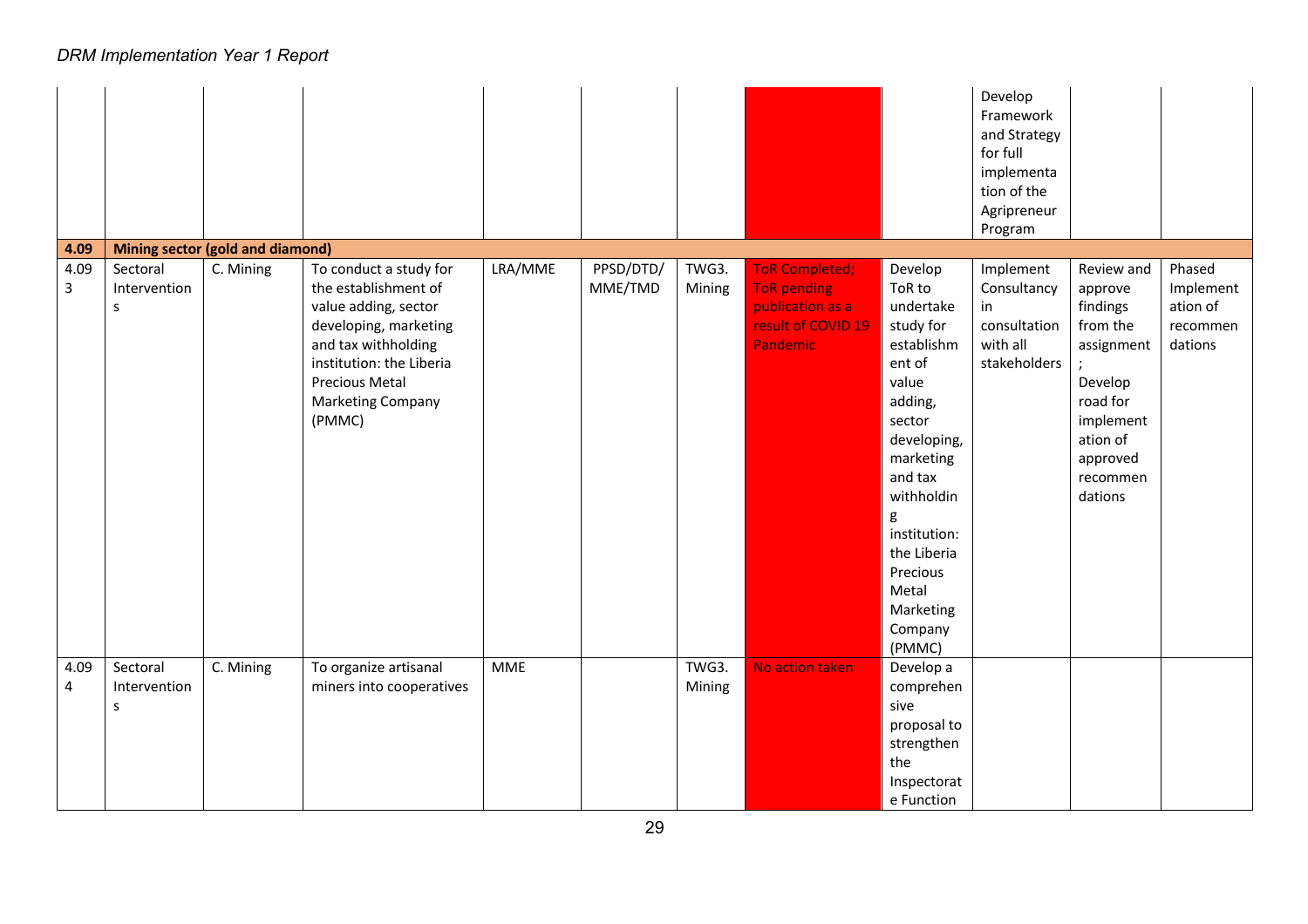| 4.09<br>5              | Sectoral<br>Intervention<br>S. | C. Mining                                   | Study Visits to Debswana<br>in Botswana and PMMC<br>in Ghana                                                       | LRA/MME      |                  | TWG3.<br>Mining           | <b>Funding</b><br>Approved;<br><b>Concept Noted</b><br>and preparatory<br>activities<br>completed;<br><b>Study visit</b><br>suspended due to<br><b>COVID 19</b><br>Pandemic                                                                                                            | (Division)<br>of the<br><b>MME</b><br>Develop<br>concept<br>note for<br>study visit | Undertake<br>benchmarki<br>ng mission;<br>Prepare and<br>submit<br>action plan<br>from the<br>benchmarki<br>ng visit | Implement<br>actionable<br>items from<br>the<br>benchmark<br>ing visit |                                                            |
|------------------------|--------------------------------|---------------------------------------------|--------------------------------------------------------------------------------------------------------------------|--------------|------------------|---------------------------|----------------------------------------------------------------------------------------------------------------------------------------------------------------------------------------------------------------------------------------------------------------------------------------|-------------------------------------------------------------------------------------|----------------------------------------------------------------------------------------------------------------------|------------------------------------------------------------------------|------------------------------------------------------------|
| 4.10                   | <b>Tele-communications</b>     |                                             |                                                                                                                    |              |                  |                           |                                                                                                                                                                                                                                                                                        |                                                                                     |                                                                                                                      |                                                                        |                                                            |
| 4.10<br>$\overline{2}$ | Tax<br>Administrati<br>on      | B2.<br>Domestic -<br>Telecommun<br>ications | <b>Conduct Comprehensive</b><br>Audit of the GSM Sector                                                            | MFDP/LRA     | PPSD/DTD         | TWG8.<br>Domest<br>ic Tax | <b>Contract awarded</b><br>to SAFARITECH<br>with support from<br><b>OSIWA to assist</b><br><b>LTD with One GSM</b><br>Audit;<br>Comprehensive<br><b>Data Analysis of</b><br><b>GSM Data</b><br>Completed;<br>Fieldwork for the<br><b>Audit of Orange is</b><br>in concluding<br>stages | Develop<br>ToR and<br>Finalize<br>Procureme<br>nt Process                           | Audit of<br>Companies<br>within the<br><b>GSM Sector</b>                                                             |                                                                        |                                                            |
| 4.10<br>3              |                                | B2.<br>Domestic -<br>Telecommun<br>ications | To introduce Excise tax of<br>0.05% on turnover of<br>voice and data combined                                      | MFDP/LRA     |                  |                           | Completed                                                                                                                                                                                                                                                                              |                                                                                     |                                                                                                                      |                                                                        |                                                            |
| 4.11                   | <b>Tourism</b>                 |                                             |                                                                                                                    |              |                  |                           |                                                                                                                                                                                                                                                                                        |                                                                                     |                                                                                                                      |                                                                        |                                                            |
| 4.11<br>$\mathbf{1}$   | Sectoral<br>Intervention<br>s  | <b>B.</b> Tourism                           | To diversify the<br>productive base and<br>increase tourism value<br>addition, elaborate a<br>Tourism Master plan, | <b>MICAT</b> | PPSD/TMD/<br>BoT | TWG7.<br>Touris<br>m      | <b>Obtain Financing</b><br>for the<br>development of<br>the Strategy and<br>Master Plan,                                                                                                                                                                                               | Develop<br>TOR,<br>publish<br>REOI and                                              | Implement<br>contract                                                                                                | Draft policy<br>documents                                              | Approval of<br>the policy<br>documents<br>and<br>implement |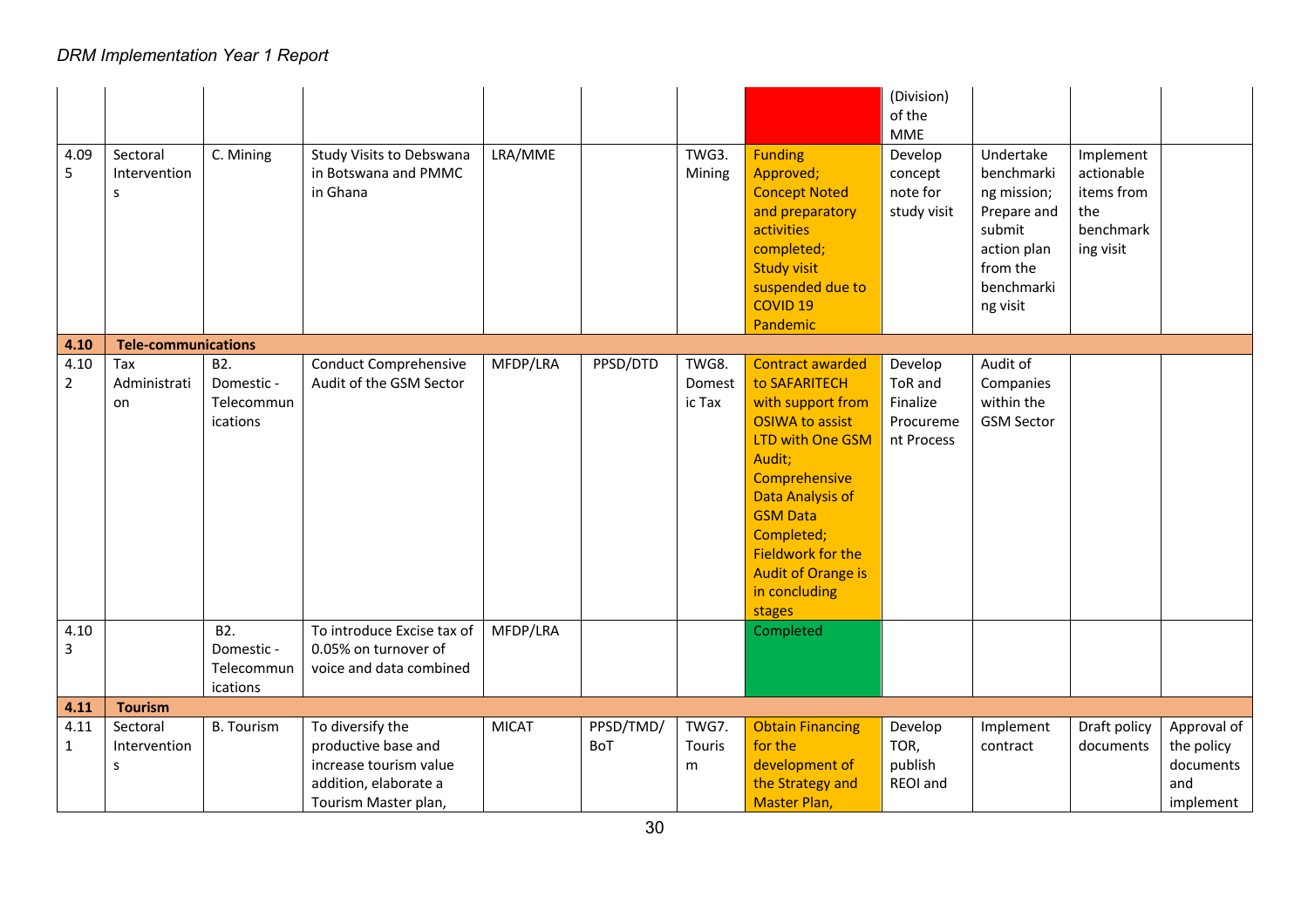|      |                    | central to which are the<br>legal infrastructure and<br>institutional framework<br>which ought to see the<br>current tourism office<br>upgraded to a Public-<br>Private Tourism Bureau |            |                                   | <b>Continuous</b><br>engagement with<br>all stakeholder *<br><b>ToR was</b><br>developed and<br>REOI published.;<br>The consulting<br>contract to<br>develop the<br>national tourism<br>policy and master<br>plan was awarded<br>to a consultant for<br>who has began<br>work.;<br><b>The Tourism Policy</b><br>has been<br>completed<br>pending national<br>Validation;<br><b>Tourism Act for</b><br>the establishment<br>of an independent<br><b>Tourism Authority</b><br>developed,<br>approved and | award<br>contract |                                                                 | ation<br><b>Action Plan</b> |
|------|--------------------|----------------------------------------------------------------------------------------------------------------------------------------------------------------------------------------|------------|-----------------------------------|--------------------------------------------------------------------------------------------------------------------------------------------------------------------------------------------------------------------------------------------------------------------------------------------------------------------------------------------------------------------------------------------------------------------------------------------------------------------------------------------------------|-------------------|-----------------------------------------------------------------|-----------------------------|
|      |                    |                                                                                                                                                                                        |            |                                   | submitted to the<br>Legislature for<br>ratification                                                                                                                                                                                                                                                                                                                                                                                                                                                    |                   |                                                                 |                             |
| 4.12 | <b>Real Estate</b> |                                                                                                                                                                                        |            |                                   |                                                                                                                                                                                                                                                                                                                                                                                                                                                                                                        |                   |                                                                 |                             |
| 4.12 |                    | To conduct massive                                                                                                                                                                     | <b>LRA</b> | PPSD/DTD/S                        | <b>Phase 1 Initiated</b>                                                                                                                                                                                                                                                                                                                                                                                                                                                                               |                   | Conduct                                                         |                             |
| 4    |                    | public awareness and<br>community engagement<br>throughout the country<br>to inculcate a culture of<br>paying taxes starting with<br>real estate taxes                                 |            | <b>ECTOR</b><br><b>MINISTRIES</b> | but suspended<br>due to COVID 19<br>Pandemic. Public<br>awareness was<br>conducted in<br>Margibi, Rural                                                                                                                                                                                                                                                                                                                                                                                                |                   | massive<br>public<br>awareness<br>and<br>community<br>engagemen |                             |
|      |                    |                                                                                                                                                                                        |            |                                   | Montserrado and                                                                                                                                                                                                                                                                                                                                                                                                                                                                                        |                   | t                                                               |                             |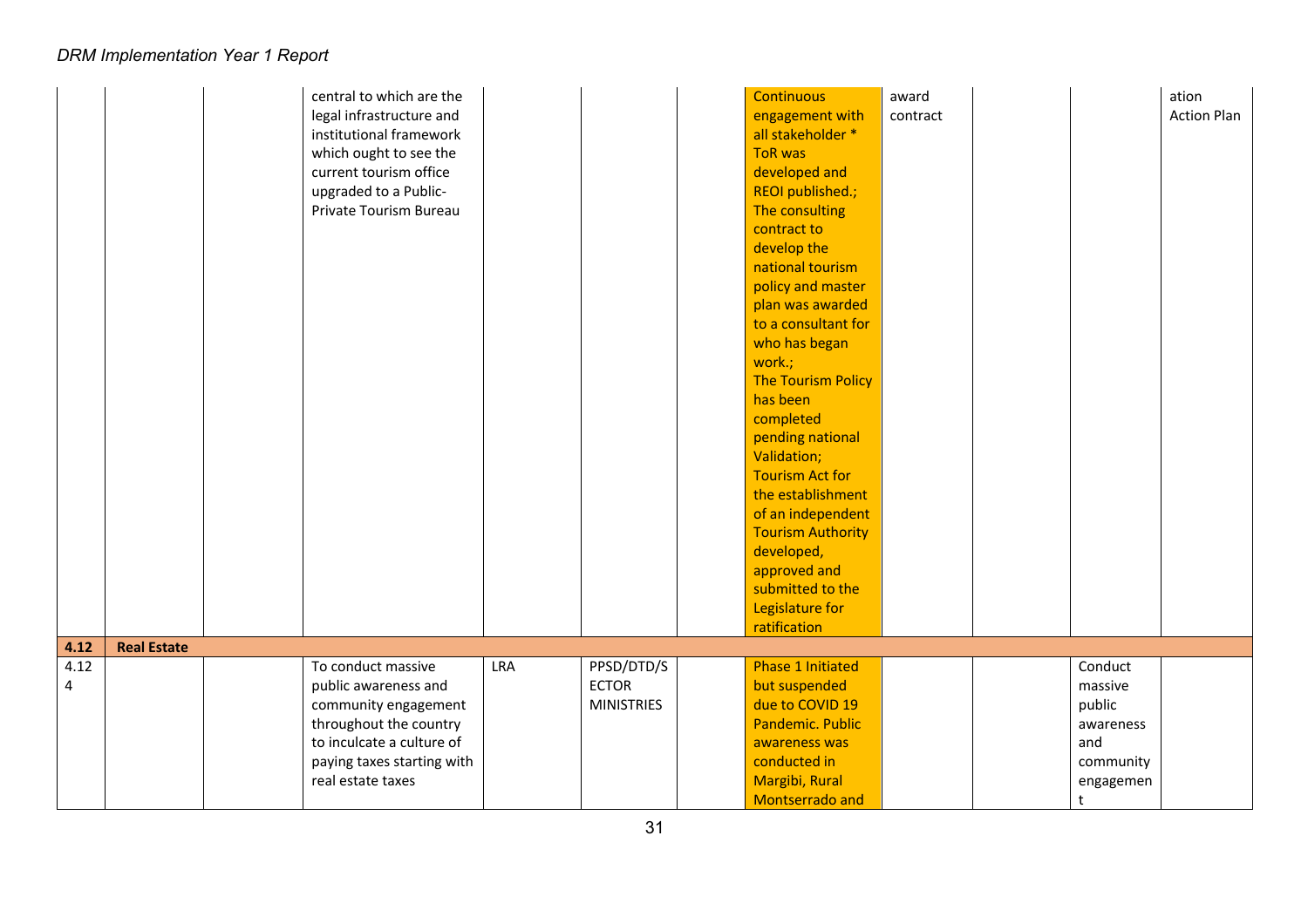|           |                           |                                         |                                                                                                               |            |                           | <b>Grand Bassa as</b><br>part of phase I                                                                                                                                                                                |                                                                                                                                                  | throughout<br>the country<br>to inculcate<br>a culture of<br>paying<br>taxes<br>starting<br>with real<br>estate<br>taxes |                                                                                                                              |
|-----------|---------------------------|-----------------------------------------|---------------------------------------------------------------------------------------------------------------|------------|---------------------------|-------------------------------------------------------------------------------------------------------------------------------------------------------------------------------------------------------------------------|--------------------------------------------------------------------------------------------------------------------------------------------------|--------------------------------------------------------------------------------------------------------------------------|------------------------------------------------------------------------------------------------------------------------------|
| 4.12<br>5 | Tax<br>Administrati<br>on | <b>B1.</b><br>Domestic -<br>Real Estate | To devolve real estate<br>taxes to local<br>government as part of a<br>political decentralization<br>strategy | MIA/LRA    | TWG8.<br>Domest<br>ic Tax | MoU drafted and<br><b>Pilot Counties</b><br>selected                                                                                                                                                                    | Develop a<br>roadmap to<br>devolve real<br>estate taxes<br>in line with<br>the<br>decentraliza<br>tion act                                       | Obtain<br>national<br>approval<br>for the<br>implement<br>ation of the<br>roadmap                                        | Pilot<br>implement<br>ation of the<br>roadmap to<br>devolve<br>real estate<br>taxes to<br>local<br>governmen<br>$^{\dagger}$ |
| 4.12<br>6 | Tax<br>Administrati<br>on | <b>B1.</b><br>Domestic -<br>Real Estate | To conduct a study to<br>establish a framework for<br>current valuation of real<br>estate                     | LRA/LLA    | TWG8.<br>Domest<br>ic Tax | <b>Draft framework</b><br>for valuation of<br>real properties<br>that completed;<br>LLA designated to<br>lead on the<br>development of<br><b>Property Cadastre</b><br>in Liberia with<br>financial support<br>from SIDA | Explore the<br>possibility of<br>developing a<br>property<br>Cadastre for<br>Liberia in<br>consultation<br>with the<br>Liberia Land<br>Authority | Establish a<br>framework<br>for<br>valuation<br>of real<br>properties<br>in Liberia                                      | Implement<br>the<br>valuation<br>model                                                                                       |
| 4.12<br>7 | Tax<br>Administrati<br>on | <b>B1.</b><br>Domestic -<br>Real Estate | To raise revenues,<br>conduct comprehensive<br>real estate tax<br>compliance risk<br>management study         | <b>LRA</b> | TWG8.<br>Domest<br>ic Tax | <b>Peak Season</b><br><b>Strategy</b><br>developed. LRA<br>lacks in-house<br>capacity for a<br>comprehensive<br>real estate tax                                                                                         |                                                                                                                                                  | Conduct<br>comprehen<br>sive real<br>estate tax<br>compliance<br>risk                                                    | Developme<br>nt roadmap<br>for the<br>implement<br>ation of the<br>recommen<br>dation                                        |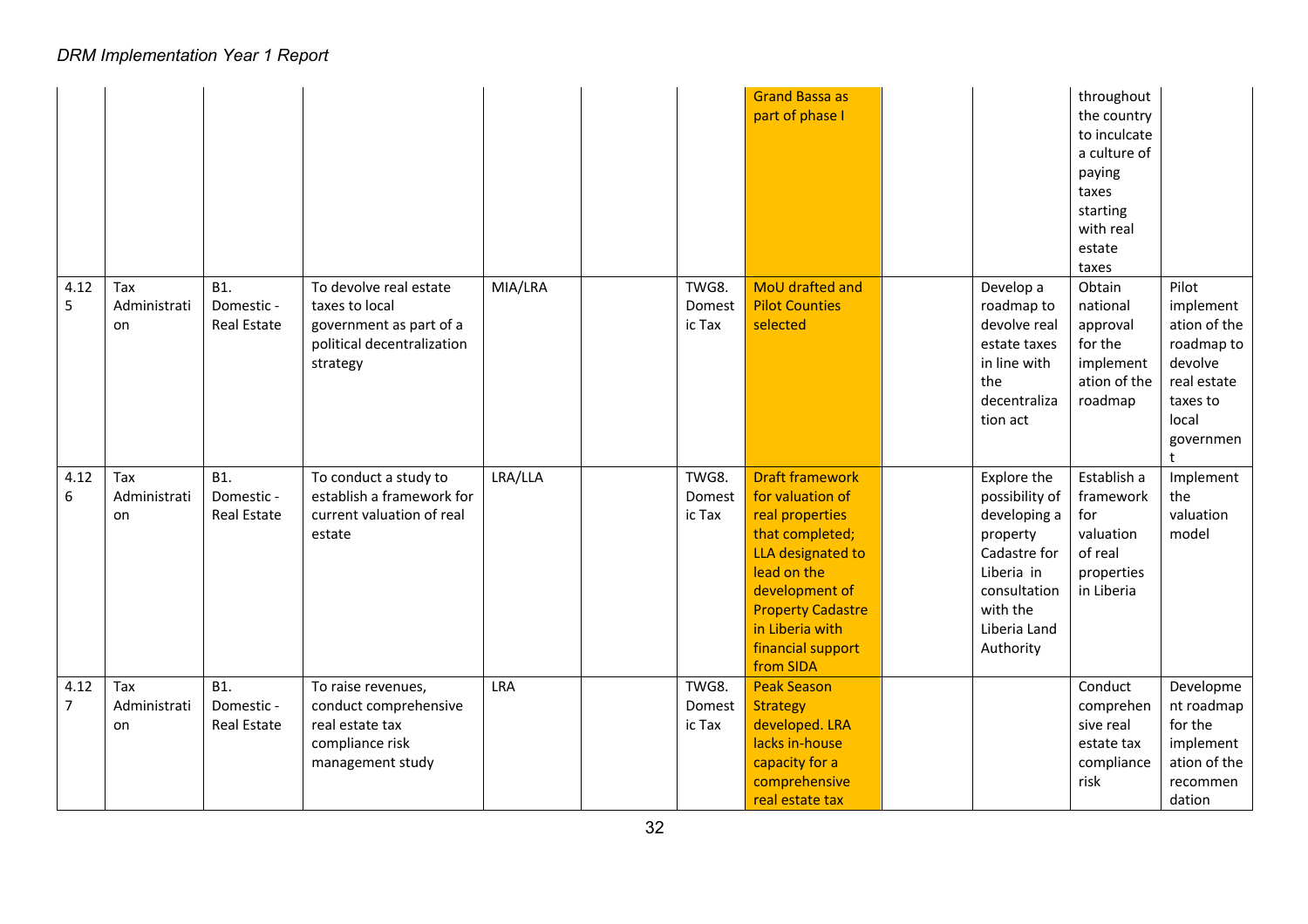|                      |                                          |                                                            |                                                                                                                                                                                                                                                                                                                                                                                                                                                                                                                                        |            |                        |                           | compliance risk<br>management<br>study                                                                                                                                                                                                   |                                                                                                                  |                                                                       | manageme<br>nt study | arising<br>thereof;<br>Implement<br>recommen<br>dation         |  |  |
|----------------------|------------------------------------------|------------------------------------------------------------|----------------------------------------------------------------------------------------------------------------------------------------------------------------------------------------------------------------------------------------------------------------------------------------------------------------------------------------------------------------------------------------------------------------------------------------------------------------------------------------------------------------------------------------|------------|------------------------|---------------------------|------------------------------------------------------------------------------------------------------------------------------------------------------------------------------------------------------------------------------------------|------------------------------------------------------------------------------------------------------------------|-----------------------------------------------------------------------|----------------------|----------------------------------------------------------------|--|--|
| 4.13                 | <b>Wholesale and Retail Trade Sector</b> |                                                            |                                                                                                                                                                                                                                                                                                                                                                                                                                                                                                                                        |            |                        |                           |                                                                                                                                                                                                                                          |                                                                                                                  |                                                                       |                      |                                                                |  |  |
| 4.13<br>$\mathbf{1}$ |                                          |                                                            | To provide sales data,<br>facilitate filling tax<br>returns and provide<br>paper trail at point of<br>sale, introduce three<br>types of automated POS<br>machines for wholesale<br>and retail traders: an<br>electronic cash register<br>(ECR) and electronic tax<br>register (ETR) and<br><b>Electronic Signature</b><br>Device (ESD) for Micro,<br>Medium and Large<br>Taxpayers respectively.<br>Going forward under a<br>VAT regime, all claimants<br>of offsets would be<br>required to ESD: To run a<br>pilot of 10 POS for each | LRA        | DTD/TMD                | TWG8.<br>Domest<br>ic Tax | <b>EFD Procurement</b><br><b>Ongoing. Contract</b><br><b>Negotiations is in</b><br>concluding stages;<br><b>Draft regulation</b><br>and practice note<br>for electronic<br>invoicing<br>completed;<br>One Stakeholder<br>engagement held |                                                                                                                  | Organize<br>consultative<br>engagement<br>for EFD<br>Stakeholder<br>S |                      | Implement<br>contract<br>for<br>electronic<br>fiscal<br>device |  |  |
|                      |                                          |                                                            | segment                                                                                                                                                                                                                                                                                                                                                                                                                                                                                                                                |            |                        |                           |                                                                                                                                                                                                                                          |                                                                                                                  |                                                                       |                      |                                                                |  |  |
| 4.19                 |                                          |                                                            | <b>Enterprise Risk Management Framework Objectives and Policy Implementation</b>                                                                                                                                                                                                                                                                                                                                                                                                                                                       |            |                        |                           |                                                                                                                                                                                                                                          |                                                                                                                  |                                                                       |                      |                                                                |  |  |
| 4.19<br>$\mathbf{1}$ | Tax<br>Administrati<br>on                | C3.<br>Corporate -<br>Enterprise<br>Risk<br>Managemen<br>t | To manage the<br>administration of the<br>Liberia Revenue<br>Authority through an<br><b>Enterprise Risk</b><br>Management Framework<br>(ERMF) and Taxpayer<br>Compliance Risk<br>Management                                                                                                                                                                                                                                                                                                                                            | <b>LRA</b> | DCGTA/ERC<br><b>MD</b> | TWG2.<br>Tax<br>Admin     | <b>DTD Compliance</b><br><b>Strategy</b><br>completed for<br>LTD, MTD and<br>NRTS;<br><b>ERMF</b> for LRA<br>developed and<br>pending board<br>endorsement                                                                               | Completion<br>of DTD<br>taxpayer<br>compliance<br>strategy<br>(the<br>strategy<br>covers<br>large tax,<br>medium | Board<br>endorsemen<br>t of the draft<br>ERMF.                        |                      |                                                                |  |  |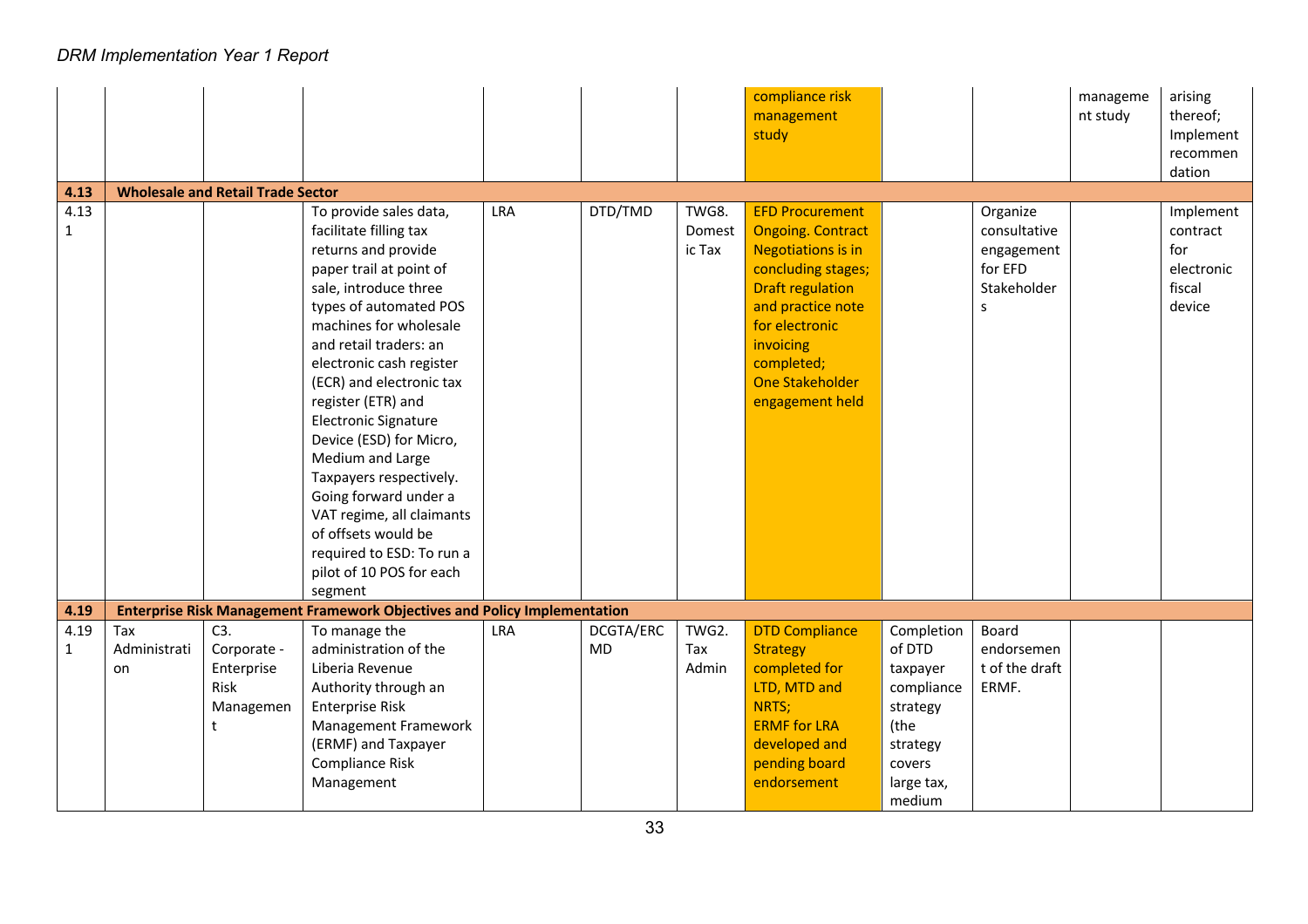|                |              |             |                             |     |           |       |                 | tax and |                    |             |  |
|----------------|--------------|-------------|-----------------------------|-----|-----------|-------|-----------------|---------|--------------------|-------------|--|
| 4.19           | Tax          | C3.         | In furtherance of the       | LRA | DCGTA/ERC | TWG2. | No action taken | NRTS)   | Presentation       | The Annual  |  |
| $\overline{2}$ | Administrati | Corporate - | ERMF, the Board to make     |     | <b>MD</b> | Tax   |                 |         | to the Board       | Risk        |  |
|                | on           | Enterprise  | an Annual Risk Policy       |     |           | Admin |                 |         | Audit and          | Manageme    |  |
|                |              | Risk        | <b>Management Statement</b> |     |           |       |                 |         | Risk               | nt Policy   |  |
|                |              | Managemen   |                             |     |           |       |                 |         | Committee          | Statement   |  |
|                |              | t           |                             |     |           |       |                 |         | on the             | made after  |  |
|                |              |             |                             |     |           |       |                 |         | ERMF.              | presentatio |  |
|                |              |             |                             |     |           |       |                 |         | Which              | n of the    |  |
|                |              |             |                             |     |           |       |                 |         | means the          | ERMF        |  |
|                |              |             |                             |     |           |       |                 |         | audit and          |             |  |
|                |              |             |                             |     |           |       |                 |         | risk               |             |  |
|                |              |             |                             |     |           |       |                 |         | committee          |             |  |
|                |              |             |                             |     |           |       |                 |         | of the Board       |             |  |
|                |              |             |                             |     |           |       |                 |         | needs to be        |             |  |
|                |              |             |                             |     |           |       |                 |         | constituted.       |             |  |
|                |              |             |                             |     |           |       |                 |         | ERMCD              |             |  |
|                |              |             |                             |     |           |       |                 |         | reports to         |             |  |
|                |              |             |                             |     |           |       |                 |         | the Audit          |             |  |
|                |              |             |                             |     |           |       |                 |         | and risk           |             |  |
|                |              |             |                             |     |           |       |                 |         | committee<br>which |             |  |
|                |              |             |                             |     |           |       |                 |         | reports risk       |             |  |
|                |              |             |                             |     |           |       |                 |         | issues to the      |             |  |
|                |              |             |                             |     |           |       |                 |         | full board.        |             |  |
| 4.19           | Tax          | C3.         | In furtherance of the       | LRA | DCGTA/ERC | TWG2. | No action taken |         | Establishme        |             |  |
| 3              | Administrati | Corporate - | ERMF, establish the Risk    |     | <b>MD</b> | Tax   |                 |         | nt of Sub-         |             |  |
|                | on           | Enterprise  | Management                  |     |           | Admin |                 |         | Committees         |             |  |
|                |              | Risk        | Committees designation      |     |           |       |                 |         | in the             |             |  |
|                |              | Managemen   | of officers as Risk         |     |           |       |                 |         | following          |             |  |
|                |              | t           | Managers and Risk           |     |           |       |                 |         | business           |             |  |
|                |              |             | Owners                      |     |           |       |                 |         | areas: Legal       |             |  |
|                |              |             |                             |     |           |       |                 |         | Department,        |             |  |
|                |              |             |                             |     |           |       |                 |         | EDQARD             |             |  |
| 4.19           | Tax          | C3.         | In furtherance of the       | LRA | DCGTA/ERC | TWG2. | No action taken |         |                    |             |  |
| 5              | Administrati | Corporate - | ERMF, establish an          |     | MD        | Tax   |                 |         |                    |             |  |
|                | on           | Enterprise  |                             |     |           | Admin |                 |         |                    |             |  |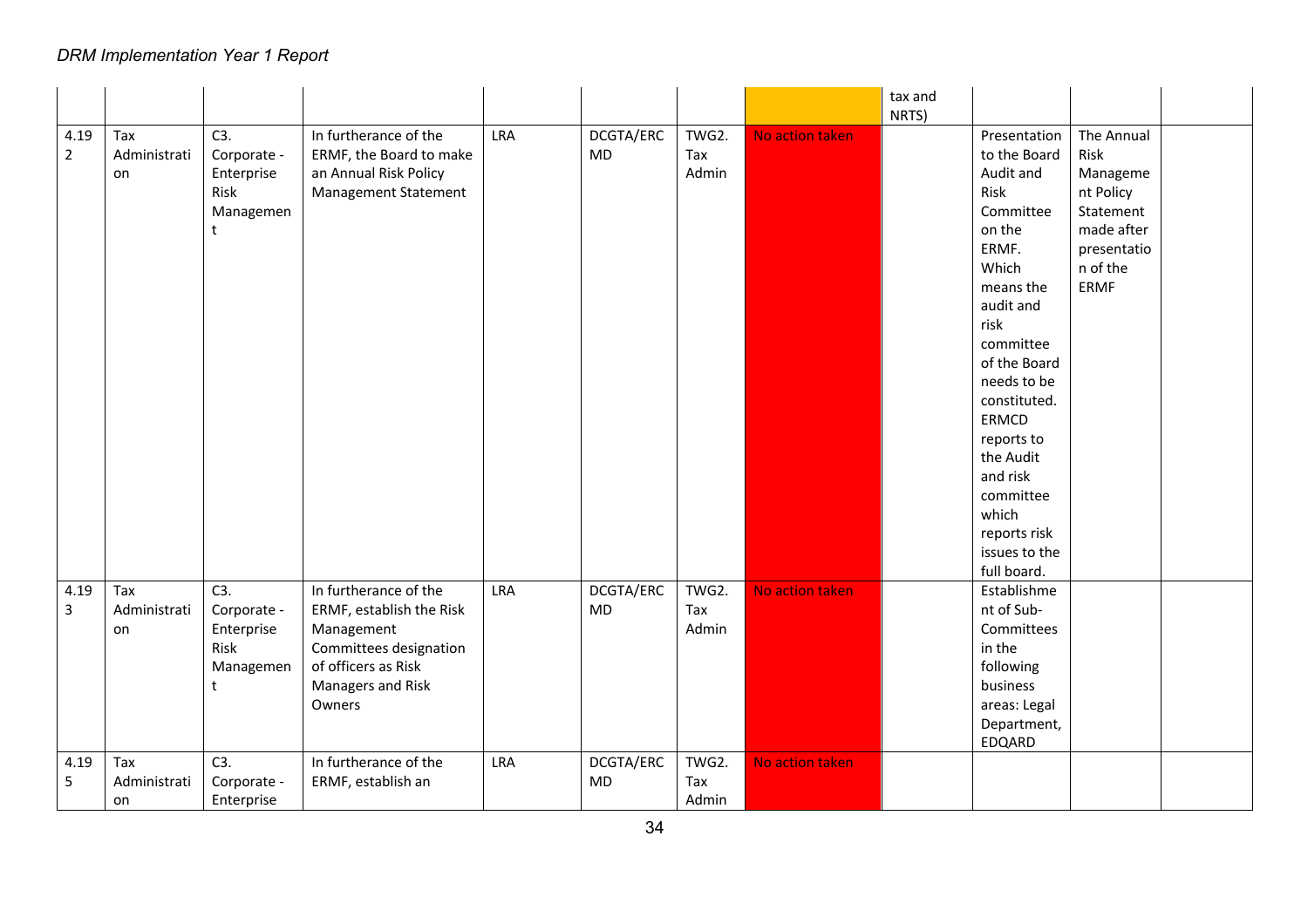|                        |                                | Risk<br>Managemen                                          | electronic risk dumb that<br>universally accessible                                                                                                                                                      |            |                 |                       |                                                                                     |                                                                                   |                                                                                                                                                                                         |                                                                                                                                              |                                                                                                                                                                                                   |
|------------------------|--------------------------------|------------------------------------------------------------|----------------------------------------------------------------------------------------------------------------------------------------------------------------------------------------------------------|------------|-----------------|-----------------------|-------------------------------------------------------------------------------------|-----------------------------------------------------------------------------------|-----------------------------------------------------------------------------------------------------------------------------------------------------------------------------------------|----------------------------------------------------------------------------------------------------------------------------------------------|---------------------------------------------------------------------------------------------------------------------------------------------------------------------------------------------------|
| 4.19<br>6              | Tax<br>Administrati<br>on      | C3.<br>Corporate -<br>Enterprise<br>Risk<br>Managemen<br>t | In furtherance of the<br>ERMF, establish an<br>electronic register<br>accessible to Risk<br>Managers and Risk<br>Owners through an<br>intranet                                                           | LRA        | DCGTA/ERC<br>MD | TWG2.<br>Tax<br>Admin | No action taken                                                                     |                                                                                   | ERMCD will<br>work with<br>MISD to<br>develop<br>electronic<br>registers for<br>the various<br>sub-<br>committees<br>that will be<br>accessible to<br>risk owners,<br>and<br>champions. |                                                                                                                                              |                                                                                                                                                                                                   |
| 4.20                   | <b>Human Capacity Building</b> |                                                            |                                                                                                                                                                                                          |            |                 |                       |                                                                                     |                                                                                   |                                                                                                                                                                                         |                                                                                                                                              |                                                                                                                                                                                                   |
| 4.20<br>$\mathbf{1}$   | Tax<br>Administrati<br>on      | $C2$ .<br>Corporate -<br>Capacity<br><b>Building</b>       | To elaborate a<br>comprehensive and<br>individual based human<br>capacity assessment to<br>ascertain the training<br>needs of every individual<br>officer, section, division,<br>department and the LRA. | LRA        | DCGAA/HR        | HR/TM<br>D            | No action taken                                                                     | Conduct of<br>an<br>individual<br>focus<br>capacity<br>gap<br>assessment<br>(TNA) | Analyzing of<br>Assessment<br>Reports by<br>individual,<br>section,<br>units,<br>division and<br>Department                                                                             | Consolidati<br>on of<br>reports<br>into an<br>entity wise<br>assessment<br>analysis<br>with focus<br>on<br>professiona<br>certificatio<br>ns | Develop a<br>consolidate<br>d Training<br>Plan to<br>include<br>specific<br>training<br>courses to<br>address the<br>capacity<br>needs of<br>individual<br>staff in line<br>with job<br>function. |
| 4.20<br>$\overline{2}$ | Tax<br>Administrati<br>on      | C2.<br>Corporate -<br>Capacity<br><b>Building</b>          | Set-up a Tax Academy<br>with requisite<br>infrastructure                                                                                                                                                 | <b>LRA</b> | DCGAA/HR        | HR/TM<br>D            | <b>Tax Academy</b><br><b>Concept Note and</b><br>framework<br>drafting<br>completed | Gather and<br>Define<br>Requireme<br>nts for the                                  | Prepare<br>concept<br>note/propos<br>al and share<br>with donors                                                                                                                        |                                                                                                                                              |                                                                                                                                                                                                   |